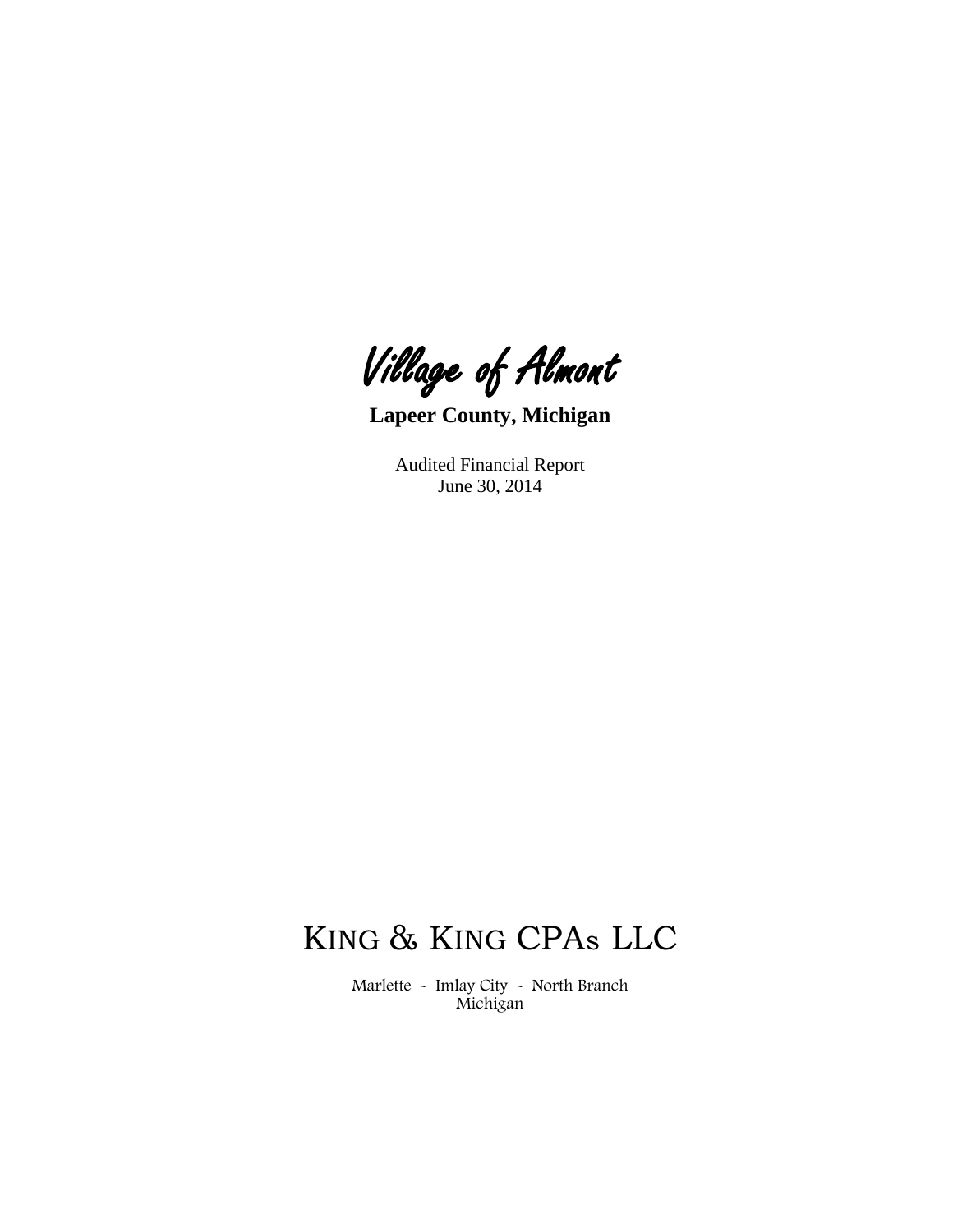**Village of Almont**<br>Annual Financial Report<br>For The Fiscal Year Ended June 30, 2014

### **Table of Contents**

|                                                                   | Page<br><b>Number</b> |
|-------------------------------------------------------------------|-----------------------|
|                                                                   |                       |
|                                                                   |                       |
| <b>III. Basic Financial Statements</b>                            |                       |
| Government-wide Financial Statements:                             |                       |
|                                                                   |                       |
|                                                                   |                       |
| <b>Fund Financial Statements:</b>                                 |                       |
| Governmental Funds                                                |                       |
|                                                                   |                       |
|                                                                   |                       |
|                                                                   |                       |
| Reconciliation of Statement of Revenues, Expenditures and Changes |                       |
| Proprietary Funds                                                 |                       |
|                                                                   |                       |
|                                                                   |                       |
|                                                                   |                       |
| <b>Fiduciary Funds</b>                                            |                       |
|                                                                   |                       |
|                                                                   |                       |
|                                                                   |                       |
| <b>Budgetary Comparison Schedule</b>                              |                       |
|                                                                   |                       |
|                                                                   |                       |
|                                                                   |                       |
|                                                                   |                       |
| Nonmajor Governmental Funds                                       |                       |
|                                                                   |                       |
|                                                                   |                       |
|                                                                   |                       |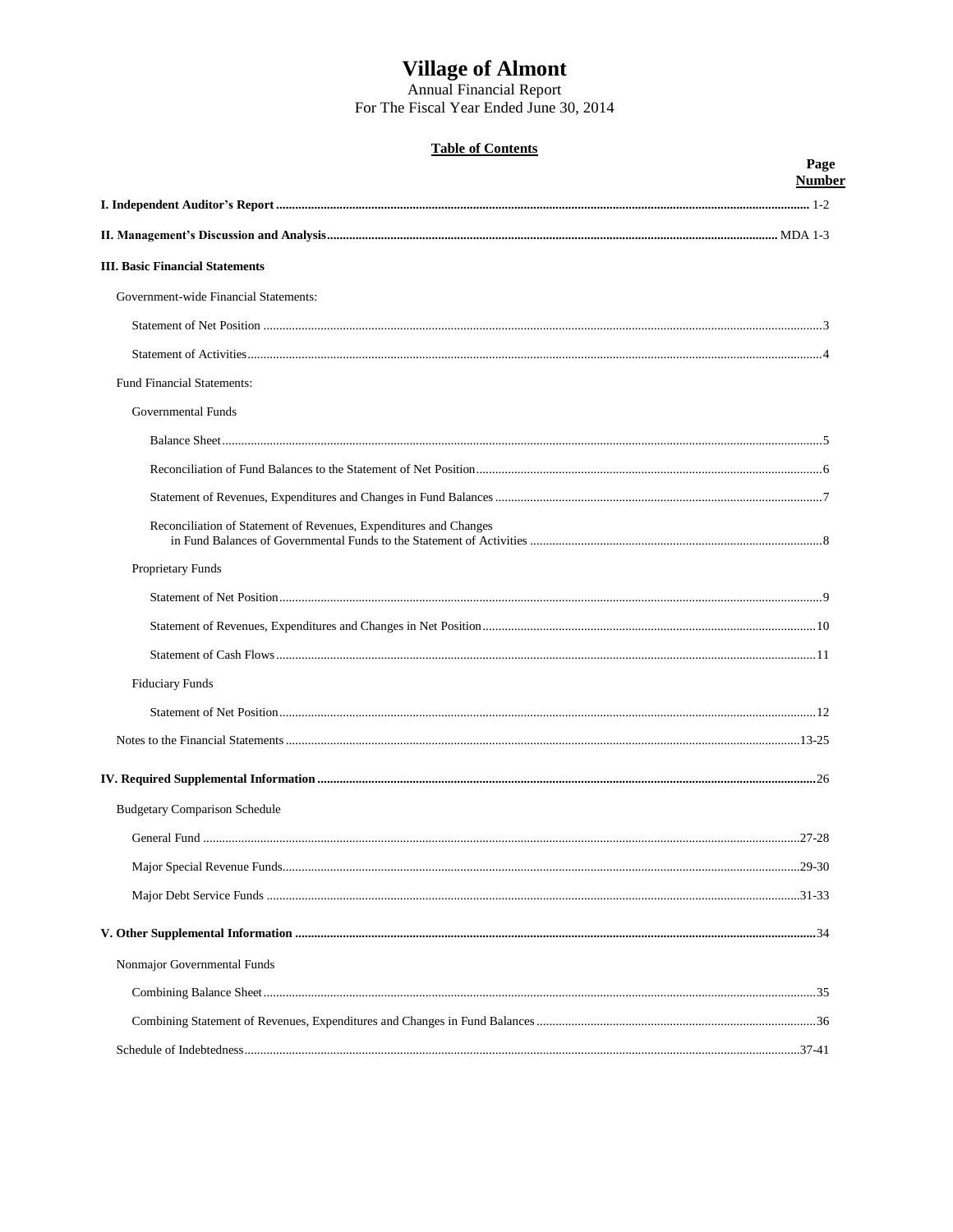### KING & KING CPAS LLC

Lehn L. King, C.P.A. Ryan L. King, C.P.A.

Phone 989-635-3113

3531 MAIN STREET **1814 S. CEDAR STREET** MARLETTE, MI 48453 www.kingandkingcpas.com IMLAY, MICHIGAN 48444<br>Phone 989-635-3113 Phone 810-724-1120 Fax 989-635-5580 Fax 810-519-1332

#### **Independent Auditor's Report**

Honorable Village Council **Village of Almont** Lapeer County, Michigan

#### **Report on the Financial Statements**

We have audited the accompanying financial statements of the governmental activities, business type activities, each major fund, and the aggregate remaining fund information of the **Village of Almont**, Michigan as of and for the fiscal year ended June 30, 2014, and the related notes to the financial statement, which collectively comprise the Village's basic financial statements as listed in the table of contents.

#### **Management's Responsibility for the Financial Statements**

Management is responsible for the preparation and fair presentation of these financial statements in accordance with accounting principles generally accepted in the United States of America; this includes the design, implementation and maintenance of internal control relevant to the preparation and fair presentation of financial statements that are free from material misstatement, whether due to fraud or error.

#### **Auditor's Responsibility**

Our responsibility is to express an opinion on these financial statements based on our audit. We conducted our audit in accordance with auditing standards generally accepted in the United States of America. Those standards require that we plan and perform the audit to obtain reasonable assurance about whether the financial statements are free from material misstatement.

An audit involves performing procedures to obtain audit evidence about the amounts and disclosures in the financial statements. The procedures selected depend on the auditor's judgment, including the assessment of the risks of material misstatement of the financial statements, whether due to fraud or error. In making those risk assessments, the auditor considers internal control relevant to the entity's preparation and fair presentation of the financial statements in order to design audit procedures that are appropriate in the circumstances, but not for the purpose of expressing an opinion on the effectiveness of the entity's internal control. Accordingly, we express no such opinion. An audit also includes evaluating the appropriateness of accounting policies used and the reasonableness of significant accounting estimates made by management, as well as evaluating the overall presentation of the financial statements.

We believe that the audit evidence we have obtained is sufficient and appropriate to provide a basis for our audit opinion.

#### **Opinion**

In our opinion, the financial statements referred to above present fairly, in all material respects, the respective financial position of the governmental activities, business type activities, each major fund, and the aggregate remaining fund information of the **Village of Almont**, Michigan as of June 30, 2014, and the respective changes in financial position for the fiscal year then ended, in accordance with accounting principles generally accepted in the United States of America.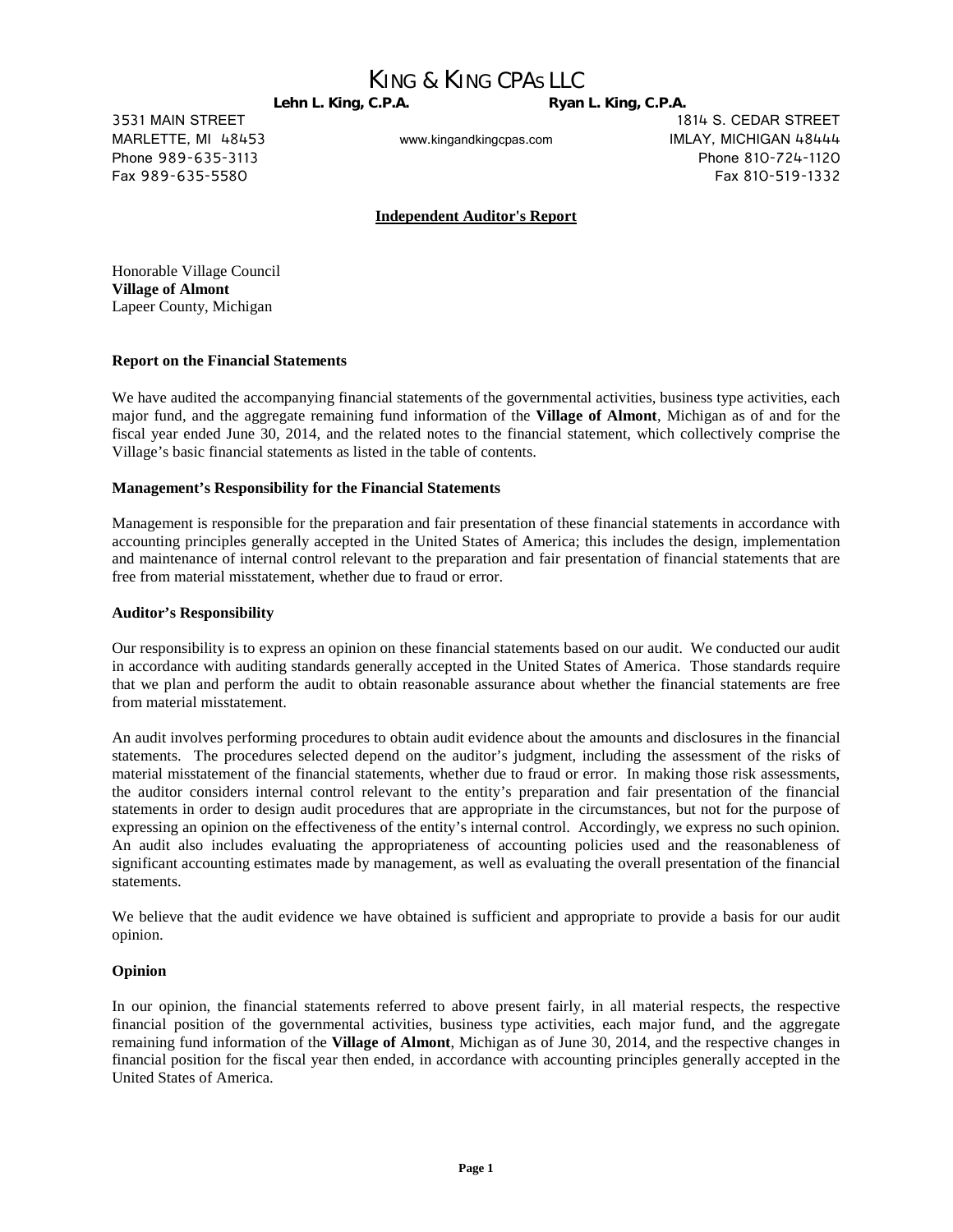### KING & KING CPAS LLC Lehn L. King, C.P.A. Ryan L. King, C.P.A.

3531 MAIN STREET 1814 S. CEDAR STREET MARLETTE, MI 48453 www.kingandkingcpas.com IMLAY, MICHIGAN 48444 Phone 989-635-3113 Phone 810-724-1120 Fax 989-635-5580 Fax 810-519-1332

#### **Other Matters**

*Required Supplemental Information*

Accounting principles generally accepted in the United States of America require that the management's discussion and analysis, and major fund budgetary comparison schedule, as identified in the table of contents, be presented to supplement the basic financial statements. Such information, although not part of the basic financial statements, is required by the Governmental Accounting Standards Board, which considers it to be an essential part of financial reporting for placing the basic financial statements in an appropriate operational, economic, or historical context. We have applied certain limited procedures to the required supplemental information in accordance with auditing standards generally accepted in the United States of America, which consisted of inquiries of management about the methods of preparing the information and comparing the information for consistency with management's responses to our inquiries, the basic financial statements, and other knowledge we obtained during our audit of the basic financial statements. We do not express an opinion or provide any assurance on the information because the limited procedures do not provide us with sufficient evidence to express an opinion or provide any assurance.

#### *Other Information*

Our audit was conducted for the purpose of forming opinions on the financial statements that collectively comprise the **Village of Almont**, Michigan's basic financial statements. The other supplemental information, as identified in the table of contents, is presented for the purpose of additional analysis and is not a required part of the basic financial statements.

The other supplemental information is the responsibility of management and was derived from and relates directly to the underlying accounting and other records used to prepare the basic financial statements. Such information has been subjected to the auditing procedures applied in the audit of the basic financial statements and certain additional procedures, including comparing and reconciling such information directly to the underlying accounting and other records used to prepare the basic financial statements or to the basic financial statements themselves, and other additional procedures in accordance with auditing standards generally accepted in the United States of America. In our opinion, the information is fairly stated in all material aspects in relation to the basic financial statements as a whole.

*Lehn King*

Lehn L. King, C.P.A. **KING & KING CPAS LLC**

August 1, 2014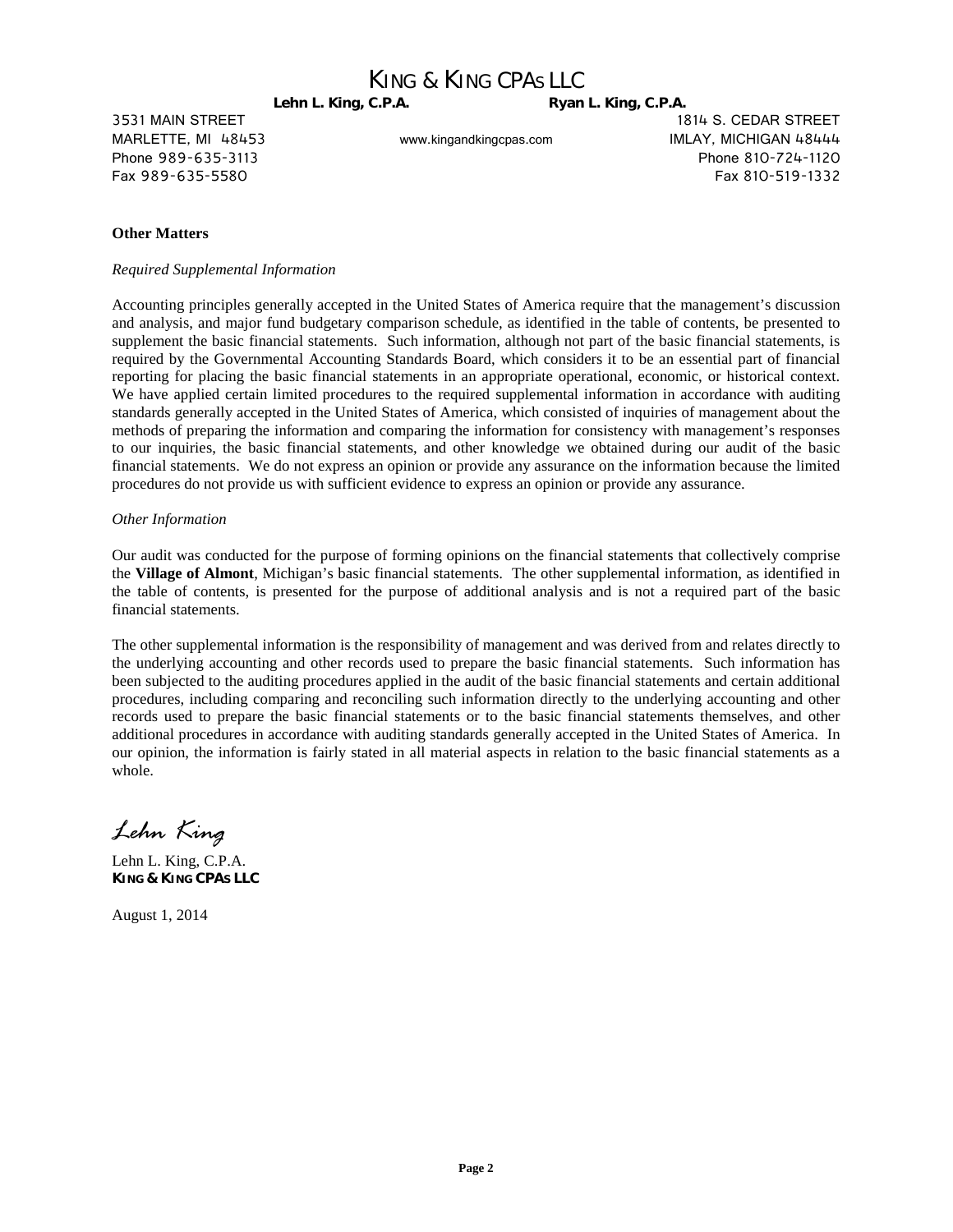Almont, Michigan \_\_\_\_\_\_\_\_\_\_\_\_\_\_\_\_\_\_\_\_\_\_\_\_\_\_\_\_\_\_\_\_\_\_\_\_\_\_\_\_\_\_\_\_\_\_\_\_\_\_\_\_\_\_\_\_\_\_\_\_\_\_\_\_\_\_\_\_\_\_\_

### **MANAGEMENT'S DISCUSSION AND ANALYSIS LETTER**

Our discussion and analysis of the Village of Almont, Michigan's (the "Village") financial performance provides an overview of the Village's financial activities for the fiscal year ended June 30, 2014. Please read it in conjunction with the Village's financial statements.

#### **Using this Report**

This annual report consists of a series of financial statements. The statement of net position and the statement of activities provide information about the activities of the Village as a whole and present a long-term view of the Village's finances. This long-term view uses the accrual basis of accounting so that it can measure the cost of providing services during the current fiscal year and whether the taxpayers have funded the full cost of providing government services.

The fund financial statements present a short-term view; they tell us how the taxpayers' resources were spent during the fiscal year, as well as how much is available for future spending. Fund financial statements also report the Village's operations in more detail than the government-wide financial statements by providing information about the Village's most significant funds. The fiduciary fund statements provide financial information about activities for which the Village acts solely as a trustee or agent for the benefit of those outside the government.

#### **Condensed Financial Information**

The following table shows in a condensed format, the net position as of the current date and compared to the most recently audited year's net position.

|                                              |  | <b>Governmental Activities</b> |               |               | <b>Business-Type Activities</b> |           | <b>Total</b> |            |  |            |  |  |
|----------------------------------------------|--|--------------------------------|---------------|---------------|---------------------------------|-----------|--------------|------------|--|------------|--|--|
|                                              |  | 6/30/2014                      | 6/30/2013     |               | 6/30/2014                       | 6/30/2013 |              | 6/30/2014  |  | 6/30/2013  |  |  |
| S<br>1,204,827<br><b>Current Assets</b><br>S |  | 1,487,114                      | \$<br>649,424 | \$<br>647,198 | \$                              | 1,854,251 | \$           | 2,134,312  |  |            |  |  |
| <b>Noncurrent Assets</b>                     |  | 2,558,401                      |               | 2,410,928     | 8,466,999                       | 8,644,207 |              | 11,025,400 |  | 11,055,135 |  |  |
| <b>Total Assets</b>                          |  | 3,763,227                      |               | 3,898,042     | 9,116,423                       | 9,291,405 |              | 12,879,651 |  | 13,189,448 |  |  |
| Current Liabilities                          |  | 279,381                        |               | 421,396       | 312,283                         | 345,138   |              | 591,664    |  | 766,534    |  |  |
| Noncurrent Liabilities                       |  | 760,743                        |               | 828,724       | 2,822,694                       | 3,062,694 |              | 3,583,437  |  | 3,891,418  |  |  |
| <b>Total Liabilities</b>                     |  | 1,040,124                      |               | 1,250,120     | 3,134,977                       | 3,407,832 |              | 4,175,101  |  | 4,657,952  |  |  |
| Net Position:                                |  |                                |               |               |                                 |           |              |            |  |            |  |  |
| Invested in Capital Assets -                 |  |                                |               |               |                                 |           |              |            |  |            |  |  |
| Net of Related Debt                          |  | 1,582,770                      |               | 1,665,916     | 5,410,806                       | 5,479,045 |              | 6,993,575  |  | 7,144,961  |  |  |
| Restricted                                   |  | 561,723                        |               | 721,671       | 9,714                           |           |              | 571,437    |  | 721,671    |  |  |
| Unrestricted                                 |  | 578,611                        |               | 260,335       | 560,927                         | 404,528   |              | 1,139,538  |  | 664,863    |  |  |
| <b>Total Net Position</b>                    |  | 2,723,103                      |               | 2,647,922     | 5,981,446                       | 5,883,573 |              | 8,704,550  |  | 8,531,495  |  |  |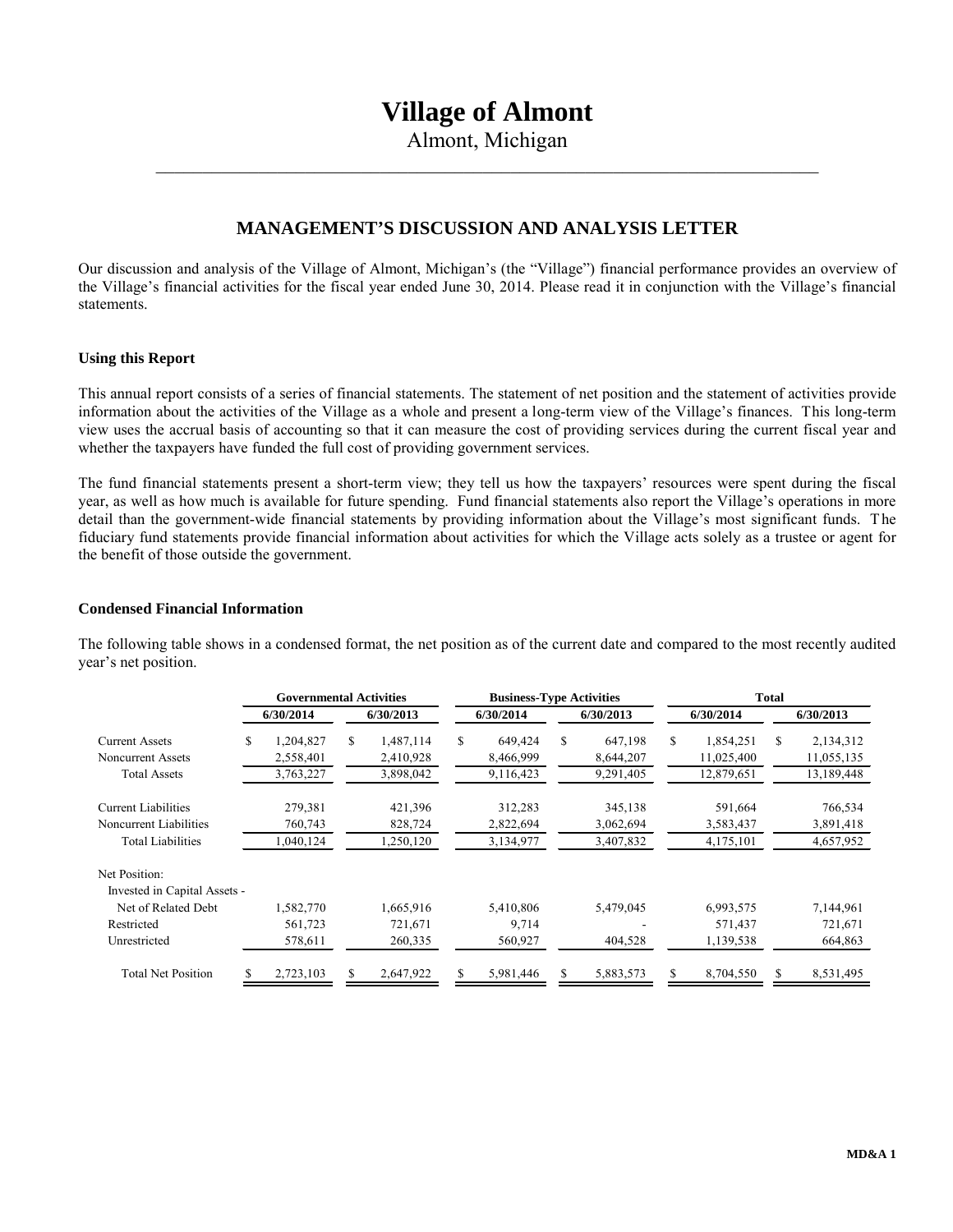Almont, Michigan  $\_$  ,  $\_$  ,  $\_$  ,  $\_$  ,  $\_$  ,  $\_$  ,  $\_$  ,  $\_$  ,  $\_$  ,  $\_$  ,  $\_$  ,  $\_$  ,  $\_$  ,  $\_$  ,  $\_$  ,  $\_$  ,  $\_$  ,  $\_$  ,  $\_$  ,  $\_$  ,  $\_$  ,  $\_$  ,  $\_$  ,  $\_$  ,  $\_$  ,  $\_$  ,  $\_$  ,  $\_$  ,  $\_$  ,  $\_$  ,  $\_$  ,  $\_$  ,  $\_$  ,  $\_$  ,  $\_$  ,  $\_$  ,  $\_$  ,

#### **Condensed Financial Information – Continued**

The following table shows the changes of the net position during the current fiscal year:

|                               | <b>Governmental Activities</b> |            |    |            | <b>Business-Type Activities</b> |           |     | <b>Total</b> |    |           |    |           |
|-------------------------------|--------------------------------|------------|----|------------|---------------------------------|-----------|-----|--------------|----|-----------|----|-----------|
|                               |                                | 6/30/2014  |    | 6/30/2013  |                                 | 6/30/2014 |     | 6/30/2013    |    | 6/30/2014 |    | 6/30/2013 |
| <b>Revenues</b>               |                                |            |    |            |                                 |           |     |              |    |           |    |           |
| Program Revenues:             |                                |            |    |            |                                 |           |     |              |    |           |    |           |
| Charges for Services          | \$                             | 783,445    | S. | 736,843    | S                               | 1,041,103 | \$. | 1,045,612    | S. | 1,824,549 | S. | 1,782,454 |
| Grants & Contrib's            |                                | 500,879    |    | 317,066    |                                 |           |     |              |    | 500,879   |    | 317,066   |
| General Revenues:             |                                |            |    |            |                                 |           |     |              |    |           |    |           |
| <b>Property Taxes</b>         |                                | 967,268    |    | 944,993    |                                 |           |     |              |    | 967,268   |    | 944,993   |
| <b>State Shared Revenues</b>  |                                | 242,685    |    | 240,199    |                                 |           |     |              |    | 242,685   |    | 240,199   |
| Interest                      |                                | 2,146      |    | 1,714      |                                 | 262       |     | 495          |    | 2,408     |    | 2,209     |
| Other Revenues                |                                | 115,293    |    | 256,336    |                                 |           |     | 55,000       |    | 115,293   |    | 311,336   |
| Transfers                     |                                | (276, 490) |    | (249, 192) |                                 | 276,490   |     | 249,192      |    |           |    |           |
| <b>Total Revenues</b>         |                                | 2,335,227  |    | 2,247,959  |                                 | 1,317,856 |     | 1,350,298    |    | 3,653,082 |    | 3,598,257 |
| <b>Program Expenses</b>       |                                |            |    |            |                                 |           |     |              |    |           |    |           |
| General Government            | S                              | 591,097    | S. | 539,628    | S                               |           | S   |              | \$ | 591,097   | S  | 539,628   |
| Public Safety                 |                                | 766,968    |    | 727,910    |                                 |           |     |              |    | 766,968   |    | 727,910   |
| <b>Public Works</b>           |                                | 874,203    |    | 713,786    |                                 |           |     |              |    | 874,203   |    | 713,786   |
| Recreation & Culture          |                                | 20,073     |    | 22,096     |                                 |           |     |              |    | 20,073    |    | 22,096    |
| Interest on L/T Debt          |                                | 24,114     |    | 20,175     |                                 | 90,819    |     | 86,864       |    | 114,932   |    | 107,039   |
| Water & Sewer                 |                                |            |    |            |                                 | 1,160,164 |     | 1,138,551    |    | 1,160,164 |    | 1,138,551 |
| <b>Total Program Expenses</b> |                                | 2,276,455  |    | 2,023,594  |                                 | 1,250,983 |     | 1,225,414    |    | 3,527,438 |    | 3,249,009 |
| <b>Change in Net Position</b> |                                | 58,772     |    | 224,364    |                                 | 66,872    |     | 124,884      |    | 125,645   |    | 349,248   |

#### **The Village as a Whole**

- The Village's Governmental Activities net position increased by \$58,772 this year. This compares to a net increase of \$224,364 in the previous year. The decrease in income was caused by a decrease in other revenues and an increase in expenses, specifically public works.
- The Village's Business-type Activities net position increased by \$66,872 this year. This compares to a net increase of \$124,884 in the previous year. This was caused by a decrease in other revenues and an increase in expenses.
- The Village's primary source of revenue is from charges for services and property taxes, which represent 76% of total revenue.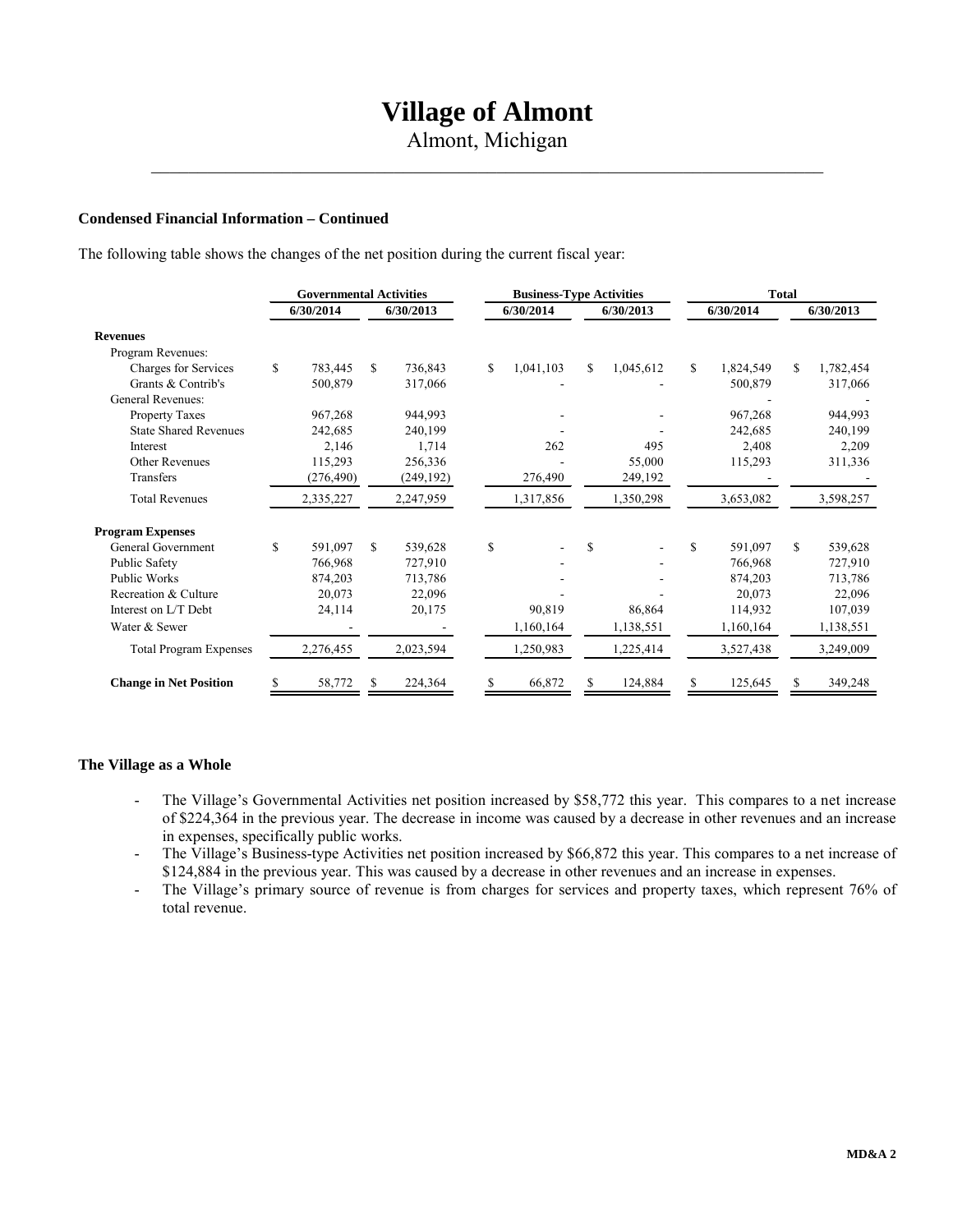Almont, Michigan \_\_\_\_\_\_\_\_\_\_\_\_\_\_\_\_\_\_\_\_\_\_\_\_\_\_\_\_\_\_\_\_\_\_\_\_\_\_\_\_\_\_\_\_\_\_\_\_\_\_\_\_\_\_\_\_\_\_\_\_\_\_\_\_\_\_\_\_\_\_\_\_

#### **The Village's Funds**

Our analysis of the Village's major funds begins on Page 5, following the government-wide financial statements. T he fund financial statements provide detail information about the most significant funds, not the Village as a whole. The Village's major funds for the fiscal year ended June 30, 2014, include the General Fund, Major Streets, Downtown Development Authority, Water Tower Debt Service Fund, Water System Improvement Debt Service Fund and W.W.T.P. Improvement Project Debt Service Fund.

Other major funds are the Water and Sewer Funds, which are categorized as enterprise or proprietary funds. These funds operate on revenue they receive from the customers (users) of the water and sewer systems.

#### **General Fund Budgetary Highlights**

The Village made amendments to the budget throughout the year to cover the expenditures incurred.

#### **Capital Asset and Debt Administration**

During the fiscal year ended June 30, 2014, the Village Equipment Fund purchased a snow plow for \$2,930 and a 2014 GMC pickup for \$29,366. The DDA Fund continued their work on the Fire Hall lot for \$63,123. The General Fund purchased Fiber Optic cable for \$8,367, a new phone system for \$6,736 and constructed a walking path in the park for \$6,960. The Major and Local Street Funds resurfaced roads, sidewalks and curbs with a total cost of \$77,410 allocated to the Major Street Fund, and \$81,761 to the Local Street Fund. T he Sewer Fund made major repairs to the Sewer System for \$58,154. The Water Fund purchased/installed new radio water meters for \$23,330, and conducted plans to purchase land in the next fiscal year for \$12,749.

Additional information regarding the Village's capital assets can be found in Note 4 to the financial statements.

The Village incurred new debt in the fiscal year ended 2014. The Village took out a loan for the GMC pickup for \$29,366. The Village's total debt as of June 30, 2014, was \$3,622,632, with principal payments of \$421,779 due within one year. There were principal payments of \$395,193 made during the fiscal year.

Additional information regarding the Village's Long-Term Debt can be found in Note 6 to the financial statements.

#### **Economic Factors and Next Year's Budget and Rates**

The Village's tax base remained relatively constant. The Village will need to continue to watch the budget very closely in all categories.

#### **Contacting the Village**

This report is designed to provide our citizens, taxpayers, customers and creditors with a general overview of the Village's finances and to demonstrate the Village's accountability for the money it receives. If you have any questions about this report or need additional financial information, please contact the Village Office in Almont, Michigan by telephone at (810) 798-8528.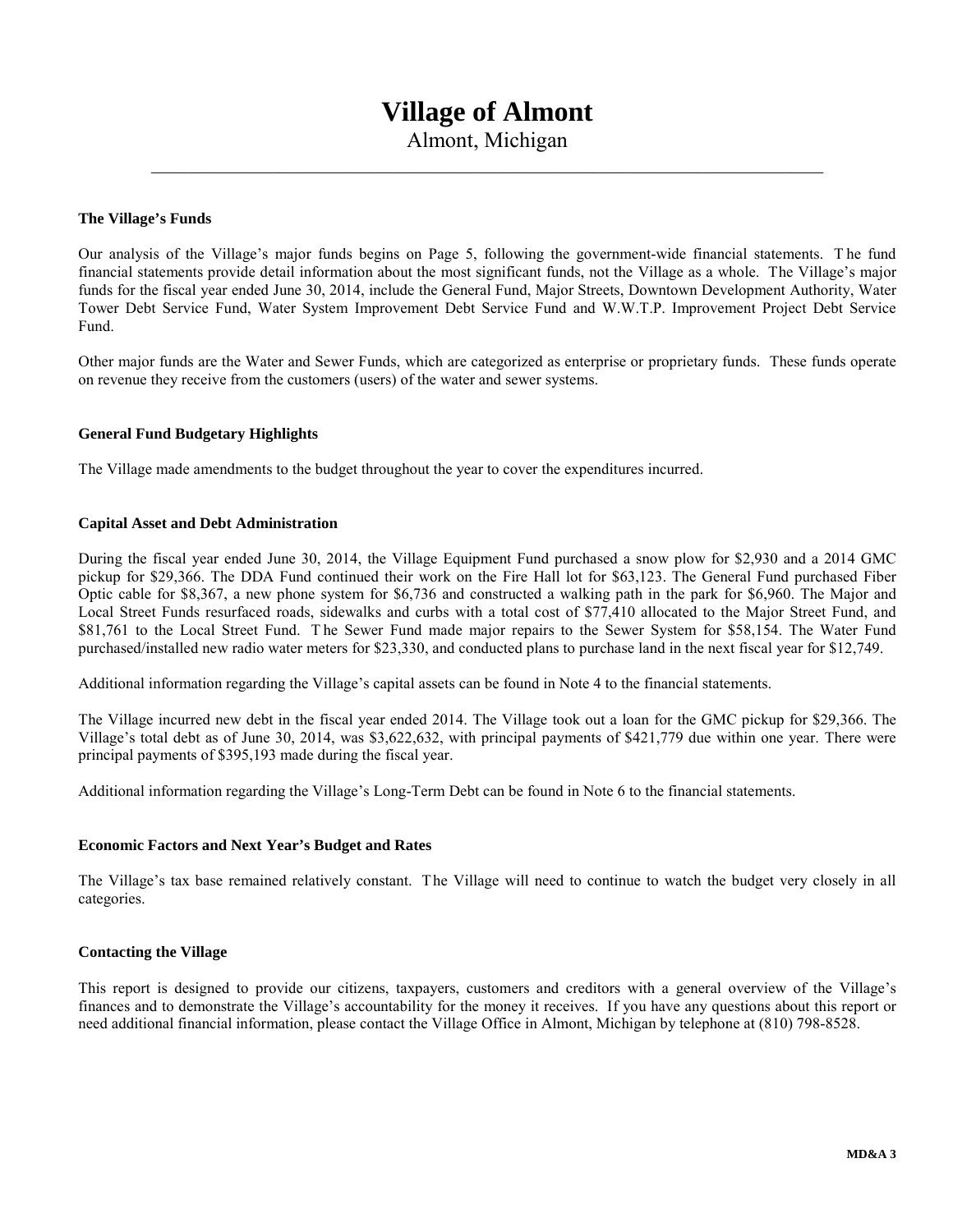Statement of Net Position June 30, 2014

|                                       |                    | <b>Primary Government</b> |                    |
|---------------------------------------|--------------------|---------------------------|--------------------|
|                                       | Governmental       | <b>Business-type</b>      |                    |
|                                       | <b>Activities</b>  | <b>Activities</b>         | <b>Total</b>       |
| <b>Assets</b>                         |                    |                           |                    |
| Cash & Cash Equivalents               | 1,055,708.67<br>\$ | \$<br>398,141.73          | 1,453,850.40<br>S  |
| <b>Accounts Receivable</b>            | 123,880.86         | 234,827.73                | 358,708.59         |
| <b>Grant Receivable</b>               |                    |                           |                    |
| Prepaid Expenses                      | 12,606.38          | 9,713.70                  | 22,320.08          |
| Due From Other Funds (Net)            | 12,630.79          | 6,741.20                  | 19,371.99          |
| <b>Capital Assets</b>                 |                    |                           |                    |
| Nondepreciable Capital Assets         | 357,000.00         | 100.00                    | 357,100.00         |
| Depreciable Capital Assets            | 2,201,400.60       | 8,466,898.97              | 10,668,299.57      |
| <b>Total Assets</b>                   | 3,763,227.30       | 9,116,423.33              | 12,879,650.63      |
| <b>Deferred Outflows of Resources</b> |                    |                           |                    |
| <b>Liabilities</b>                    |                    |                           |                    |
| Accounts Payable                      | 58,011.58          | 59,263.42                 | 117,275.00         |
| Deferred Revenue                      | 6,481.54           | 19,520.29                 | 26,001.83          |
| Accrued Interest Payable              | 3,136.00           | 18,499.31                 | 21,635.31          |
| Current Portion of Long-Term Debt     | 211,751.84         | 215,000.00                | 426,751.84         |
| Noncurrent Liabilities:               |                    |                           |                    |
| Net Retiree Healthcare Obligation     | 387,573.00         |                           | 387,573.00         |
| Long-Term Debt                        | 373,170.10         | 2,822,694.00              | 3,195,864.10       |
| <b>Total Liabilities</b>              | 1,040,124.06       | 3,134,977.02              | 4,175,101.08       |
| <b>Deferred Inflows of Resources</b>  |                    |                           |                    |
| <b>Net Position</b>                   |                    |                           |                    |
| Invested in Capital Assets - Net of   |                    |                           |                    |
| Related Debt                          | 1,582,769.66       | 5,410,805.66              | 6,993,575.32       |
| Nonspendable                          | 5,056.19           | 9,713.70                  | 14,769.89          |
| Restricted:                           |                    |                           |                    |
| Restricted for Debt Service           | 188,148.01         |                           | 188,148.01         |
| Restricted for Other Uses             | 350,950.09         |                           | 350,950.09         |
| Committed                             | 17,568.57          |                           | 17,568.57          |
| Unrestricted                          | 578,610.72         | 560,926.95                | 1,139,537.67       |
| <b>Total Net Position</b>             | 2,723,103.24<br>Ÿ. | \$5,981,446.31            | 8,704,549.55<br>\$ |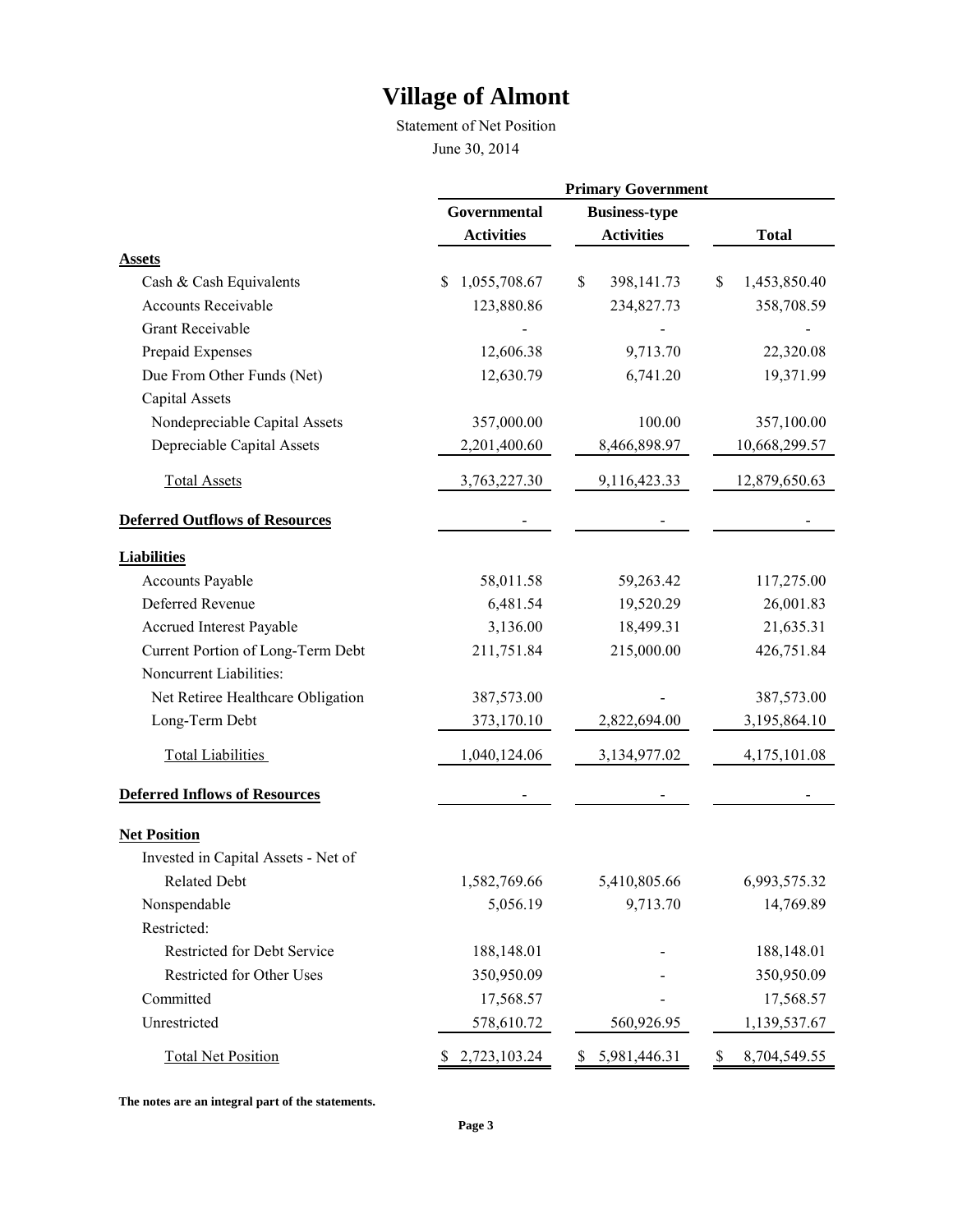Statement of Activities

For The Fiscal Year Ended June 30, 2014

|                                       |                                  | <b>Program Revenues</b> |                                                   |                      |             |                      |            | Net (Expense) Revenue & Changes in Net Position |                          |                           |                      |               |                |  |  |  |
|---------------------------------------|----------------------------------|-------------------------|---------------------------------------------------|----------------------|-------------|----------------------|------------|-------------------------------------------------|--------------------------|---------------------------|----------------------|---------------|----------------|--|--|--|
|                                       |                                  |                         |                                                   |                      | Operating   |                      | Capital    |                                                 |                          | <b>Primary Government</b> |                      |               |                |  |  |  |
|                                       |                                  |                         | <b>Charges</b> for                                |                      | Grants &    |                      | Grants &   | Governmental                                    |                          |                           | <b>Business-type</b> |               |                |  |  |  |
|                                       | <b>Expenses</b>                  | <b>Services</b>         |                                                   | <b>Contributions</b> |             | <b>Contributions</b> |            |                                                 | <b>Activities</b>        |                           | <b>Activities</b>    | <b>Totals</b> |                |  |  |  |
| <b>Functions/Programs</b>             |                                  |                         |                                                   |                      |             |                      |            |                                                 |                          |                           |                      |               |                |  |  |  |
| Primary Government:                   |                                  |                         |                                                   |                      |             |                      |            |                                                 |                          |                           |                      |               |                |  |  |  |
| Governmental Activities:              |                                  |                         |                                                   |                      |             |                      |            |                                                 |                          |                           |                      |               |                |  |  |  |
| <b>General Government</b>             | 591,097.13<br>\$                 | \$                      | 161,298.83                                        | \$                   |             | $\mathbb{S}$         |            | \$                                              | (429,798.30)             | \$                        |                      | \$            | (429,798.30)   |  |  |  |
| <b>Public Safety</b>                  | 766,967.63                       |                         | 418,456.62                                        |                      |             |                      |            |                                                 | (348, 511.01)            |                           |                      |               | (348, 511.01)  |  |  |  |
| Public Works                          | 874,203.38                       |                         | 203,689.79                                        |                      | 189,655.58  |                      | 293,671.38 |                                                 | (187, 186.63)            |                           |                      |               | (187, 186.63)  |  |  |  |
| Recreation & Culture                  | 20,072.78                        |                         |                                                   |                      | 17,552.31   |                      |            |                                                 | (2,520.47)               |                           |                      |               | (2,520.47)     |  |  |  |
| Interest on Long-Term Debt            | 24,113.67                        |                         |                                                   |                      |             |                      |            |                                                 | (24, 113.67)             |                           |                      |               | (24, 113.67)   |  |  |  |
| <b>Total Governmental Activities</b>  | 2,276,454.59                     |                         | 783,445.24                                        |                      | 207, 207.89 |                      | 293,671.38 |                                                 | (992, 130.08)            |                           |                      |               | (992, 130.08)  |  |  |  |
| <b>Business-type Activities</b>       | 1,160,164.47                     |                         | 1,041,103.44                                      |                      |             |                      |            |                                                 |                          |                           | (119,061.03)         |               | (119,061.03)   |  |  |  |
| Interest on Long-Term Debt            | 90,818.62                        |                         |                                                   |                      |             |                      |            |                                                 |                          |                           | (90, 818.62)         |               | (90, 818.62)   |  |  |  |
| <b>Total Business-type Activities</b> | 1,250,983.09                     |                         | 1,041,103.44                                      |                      |             |                      | 293,671.38 |                                                 | $\overline{\phantom{a}}$ |                           | (209, 879.65)        |               | (209, 879.65)  |  |  |  |
| <b>Total Primary Government</b>       | 3,527,437.68                     |                         | 1,824,548.68                                      |                      | 207, 207.89 |                      | 587,342.76 |                                                 | (992, 130.08)            |                           | (209, 879.65)        |               | (1,202,009.73) |  |  |  |
|                                       | <b>General Revenues:</b>         |                         |                                                   |                      |             |                      |            |                                                 |                          |                           |                      |               |                |  |  |  |
|                                       | <b>Property Taxes</b>            |                         |                                                   |                      |             |                      |            | \$                                              | 967,268.48               | \$                        |                      | \$            | 967,268.48     |  |  |  |
|                                       | <b>State Shared Revenues</b>     |                         |                                                   |                      |             |                      |            |                                                 | 242,685.00               |                           |                      |               | 242,685.00     |  |  |  |
|                                       | Interest                         |                         |                                                   |                      |             |                      |            |                                                 | 2,145.88                 |                           | 262.03               |               | 2,407.91       |  |  |  |
|                                       | Other Revenues                   |                         |                                                   |                      |             |                      |            |                                                 | 115,293.12               |                           |                      |               | 115,293.12     |  |  |  |
|                                       | Transfers                        |                         |                                                   |                      |             |                      |            |                                                 | (276, 490.09)            |                           | 276,490.09           |               |                |  |  |  |
|                                       |                                  |                         | Total General Revenues, Special Items & Transfers |                      |             |                      |            |                                                 | 1,050,902.39             |                           | 276,752.12           |               | 1,327,654.51   |  |  |  |
|                                       |                                  |                         |                                                   |                      |             |                      |            |                                                 |                          |                           |                      |               |                |  |  |  |
|                                       | <b>Change in Net Position</b>    |                         |                                                   |                      |             |                      |            |                                                 | 58,772.31                |                           | 66,872.47            |               | 125,644.78     |  |  |  |
|                                       | Net Position - Beginning of Year |                         |                                                   |                      |             |                      |            |                                                 | 2,664,330.93             |                           | 5,914,573.84         |               | 8,578,904.77   |  |  |  |
|                                       | Net Position - End of Year       |                         |                                                   |                      |             |                      |            | \$                                              | 2,723,103.24             | -8                        | 5,981,446.31         | S             | 8,704,549.55   |  |  |  |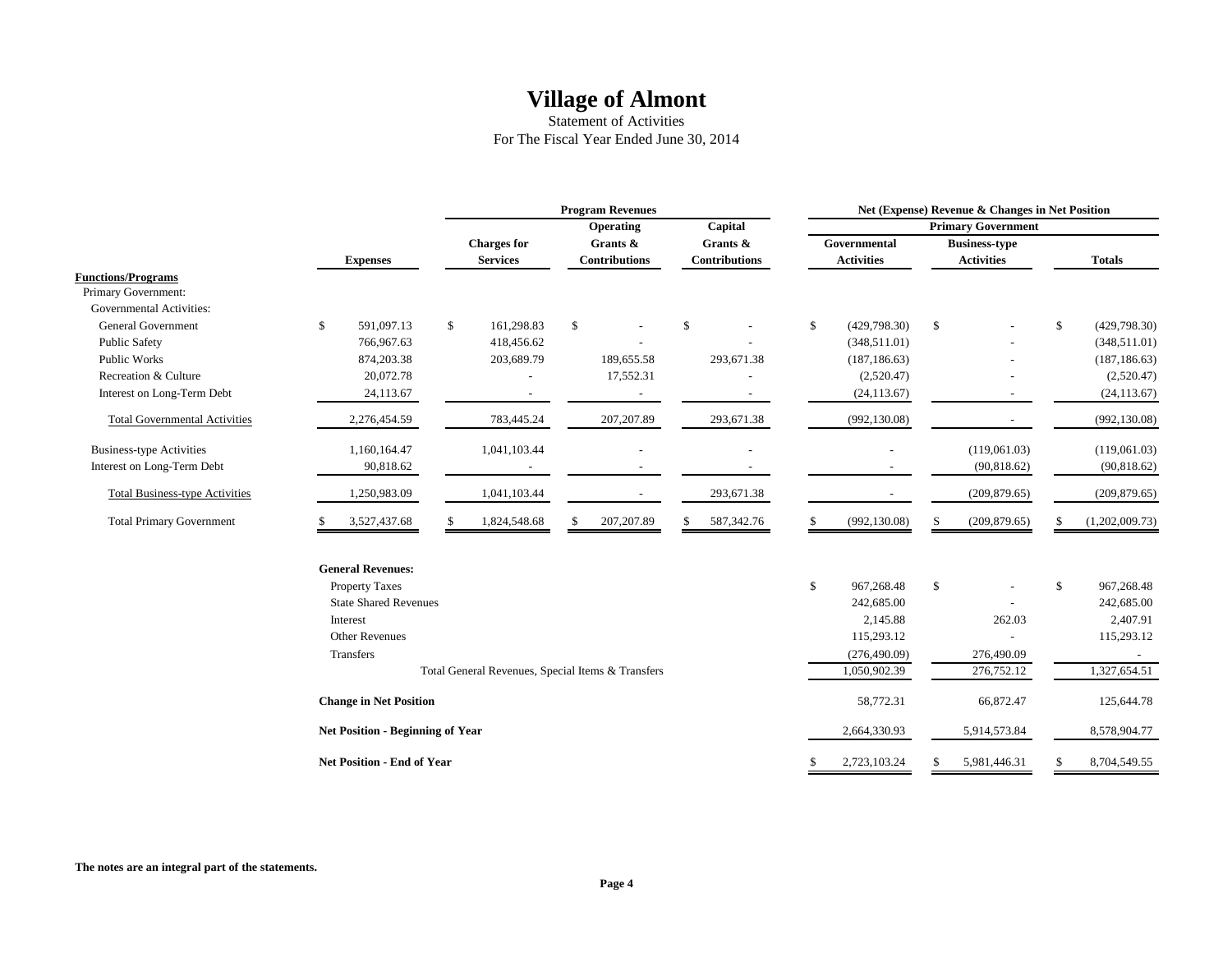Balance Sheet June 30, 2014 Governmental Funds

|                                                          |                             |              | <b>Special Revenue Funds</b>                  |      | <b>Debt Service Funds</b>                                 |              |                       |               |                                    |               |                                           |                                                   |                             |                                              |              |  |
|----------------------------------------------------------|-----------------------------|--------------|-----------------------------------------------|------|-----------------------------------------------------------|--------------|-----------------------|---------------|------------------------------------|---------------|-------------------------------------------|---------------------------------------------------|-----------------------------|----------------------------------------------|--------------|--|
|                                                          | General<br>Fund             |              | <b>Major</b><br><b>Streets</b><br><b>Fund</b> |      | <b>Downtown</b><br><b>Development</b><br><b>Authority</b> |              | Water<br><b>Tower</b> |               | <b>Water System</b><br>Improvement |               | <b>W.W.T.P.</b><br>Improvement<br>Project | Other<br>Nonmajor<br>Governmental<br><b>Funds</b> |                             | <b>Total</b><br>Governmental<br><b>Funds</b> |              |  |
| Assets & Deferred Outflows of Resources                  |                             |              |                                               |      |                                                           |              |                       |               |                                    |               |                                           |                                                   |                             |                                              |              |  |
| <b>Assets</b>                                            |                             |              |                                               |      |                                                           |              |                       |               |                                    |               |                                           |                                                   |                             |                                              |              |  |
| Cash & Cash Equivalents                                  | $\mathbb{S}$<br>412,430.84  | $\mathbb S$  | 63,691.99                                     | S    | 162,233.96                                                | \$           | 45,364.94             | <sup>S</sup>  | 30,424.30                          | <sup>\$</sup> | 85,341.93                                 | $\mathbb{S}$                                      | 114,176.46                  | \$                                           | 913,664.42   |  |
| <b>Accounts Receivable</b>                               | 68,693.68                   |              | 18,320.78                                     |      |                                                           |              | 582.69                |               | 620.56                             |               | 25,813.59                                 |                                                   | 8,224.56                    |                                              | 122,255.86   |  |
| Grant Receivable                                         | $\sim$                      |              |                                               |      |                                                           |              |                       |               | ä,                                 |               |                                           |                                                   |                             |                                              |              |  |
| Prepaid Expenses                                         | 5,056.19                    |              |                                               |      |                                                           |              |                       |               |                                    |               |                                           |                                                   |                             |                                              | 5,056.19     |  |
| Due From Other Funds                                     | 53,831.28                   |              | 1,834.10                                      |      |                                                           |              |                       |               |                                    |               |                                           |                                                   | 7,170.92                    |                                              | 62,836.30    |  |
| <b>Total Assets</b>                                      | 540,011.99                  |              | 83,846.87                                     |      | 162,233.96                                                |              | 45,947.63             |               | 31,044.86                          |               | 111,155.52                                |                                                   | 129,571.94                  |                                              | 1,103,812.77 |  |
| <b>Deferred Outflows of Resources</b>                    |                             |              |                                               |      |                                                           |              |                       |               |                                    |               |                                           |                                                   |                             |                                              |              |  |
| Total Assets & Deferred Outflows                         | 540,011.99                  | S            | 83,846.87                                     |      | 162,233.96                                                | \$           | 45,947.63             | S             | 31,044.86                          | \$            | 111,155.52                                | S                                                 | 129,571.94                  | <sup>\$</sup>                                | 1,103,812.77 |  |
| Liabilities, Deferred Inflows of Resources & Fund Equity |                             |              |                                               |      |                                                           |              |                       |               |                                    |               |                                           |                                                   |                             |                                              |              |  |
| <b>Liabilities</b>                                       |                             |              |                                               |      |                                                           |              |                       |               |                                    |               |                                           |                                                   |                             |                                              |              |  |
| Accounts Payable                                         | \$<br>35,678.49             | $\mathbb{S}$ | 1,009.76                                      | - \$ | 7,715.81                                                  | $\mathbb{S}$ |                       | <sup>\$</sup> |                                    | <sup>\$</sup> |                                           | $\mathbb{S}$                                      | 12,933.14                   | \$                                           | 57,337.20    |  |
| Deferred Revenue                                         | 6,481.54                    |              |                                               |      |                                                           |              |                       |               |                                    |               |                                           |                                                   |                             |                                              | 6,481.54     |  |
| Due To Other Funds                                       | 14,493.32                   |              | $\sim$                                        |      | 1,821.95                                                  |              |                       |               |                                    |               |                                           |                                                   | 20,201.12                   |                                              | 36,516.39    |  |
| <b>Total Liabilities</b>                                 | 56,653.35                   |              | 1,009.76                                      |      | 9,537.76                                                  |              |                       |               |                                    |               |                                           |                                                   | 33,134.26                   |                                              | 100,335.13   |  |
| <b>Deferred Inflows of Reources</b>                      |                             |              |                                               |      |                                                           |              |                       |               |                                    |               |                                           |                                                   |                             |                                              |              |  |
| <b>Fund Equity</b>                                       |                             |              |                                               |      |                                                           |              |                       |               |                                    |               |                                           |                                                   |                             |                                              |              |  |
| Fund Balances:                                           |                             |              |                                               |      |                                                           |              |                       |               |                                    |               |                                           |                                                   |                             |                                              |              |  |
| Nonspendable                                             | 5,056.19                    |              |                                               |      |                                                           |              |                       |               |                                    |               |                                           |                                                   |                             |                                              | 5,056.19     |  |
| Restricted For:                                          |                             |              |                                               |      |                                                           |              |                       |               |                                    |               |                                           |                                                   |                             |                                              |              |  |
| Debt Service                                             |                             |              |                                               |      |                                                           |              | 45,947.63             |               | 31,044.86                          |               | 111,155.52                                |                                                   |                             |                                              | 188,148.01   |  |
| Highways                                                 |                             |              | 82,837.11                                     |      | $\sim$                                                    |              |                       |               |                                    |               |                                           |                                                   | 68,807.46                   |                                              | 151,644.57   |  |
| Downtown Development                                     |                             |              |                                               |      | 152,696.20                                                |              |                       |               |                                    |               |                                           |                                                   | $\mathcal{L}^{\mathcal{L}}$ |                                              | 152,696.20   |  |
| <b>Building Inspection</b>                               |                             |              |                                               |      |                                                           |              |                       |               |                                    |               |                                           |                                                   | 27,630.22                   |                                              | 27,630.22    |  |
| Homecoming                                               | 11,428.91                   |              |                                               |      |                                                           |              |                       |               |                                    |               |                                           |                                                   | $\overline{a}$              |                                              | 11,428.91    |  |
| Committed For:                                           |                             |              |                                               |      |                                                           |              |                       |               |                                    |               |                                           |                                                   |                             |                                              |              |  |
| Park                                                     | 17,568.57                   |              |                                               |      |                                                           |              |                       |               |                                    |               |                                           |                                                   |                             |                                              | 17,568.57    |  |
| Unassigned                                               | 449,304.97                  |              |                                               |      |                                                           |              |                       |               |                                    |               |                                           |                                                   |                             |                                              | 449,304.97   |  |
| <b>Total Fund Equity</b>                                 | 483,358.64                  |              | 82,837.11                                     |      | 152,696.20                                                |              | 45,947.63             |               | 31,044.86                          |               | 111,155.52                                |                                                   | 96,437.68                   |                                              | 1,003,477.64 |  |
| Total Liab., Deferred Inflows & Fund Equity              | <sup>\$</sup><br>540,011.99 | <sup>S</sup> | 83,846.87                                     | -S   | 162,233.96                                                | S            | 45,947.63             | S             | 31,044.86                          | <sup>\$</sup> | 111,155.52                                | S                                                 | 129,571.94                  | \$                                           | 1,103,812.77 |  |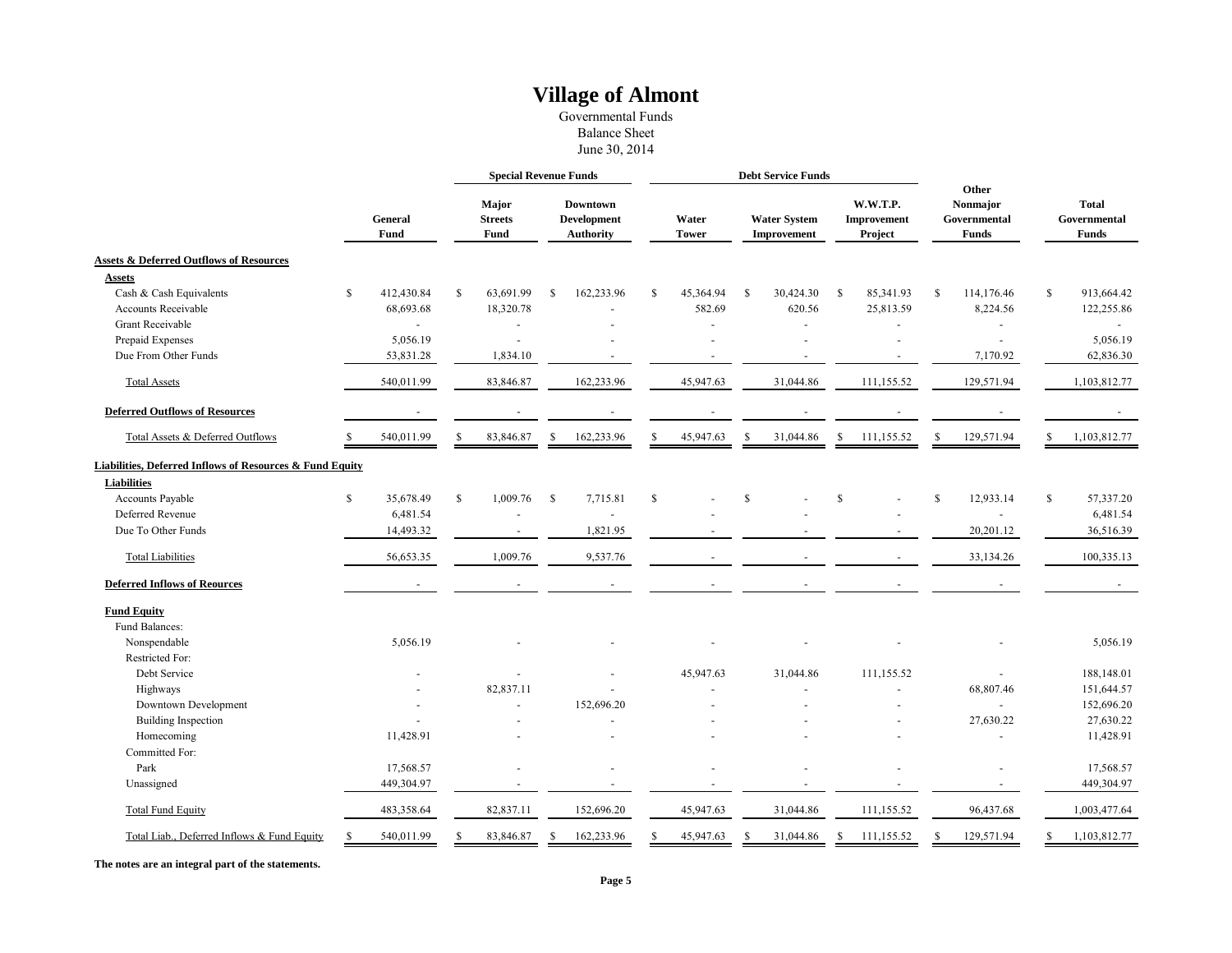Governmental Funds Reconciliation of Fund Balances to the Statement of Net Position For The Fiscal Year Ended June 30, 2014

| <b>Total Fund Balances for Governmental Funds and Equipment Fund</b>                                            | 1,274,307.82  |
|-----------------------------------------------------------------------------------------------------------------|---------------|
| Amounts reported for governmental activities in the statement of<br>net position are different because:         |               |
| Capital Assets used in Governmental Activities are not financial<br>resources and are not reported in the Funds | 2,215,506.00  |
| Long-term bonds payable are not due and payable in the current<br>period and are not reported in the Funds      | (376,001.58)  |
| Other post-employment benefit obligation in Governmental<br>Activities is not reported in the Funds             | (387, 573.00) |
| Accrued Interest Payable is not reported in the Funds                                                           | (3,136.00)    |
| <b>Net Position of Governmental Activities</b>                                                                  | 2,723,103.24  |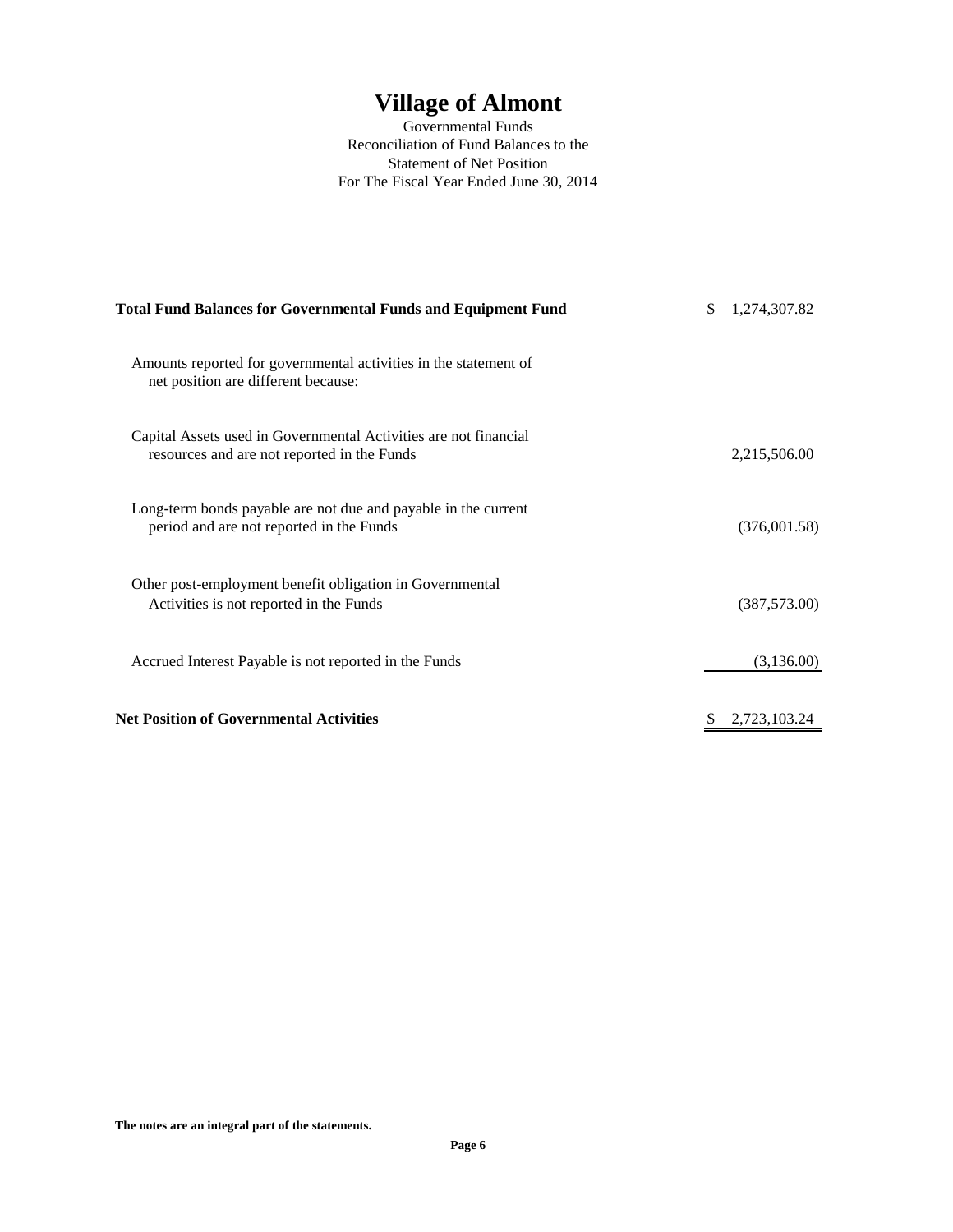Statement of Revenues, Expenditures and Changes in Fund Balances Governmental Funds For The Fiscal Year Ended June 30, 2014

|                                                 |   |                 |               | <b>Special Revenue Funds</b>                                                                 |    |              | <b>Debt Service Funds</b> |                          |                                    |                |                                           |                          |                                                   |              |    |                                              |
|-------------------------------------------------|---|-----------------|---------------|----------------------------------------------------------------------------------------------|----|--------------|---------------------------|--------------------------|------------------------------------|----------------|-------------------------------------------|--------------------------|---------------------------------------------------|--------------|----|----------------------------------------------|
|                                                 |   | General<br>Fund |               | Major<br><b>Downtown</b><br><b>Streets</b><br><b>Development</b><br>Fund<br><b>Authority</b> |    |              | Water<br><b>Tower</b>     |                          | <b>Water System</b><br>Improvement |                | <b>W.W.T.P.</b><br>Improvement<br>Project |                          | Other<br>Nonmajor<br>Governmental<br><b>Funds</b> |              |    | <b>Total</b><br>Governmental<br><b>Funds</b> |
| <b>Revenues</b>                                 |   |                 |               |                                                                                              |    |              |                           |                          |                                    |                |                                           |                          |                                                   |              |    |                                              |
| <b>Property Taxes</b>                           | S | 616,380.83      | <sup>\$</sup> |                                                                                              | \$ | 139,059.43   | -S                        | 124,266.86               | - S                                | 87,561.36      | $\mathbf{s}$                              |                          | \$                                                |              | \$ | 967,268.48                                   |
| <b>Intergovernmental Revenues</b>               |   | 242,685.00      |               | 135,257.40                                                                                   |    |              |                           |                          |                                    |                |                                           |                          |                                                   | 54,398.18    |    | 432,340.58                                   |
| Licenses, Permits & Fees                        |   | 77,890.55       |               |                                                                                              |    |              |                           |                          |                                    |                |                                           |                          |                                                   | 94,243.34    |    | 172,133.89                                   |
| Charges for Services                            |   | 398,004.07      |               |                                                                                              |    |              |                           |                          |                                    |                |                                           | 100,410.30               |                                                   |              |    | 498,414.37                                   |
| <b>Interest Earnings</b>                        |   | 938.85          |               | 47.84                                                                                        |    | 103.64       |                           | 20.31                    |                                    | 74.61          |                                           | 813.74                   |                                                   | 87.79        |    | 2,086.78                                     |
| Other Revenues                                  |   | 83,659.48       |               | 112.66                                                                                       |    | 6,153.20     |                           |                          |                                    | $\blacksquare$ |                                           | 1,980.99                 |                                                   | 8,060.07     |    | 99,966.40                                    |
| <b>Total Revenues</b>                           |   | 1,419,558.78    |               | 135,417.90                                                                                   |    | 145,316.27   |                           | 124,287.17               |                                    | 87,635.97      |                                           | 103,205.03               |                                                   | 156,789.38   |    | 2,172,210.50                                 |
| <b>Expenditures</b>                             |   |                 |               |                                                                                              |    |              |                           |                          |                                    |                |                                           |                          |                                                   |              |    |                                              |
| General Government                              |   | 318,174.95      |               |                                                                                              |    |              |                           |                          |                                    |                |                                           |                          |                                                   |              |    | 318,174.95                                   |
| Public Safety                                   |   | 680,278.54      |               |                                                                                              |    |              |                           |                          |                                    |                |                                           |                          |                                                   | 83,585.29    |    | 763,863.83                                   |
| <b>Public Works</b>                             |   | 269,927.34      |               | 78,273.62                                                                                    |    | 382,713.56   |                           |                          |                                    |                |                                           |                          |                                                   | 64,369.51    |    | 795,284.03                                   |
| Recreation & Culture                            |   | 19,472.78       |               |                                                                                              |    |              |                           |                          |                                    |                |                                           |                          |                                                   | $\sim$       |    | 19,472.78                                    |
| Capital Outlay                                  |   | 22,062.29       |               | 77,409.86                                                                                    |    | 63,123.35    |                           |                          |                                    |                |                                           |                          |                                                   | 81,760.97    |    | 244,356.47                                   |
| Debt Service - Principal                        |   | 4,508.14        |               |                                                                                              |    | 32,313.26    |                           |                          |                                    | 75,000.00      |                                           |                          |                                                   | 14,679.31    |    | 126,500.71                                   |
| Debt Service - Interest                         |   |                 |               |                                                                                              |    | 2,826.40     |                           |                          |                                    | 12,150.00      |                                           |                          |                                                   | 4,136.00     |    | 19,112.40                                    |
| <b>Total Expenditures</b>                       |   | 1,314,424.04    |               | 155,683.48                                                                                   |    | 480,976.57   |                           | $\overline{\phantom{a}}$ |                                    | 87,150.00      |                                           | $\overline{\phantom{a}}$ |                                                   | 248,531.08   |    | 2,286,765.17                                 |
| <b>Excess of Rev. Over (Under) Expenditures</b> |   | 105,134.74      |               | (20, 265.58)                                                                                 |    | (335,660.30) |                           | 124,287.17               |                                    | 485.97         |                                           | 103,205.03               |                                                   | (91,741.70)  |    | (114, 554.67)                                |
| <b>Other Financing Sources (Uses)</b>           |   |                 |               |                                                                                              |    |              |                           |                          |                                    |                |                                           |                          |                                                   |              |    |                                              |
| <b>Grant Proceeds</b>                           |   |                 |               |                                                                                              |    | 293,671.38   |                           |                          |                                    |                |                                           |                          |                                                   |              |    | 293,671.38                                   |
| Transfers In (Out)                              |   | (50, 933.73)    |               |                                                                                              |    |              |                           | (125, 013.49)            |                                    |                |                                           | (131, 618.76)            |                                                   |              |    | (307, 565.98)                                |
| <b>Net Change in Fund Balances</b>              |   | 54,201.01       |               | (20, 265.58)                                                                                 |    | (41,988.92)  |                           | (726.32)                 |                                    | 485.97         |                                           | (28, 413.73)             |                                                   | (91, 741.70) |    | (128, 449.27)                                |
| <b>Fund Balances - Beginning of Year</b>        |   | 429,157.63      |               | 103,102.69                                                                                   |    | 194,685.12   |                           | 46,673.95                |                                    | 30,558.89      |                                           | 139,569.25               |                                                   | 188,179.38   |    | 1,131,926.91                                 |
| <b>Fund Balances - End of Year</b>              |   | 483,358.64      | -S            | 82,837.11 \$                                                                                 |    | 152,696.20   | -S                        | 45,947.63                | - S                                | 31,044.86      | - \$                                      | 111,155.52               | \$                                                | 96,437.68    | S. | 1,003,477.64                                 |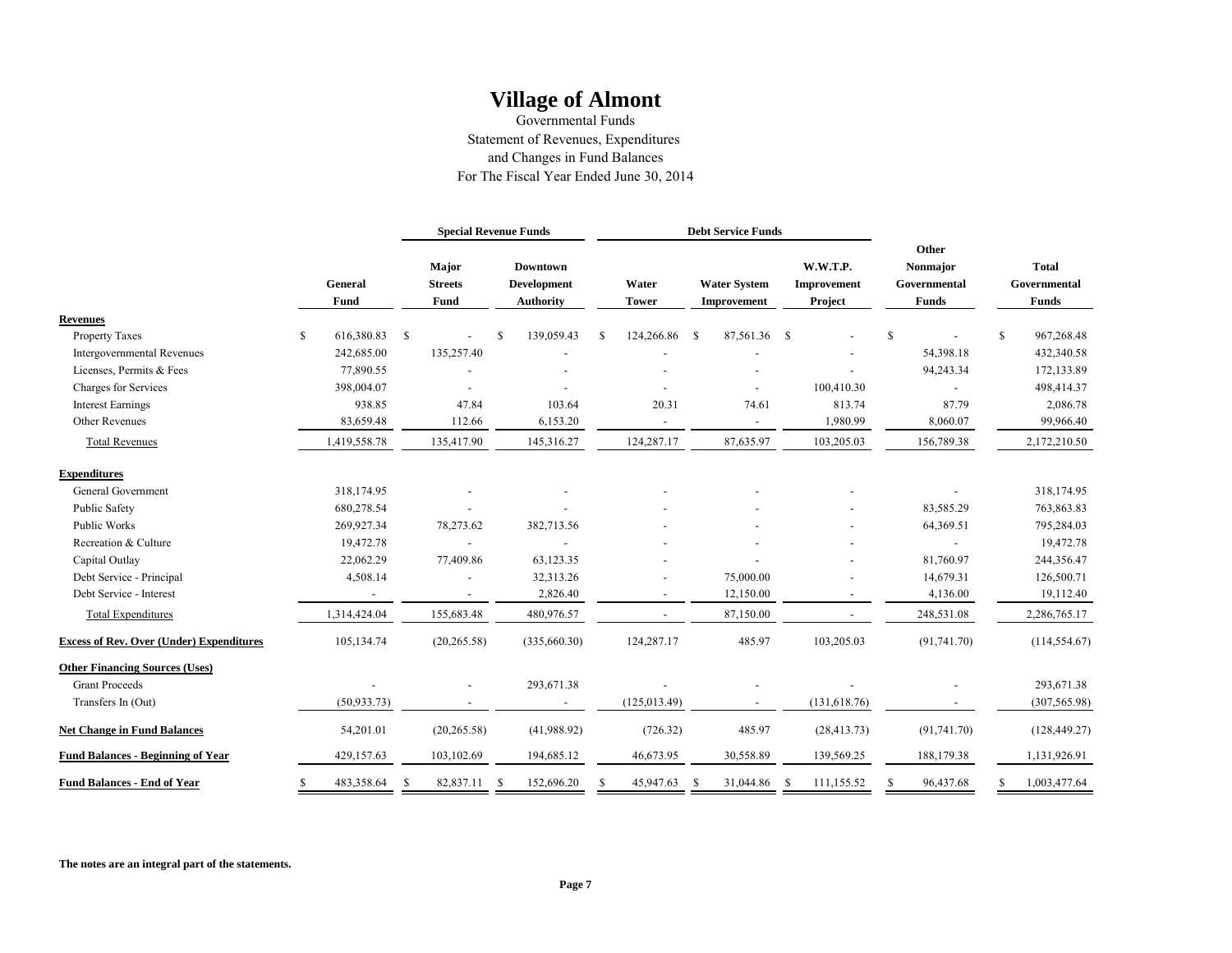Governmental Funds Reconciliation of Statement of Revenues, Expenditures and Changes in Fund Balances of Governmental Funds For The Fiscal Year Ended June 30, 2014 to the Statement of Activities

| Net Change in Fund Balances - Total Governmental Funds and Equipment Fund                                                                                                                   | \$<br>(97, 833.08) |
|---------------------------------------------------------------------------------------------------------------------------------------------------------------------------------------------|--------------------|
| Amounts reported for Governmental Activities in the Statement of<br>Activities are different because:                                                                                       |                    |
| Governmental Funds report Capital Outlays as Expenditures<br>in the Statement of Activities, these costs are capitalized and<br>allocated over their estimated useful lives as Depreciation | 244,356.47         |
| Repayment of Bond Principal is an Expenditure in the Governmental<br>Funds, but not in the Statement of Activities (where it<br>reduces Long-Term Debt)                                     | 126,500.71         |
| Loan Proceeds are recognized as revenue in the Governmental Funds,<br>but not in the Statement of Activities                                                                                |                    |
| Interest Expense is reported in the Statement of Activities<br>when a Liability is incurred; they are reported in the<br>Governmental Funds only when payment is due                        | 1,125.00           |
| Change in other postemployment benefit obligation is recorded<br>when incurred in the Statement of Activities                                                                               | (120,916.00)       |
| Depreciation is an Expenditure for the Statement of<br>Activities, but is not reported in the Governmental Funds                                                                            | (94, 460.79)       |
| <b>Net Change in Assets of Governmental Activities</b>                                                                                                                                      | \$<br>58,772.31    |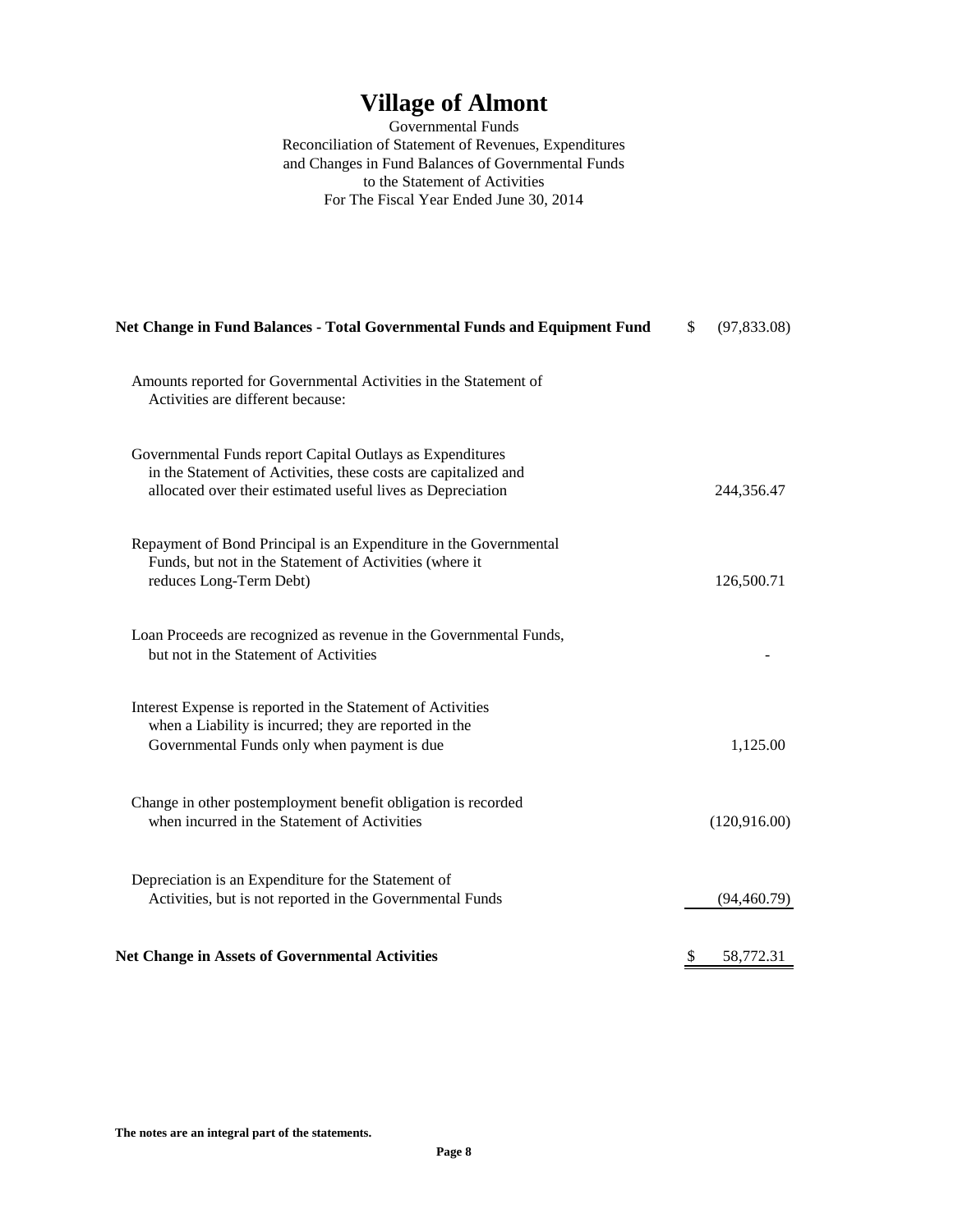Statement of Net Position Proprietary Funds June 30, 2014

|                                                |                         |                  |                    | <b>Internal</b>  |
|------------------------------------------------|-------------------------|------------------|--------------------|------------------|
|                                                | <b>Enterprise Funds</b> |                  | <b>Total</b>       | <b>Service</b>   |
|                                                | <b>Sewer</b>            | Water            | <b>Enterprise</b>  | <b>Fund</b>      |
|                                                | <b>Fund</b>             | <b>Fund</b>      | <b>Funds</b>       | Equipment        |
| <b>Assets</b>                                  |                         |                  |                    |                  |
| <b>Current Assets</b>                          |                         |                  |                    |                  |
| Cash & Cash Equivalents                        | \$<br>209,603.46        | \$<br>188,538.27 | \$<br>398,141.73   | 142,044.25<br>\$ |
| <b>Accounts Receivable</b>                     | 130,512.35              | 104,315.38       | 234,827.73         | 1,625.00         |
| Prepaid Expenses                               | 6,930.36                | 2,783.34         | 9,713.70           | 7,550.19         |
| Due From Other Funds                           | 6,741.20                |                  | 6,741.20           |                  |
| <b>Total Current Assets</b>                    | 353,787.37              | 295,636.99       | 649,424.36         | 151,219.44       |
| <b>Noncurrent Assets</b>                       |                         |                  |                    |                  |
| Capital Assets not being Depreciated           | 100.00                  |                  | 100.00             |                  |
| Capital Assets being Depreciated               | 8,494,544.90            | 4,540,271.02     | 13,034,815.92      | 967,300.63       |
| Less: Accumulated Depreciation                 | (3,279,346.44)          | (1,288,570.51)   | (4,567,916.95)     | (624, 406.03)    |
| <b>Total Noncurrent Assets</b>                 | 5,215,298.46            | 3,251,700.51     | 8,466,998.97       | 342,894.60       |
| <b>Total Assets</b>                            | 5,569,085.83            | 3,547,337.50     | 9,116,423.33       | 494,114.04       |
| <b>Deferred Outflows of Resources</b>          |                         |                  |                    |                  |
| <b>Liabilities</b>                             |                         |                  |                    |                  |
| <b>Current Liabilities</b>                     |                         |                  |                    |                  |
| <b>Accounts Payable</b>                        | 14,442.00               | 44,821.42        | 59,263.42          | 674.38           |
| Due To Other Funds                             | 13,696.38               | 5,823.91         | 19,520.29          | 13,689.12        |
| Accrued Interest Payable                       | 9,985.00                | 8,514.31         | 18,499.31          |                  |
| Current Portion of Long-Term Debt              | 125,000.00              | 90,000.00        | 215,000.00         | 52,487.34        |
| <b>Total Current Liabilities</b>               | 163,123.38              | 149,159.64       | 312,283.02         | 66,850.84        |
| Long-Term Liabilities                          |                         |                  |                    |                  |
| <b>Bonds Payable</b>                           | 1,310,000.00            | 1,512,694.00     | 2,822,694.00       | 156,433.02       |
| <b>Total Liabilities</b>                       | 1,473,123.38            | 1,661,853.64     | 3,134,977.02       | 223,283.86       |
| <b>Deferred Inflows of Resources</b>           |                         |                  |                    |                  |
| <b>Net Position</b>                            |                         |                  |                    |                  |
| Invested in Capital Assets Net of Related Debt | 3,770,313.46            | 1,640,492.20     | 5,410,805.66       | 133,974.24       |
| Restricted                                     | 6,930.36                | 2,783.34         | 9,713.70           | 7,550.19         |
| Unrestricted                                   | 318,718.63              | 242,208.32       | 560,926.95         | 129,305.75       |
| <b>Total Net Position</b>                      | 4,095,962.45            | \$1,885,483.86   | 5,981,446.31<br>S. | 270,830.18       |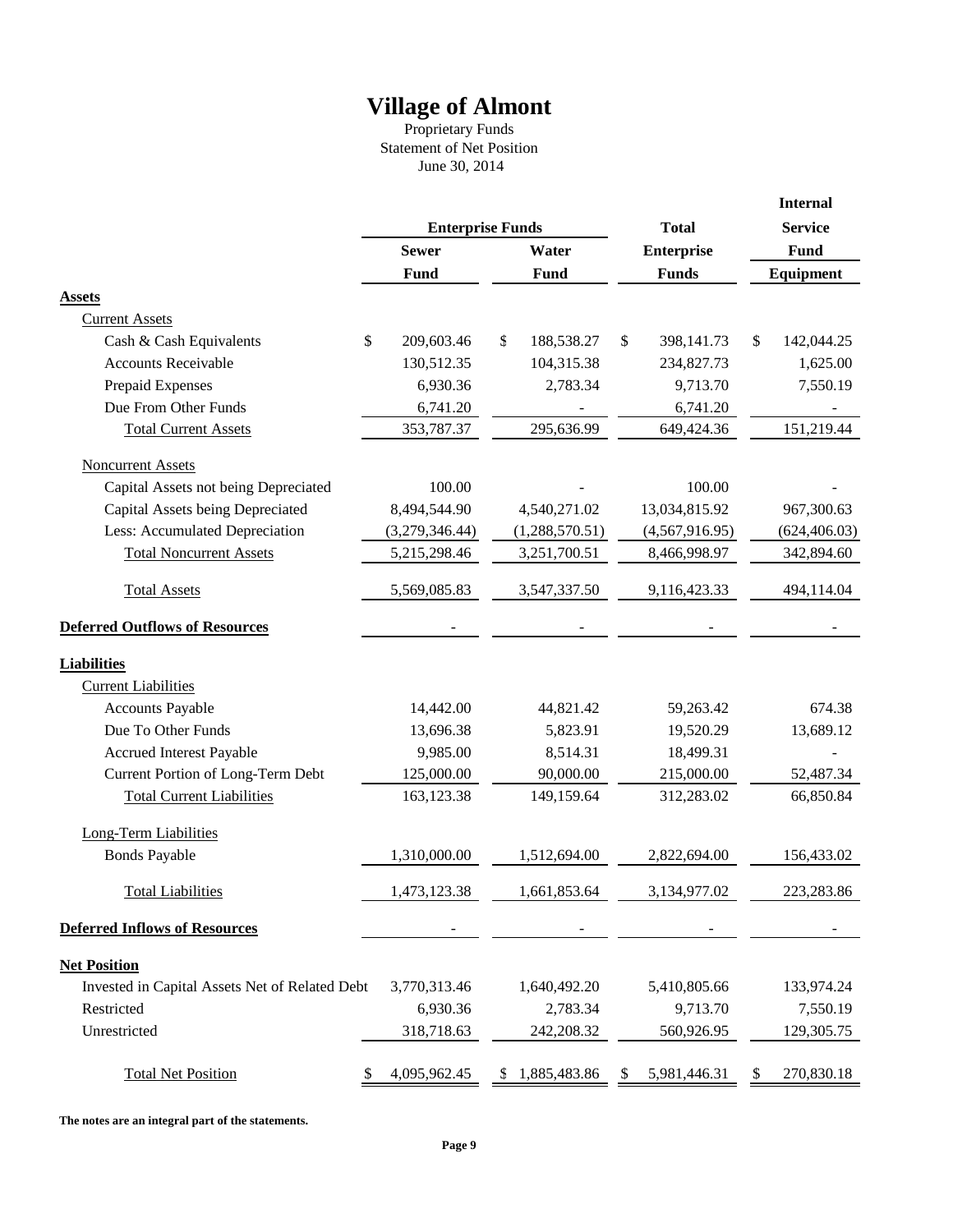Statement of Revenues, Expenditures and Changes in Net Position Proprietary Funds June 30, 2014

|                                             |                         |                    |                    | <b>Internal</b>  |
|---------------------------------------------|-------------------------|--------------------|--------------------|------------------|
|                                             | <b>Enterprise Funds</b> |                    | <b>Total</b>       | <b>Service</b>   |
|                                             | <b>Sewer</b>            | Water              | <b>Enterprise</b>  | Fund             |
|                                             | Fund                    | Fund               | <b>Funds</b>       | Equipment        |
| <b>Operating Revenues</b>                   |                         |                    |                    |                  |
| User Charges & Penalties                    | \$<br>524,779.95        | \$<br>441,998.70   | \$<br>966,778.65   | \$<br>19,500.00  |
| <b>Service Connection Charges</b>           | 35,437.50               | 37,875.00          | 73,312.50          |                  |
| Other Income                                | 487.35                  | 524.94             | 1,012.29           | 3,818.27         |
| <b>Equipment Rental</b>                     |                         |                    |                    | 122,457.74       |
| <b>Total Operating Revenues</b>             | 560,704.80              | 480,398.64         | 1,041,103.44       | 145,776.01       |
| <b>Operating Expenditures</b>               |                         |                    |                    |                  |
| Cost of Water                               |                         | 222,932.15         | 222,932.15         |                  |
| Operation & Maintenance                     | 469,636.93              | 144,195.50         | 613,832.43         | 104,900.42       |
| General & Administration                    | 41,024.50               | 10,934.72          | 51,959.22          | 549.00           |
| Depreciation                                | 180,345.07              | 91,095.60          | 271,440.67         | 34,719.12        |
| <b>Total Operating Expenditures</b>         | 691,006.50              | 469,157.97         | 1,160,164.47       | 140,168.54       |
| <b>Operating Income (Loss)</b>              | (130, 301.70)           | 11,240.67          | (119,061.03)       | 5,607.47         |
| <b>Nonoperating Revenues (Expenditures)</b> |                         |                    |                    |                  |
| <b>Interest Earned</b>                      | 139.50                  | 122.53             | 262.03             | 59.10            |
| <b>Interest Expense</b>                     | (56, 283.26)            | (34, 535.36)       | (90, 818.62)       | (6, 126.27)      |
| Gain (Loss) on Sale of Fixed Assets         |                         |                    |                    |                  |
| <b>Insurance Proceeds</b>                   |                         |                    |                    |                  |
| Transfers From (To) Other Funds             | 160, 167. 72            | 116,322.37         | 276,490.09         | 31,075.89        |
| <b>Change in Net Position</b>               | (26, 277.74)            | 93,150.21          | 66,872.47          | 30,616.19        |
| <b>Net Position - Beginning of Year</b>     | 4,122,240.19            | 1,792,333.65       | 5,914,573.84       | 240,213.99       |
| <b>Net Position - End of Year</b>           | \$<br>4,095,962.45      | \$<br>1,885,483.86 | \$<br>5,981,446.31 | \$<br>270,830.18 |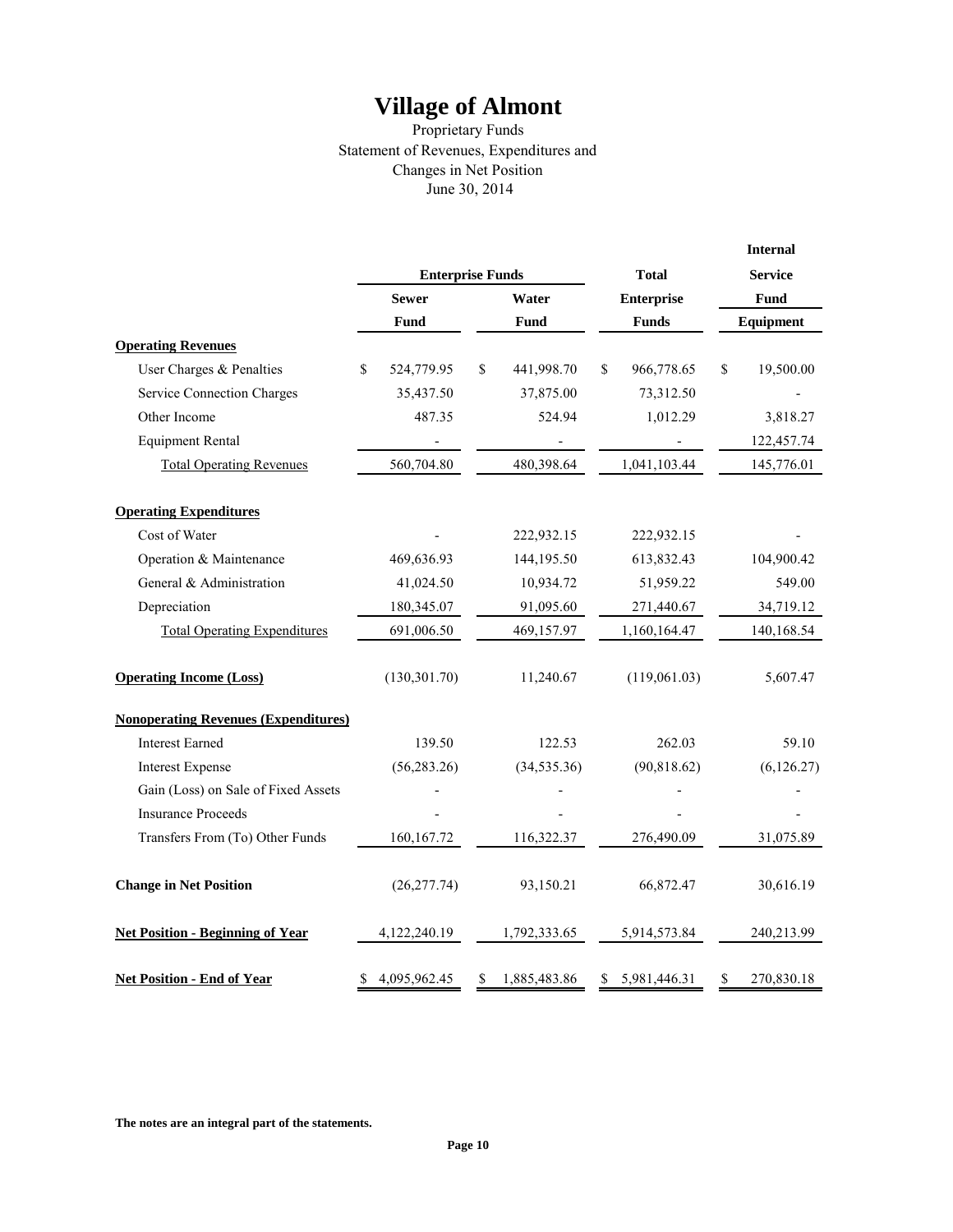#### Statement of Cash Flows Proprietary Funds For The Fiscal Year Ended June 30, 2014

|                                                                   |    | <b>Enterprise Funds</b> |    |               | <b>Total</b>       | <b>Internal</b><br><b>Service</b> |
|-------------------------------------------------------------------|----|-------------------------|----|---------------|--------------------|-----------------------------------|
|                                                                   |    | <b>Sewer</b>            |    | Water         | <b>Enterprise</b>  | Fund                              |
|                                                                   |    | Fund                    |    | Fund          | <b>Funds</b>       | Equipment                         |
| <b>Cash Flows From Operating Activities</b>                       |    |                         |    |               |                    |                                   |
| Receipts from Customers                                           | \$ | 561,989.37              | \$ | 481,112.15    | \$<br>1,043,101.52 | \$<br>150,269.70                  |
| Payments for Operation, Maintenance & Water                       |    | (446, 740.85)           |    | (367, 486.36) | (814, 227.21)      | (244, 913.11)                     |
| Payments for General & Administion                                |    | (41, 024.50)            |    | (10, 934.72)  | (51,959.22)        | (549.00)                          |
| Net Cash Provided by Operating Activity                           |    | 74,224.02               |    | 102,691.07    | 176,915.09         | (95, 192.41)                      |
| <b>Cash Flows From Noncapital Financing Activities</b>            |    |                         |    |               |                    |                                   |
| Operating Transfers In (Out)                                      |    | 160, 167. 72            |    | 116,322.37    | 276,490.09         | 31,075.89                         |
| <b>Insurance Proceeds</b>                                         |    |                         |    |               |                    |                                   |
| Received (Paid) "Due To / From Other Funds"                       |    | (14, 332.03)            |    | (58, 553.59)  | (72,885.62)        | 7,818.88                          |
| Net Cash Provided by Noncapital Financing Activities              |    | 145,835.69              |    | 57,768.78     | 203,604.47         | 38,894.77                         |
|                                                                   |    |                         |    |               |                    |                                   |
| <b>Cash Flows From Capital &amp; Related Financing Activities</b> |    |                         |    |               |                    |                                   |
| <b>Interest Expense</b>                                           |    | (53,766.26)             |    | (35,013.49)   | (88, 779.75)       | (6,126.27)                        |
| Net Proceeds from Issuance (Payments) of Long-Term Debt           |    | (120,000.00)            |    | (90,000.00)   | (210,000.00)       | (29, 328.56)                      |
| Sale (Purchase) of Capital Assets                                 |    | (58, 153.61)            |    | (36,078.75)   | (94, 232.36)       | (32, 296.00)                      |
| Net Cash Provided by Capital & Related Financing Activities       |    | (231.919.87)            |    | (161,092.24)  | (393, 012, 11)     | (67,750.83)                       |
| <b>Cash Flows From Investing Activities</b>                       |    |                         |    |               |                    |                                   |
| Increase in Customer Deposits                                     |    |                         |    |               |                    |                                   |
| Interest received on Investments                                  |    | 139.50                  |    | 122.53        | 262.03             | 59.10                             |
| <b>Net Increase (Decrease) in Cash &amp; Cash Equivalents</b>     |    | (11, 720.66)            |    | (509.86)      | (12, 230.52)       | (123, 989.37)                     |
| <b>Cash &amp; Cash Equivalents - Beginning of Year</b>            |    | 221,324.12              |    | 189,048.13    | 410,372.25         | 266,033.62                        |
| <b>Cash &amp; Cash Equivalents - End of Year</b>                  | S  | 209,603.46              | S  | 188,538.27    | \$<br>398,141.73   | \$<br>142,044.25                  |
| <b>Reconciliation of Operating Income (Loss) to Net Cash</b>      |    |                         |    |               |                    |                                   |
| from Operating Activities                                         |    |                         |    |               |                    |                                   |
| Operating Income (Loss)                                           |    | (130, 301.70)           |    | 11,240.67     | (119,061.03)       | 5,607.47                          |
| Adjustments to Reconcile Operating Income (Loss) from             |    |                         |    |               |                    |                                   |
| Operating Activities:                                             |    |                         |    |               |                    |                                   |
| Depreciation                                                      |    | 180,345.07              |    | 91,095.60     | 271,440.67         | 34,719.12                         |
| Prior Period Adjustments                                          |    | 28,217.57               |    | 2,783.34      | 31,000.91          | 11,306.78                         |
| Changes in Assets & Liabilities:                                  |    |                         |    |               |                    |                                   |
| Prepaid Expenses                                                  |    | (6,930.36)              |    | (2,783.34)    | (9,713.70)         | (7,550.19)                        |
| Accounts Receivable                                               |    | 1,284.57                |    | 713.51        | 1,998.08           | 737.10                            |
| Accounts Payable                                                  |    | 1,608.87                |    | (358.71)      | 1,250.16           | (140, 012.69)                     |
| Net Cash Provided by Operating Activities                         | \$ | 74,224.02               | \$ | 102,691.07    | \$<br>176,915.09   | \$<br>(95, 192.41)                |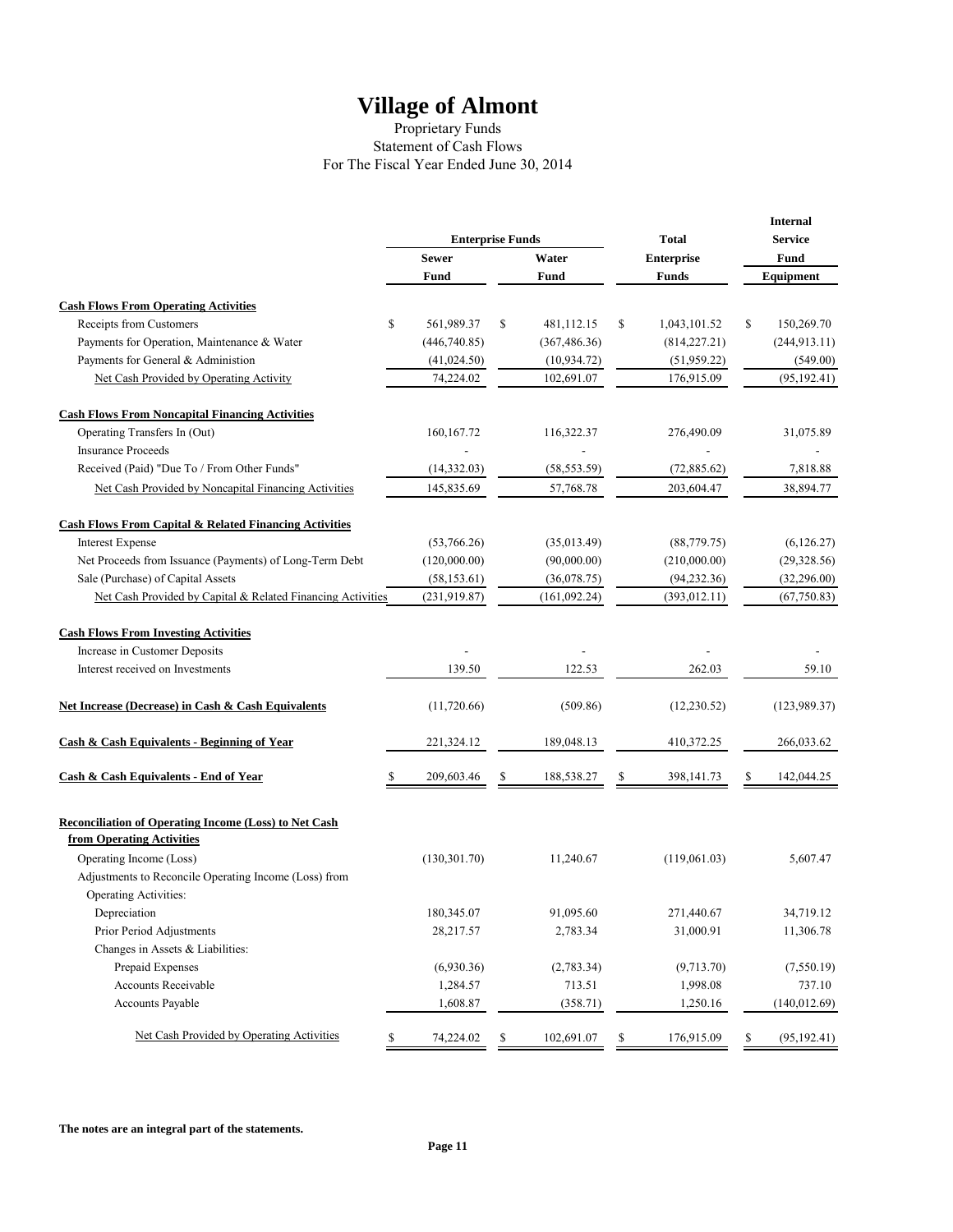Statement of Net Position Fiduciary Funds June 30, 2014

|                                                                    | <b>Payroll</b> |             |    |           |  |
|--------------------------------------------------------------------|----------------|-------------|----|-----------|--|
|                                                                    |                | <b>Fund</b> |    | 2014      |  |
| <b>Assets &amp; Deferred Outflows of Resources</b>                 |                |             |    |           |  |
| <b>Assets</b>                                                      |                |             |    |           |  |
| Cash & Cash Equivalents                                            | \$             | 26,544.64   | \$ | 26,544.64 |  |
| Due from Other Funds                                               |                | 148.30      |    | 148.30    |  |
| <b>Total Assets</b>                                                |                | 26,692.94   |    | 26,692.94 |  |
| <b>Deferred Outflows of Resources</b>                              |                |             |    |           |  |
| Total Assets & Deferred Outflows of Resources                      | S              | 26,692.94   |    | 26,692.94 |  |
| <b>Liabilities, Deferred Inflows of Resources and Fund Balance</b> |                |             |    |           |  |
| <b>Liabilities</b>                                                 |                |             |    |           |  |
| Due To Other Funds                                                 | \$             |             | \$ |           |  |
| Due To Others                                                      |                | 26,692.94   |    | 26,692.94 |  |
| <b>Total Liabilities</b>                                           |                | 26,692.94   |    | 26,692.94 |  |
| <b>Deferred Inflows of Resources</b>                               |                |             |    |           |  |
| <b>Fund Balance</b>                                                |                |             |    |           |  |
| <b>Fund Balance</b>                                                |                |             |    |           |  |
| Total Liab, Deferred Inflows & Fund Balance                        | S              | 26,692.94   | S  | 26,692.94 |  |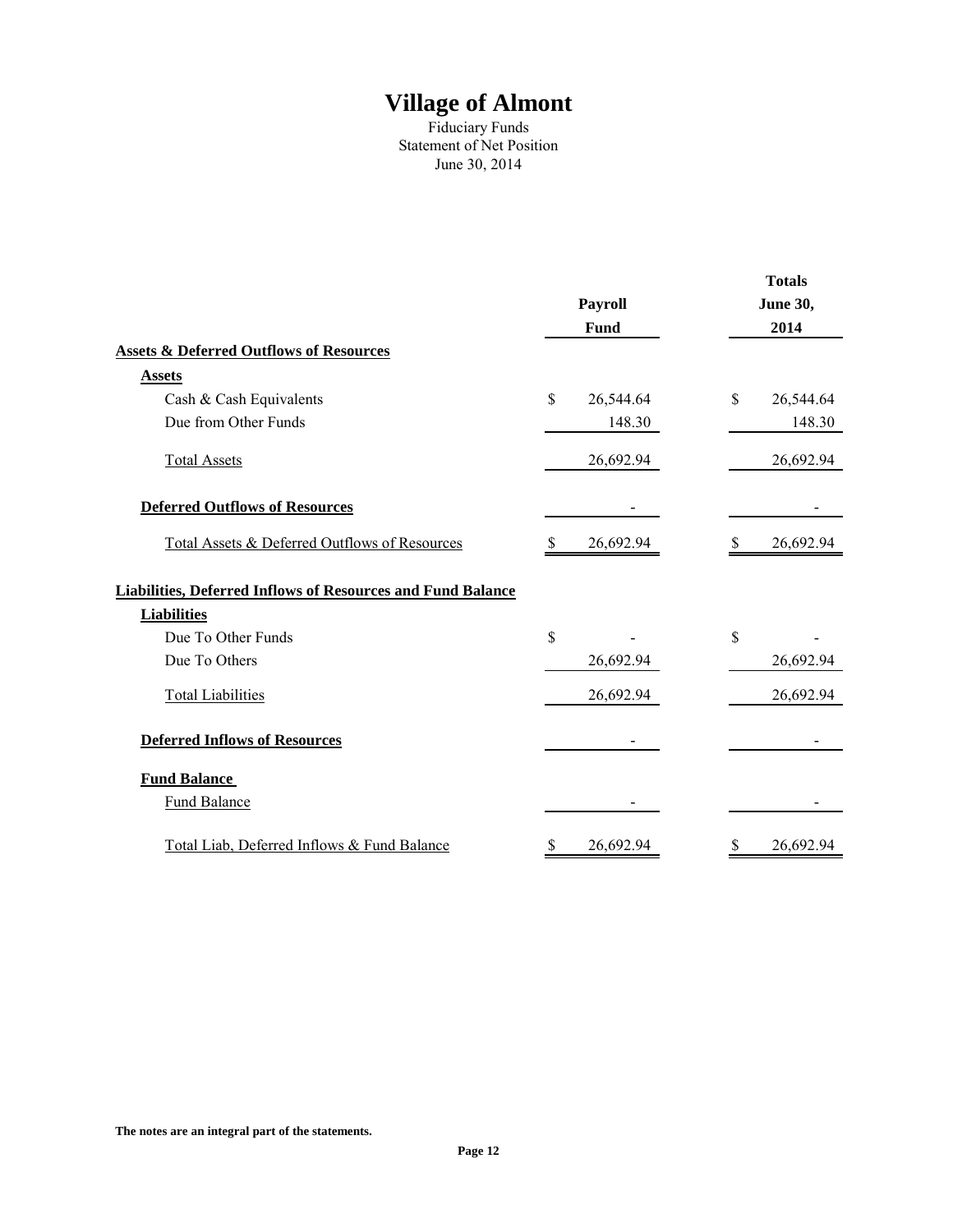Notes to the Financial Statements For The Fiscal Year Ended June 30, 2014

#### **1. Summary of Significant Accounting Policies**

The accounting policies of the **Village of Almont**, Lapeer County, Michigan (the "Village") conform to accounting principles generally accepted in the United States of America (GAAP) as applicable to governmental units. The following is a summary of the significant accounting policies used by the **Village of Almont**, Lapeer County, Michigan:

#### **Financial Reporting Entity**

The **Village of Almont** was incorporated under the laws of the State of Michigan in 1855 and has operated since 1968 under a Home Rule Village-Council Manager form of government. As required by generally accepted accounting principles, the financial statements of the reporting entity include those of the Village (the primary government) and its component units. The component units discussed below are included in the Village reporting entity because of the significance of their operational or financial relationships with the Village.

**Component Units -** In conformity with generally accepted accounting principles, the financial statements of component units have been included in the financial reporting entity either as blended component units or discretely presented component units.

**Blended Component Units -** The Downtown Development Authority (DDA) of the **Village of Almont**, an entity legally separate from the Village, is governed by an eleven-member Council appointed by the Village Council. For financial reporting purposes, the DDA is reported as if it were part of the Village's operations because its purpose is to finance and provide assistance to businesses and citizens within the DDA District of the Village.

#### **Government-wide and Fund Financial Statements**

The Government-wide Financial Statements (i.e., the Statement of Net Position and the Statement of Activities) report information on all the nonfiduciary activities of the Village (the primary government). The effect of interfund activity has been removed from these statements. Governmental activities, normally supported by taxes and intergovernmental revenues, are reported separately from business-type activities, which rely to a significant extent on fees and charges for support. Likewise, the primary government is reported separately from certain legally separate component units for which the primary government is financially accountable.

The statement of activities demonstrates the degree to which the direct expenses of a given function (governmental activities) or identifiable activity (business-type activities) are offset by program revenues. Direct expenses are those that are clearly identifiable with a specific function or activity. Program revenues include: (1) charges to customers or applicants who purchase, use or directly benefit from goods, services, or privileges provided by a given function or activity; and (2) grants and contributions that are restricted to meeting the operational or capital requirements of a particular function or activity. Taxes and other revenue items properly excluded from program revenues are reported as general revenue.

Separate financial statements are provided for governmental funds, and fiduciary funds, even though the latter are excluded from the Government-wide Financial Statements. Major individual governmental funds are reported as separate columns in the fund financial statements.

The Village reports the following major governmental funds:

**General Fund -** The General Fund is the Village's primary operating fund. It accounts for all financial resources of the general government, except those required to be accounted for in another fund.

**Major Streets Fund –** The Major Streets Fund accounts for maintenance and improvement activities for streets designated as "major" within the Village. Funding is provided primarily through State-shared gas and weight taxes.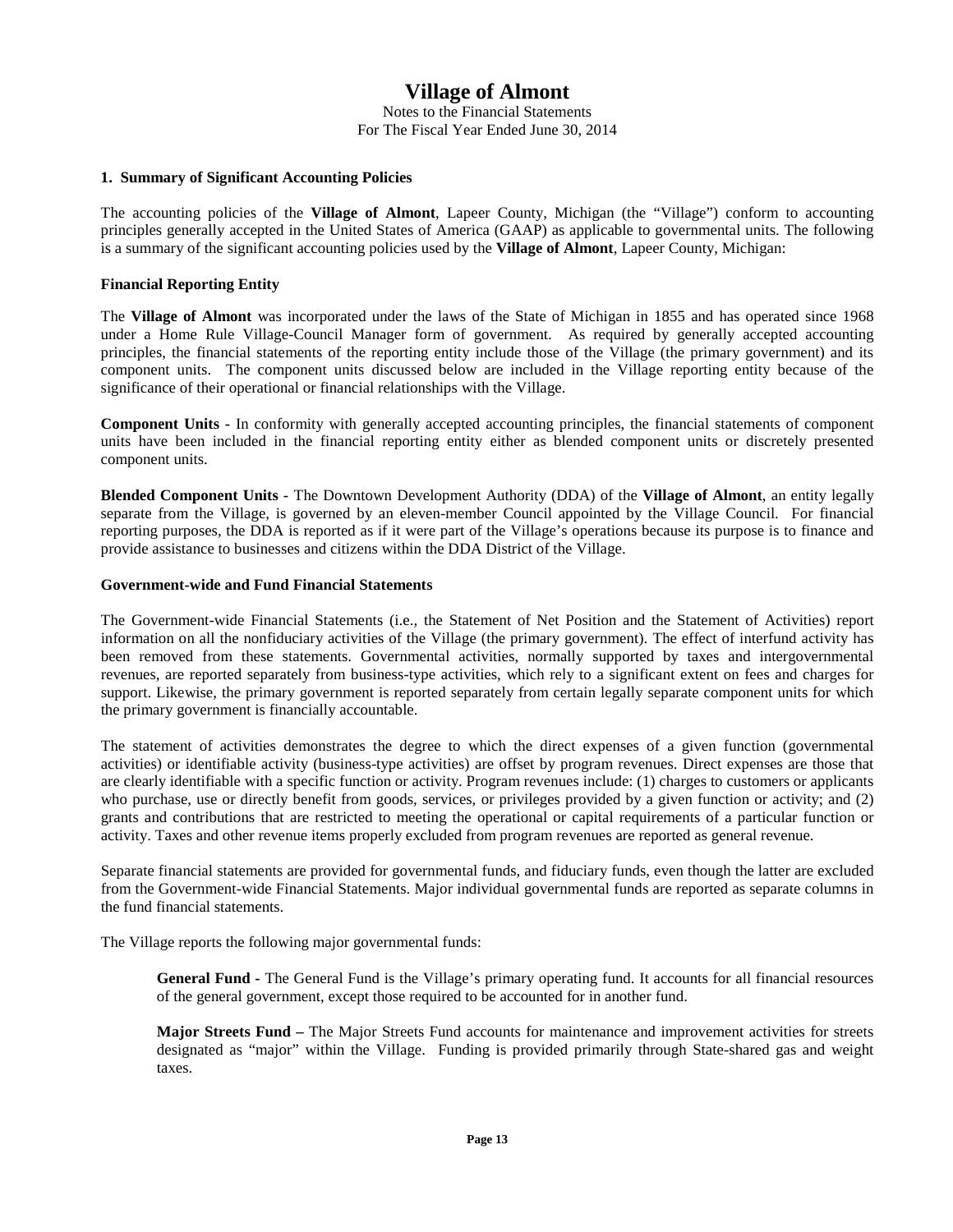Notes to the Financial Statements For The Fiscal Year Ended June 30, 2014

#### **1. Summary of Significant Accounting Policies –** *Continued*

**Downtown Development Authority Fund (a Special Revenue Fund type) –** The Downtown Development Authority's purpose is to finance and provide assistance to businesses and citizens within the DDA District of the Village.

**Water Tower Debt Service Fund -** The fund accounts for all debt payments made regarding the bond for the Lapeer County Revolving Drinking Water originally issued September 20, 2007.

**Water System Improvement Debt Service Fund -** The fund accounts for all debt payments made regarding the improvement bond for the **Village of Almont** Water Supply System originally issued May 1, 1996.

**W.W.T.P. Improvement Project Debt Service Fund -** The fund accounts for all debt payments made regarding the improvement project for the Lapeer County Sewage Disposal Bonds originally issued October 5, 2011.

The Village reports the following Major Enterprise Funds and Internal Service Fund:

**Water Fund -** The Water Fund accounts for the activities of the water distribution system. Funding is provided primarily through user charges.

**Sewer Fund -** The Sewer Fund accounts for the activities of the sewage disposal system. Fund is provided primarily through user charges.

**Equipment Fund (Internal Service Fund) –** This fund was established to account for the financing of goods or services provided by one department to other departments of the Village on a cost-reimbursement basis.

Additionally, the Village reports the following fund types:

**Agency Funds** - The Agency Funds account for assets held by the Village in a trustee capacity or as an agent for individuals, organizations or other governments.

#### **Measurement Focus and Basis of Accounting**

The Government-wide Financial Statements are reported using the economic resources measurement focus and the accrual basis of accounting, as are the proprietary fund and fiduciary fund financial statements. Revenue is recorded when earned and expenses are recorded when a liability is incurred, regardless of the timing of related cash flows. Property taxes are recognized as revenue in the year for which they are levied. Grants and similar items are recognized as revenue as soon as all eligibility requirements imposed by the provider have been met.

Governmental Fund Financial Statements are reported using the current financial resources measurement focus and the modified accrual basis of accounting. Revenues are recognized in the accounting period in which they become susceptible to accrual - that is, when they become both measurable and available. Revenue is considered to be available if it is collected within the current period or soon enough thereafter to pay liabilities of the current period, generally collected within 60 days of the end of the current fiscal period. Revenues susceptible to accrual include property taxes, intergovernmental revenues, special assessments, licenses, charges for services, and interest. All other revenue items are considered to be available only when cash is received by the Village. Expenditures generally are recorded when a liability is incurred, as under accrual accounting. However, debt service expenditures, and claims and judgments are recorded only when payment is due.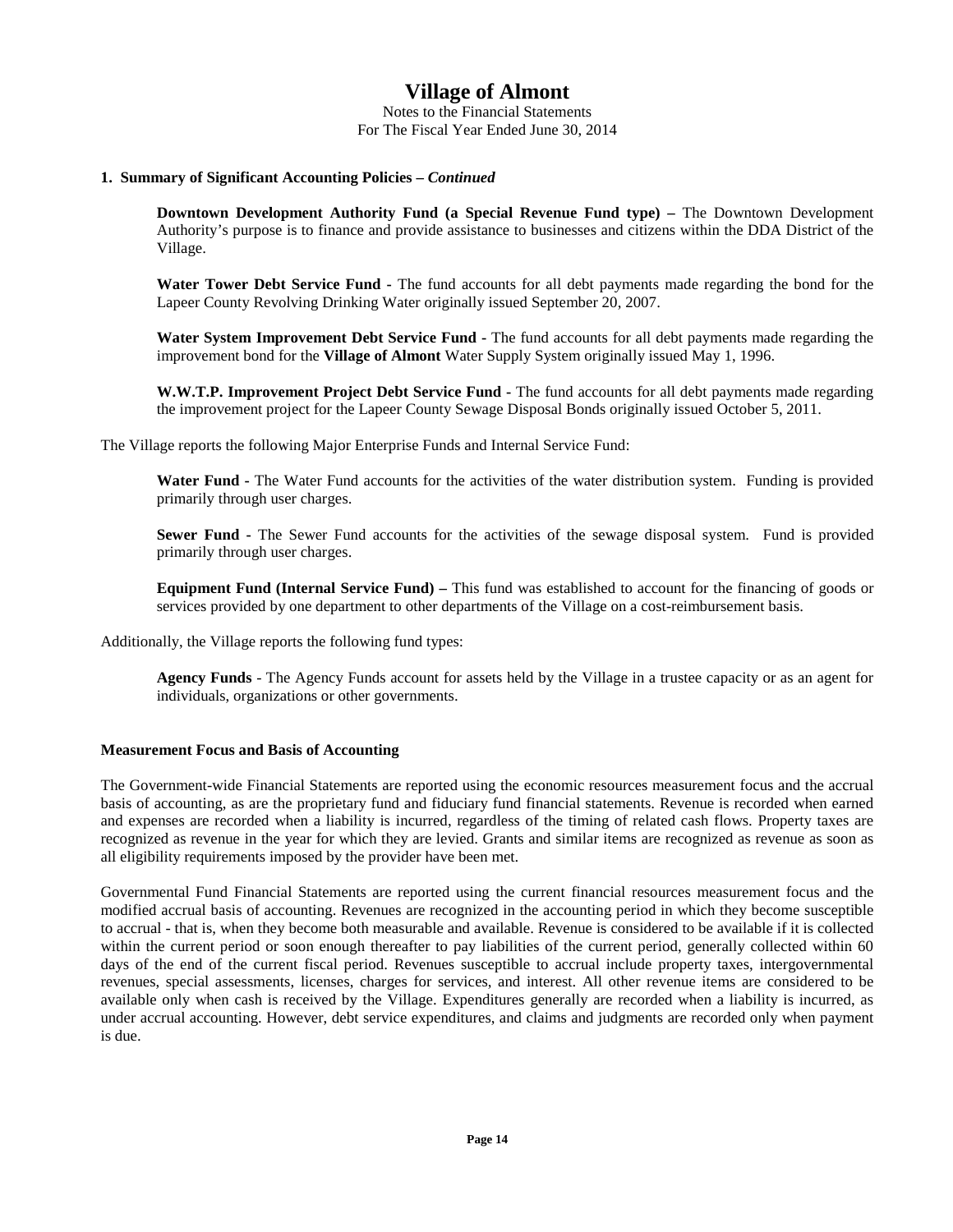Notes to the Financial Statements For The Fiscal Year Ended June 30, 2014

#### **1. Summary of Significant Accounting Policies -** *Continued*

**Cash** - The Village does not pool cash resources of its various funds to facilitate the management of cash. Cash applicable to a particular fund is readily identifiable. The balance in the cash accounts is available to meet current operating requirements. Cash in excess of current requirements is invested in various interest-bearing securities and disclosed as part of the Village's investments.

**Investments** - Debt securities are valued at cost since it is generally the policy of the Village to hold such investments until they mature.

**Due To and Due From Other Funds** - Interfund receivables and payables arise from interfund transactions and are recorded by all funds affected in the period in which transactions are executed. Any residual balances outstanding between the governmental activities and the business-type activities are reported in the government-wide financial statements as "internal balances."

**Property Tax Revenues -** Property taxes are levied on each December 1 on the taxable valuation of property as of the preceding December 31. Taxes are considered delinquent on March 1 of the following year, at which time penalties and interest are assessed.

The Village's 2013 tax is levied and collectible on July 1, 2013, and is recognized as revenue in the fiscal year ended June 30, 2014, when the proceeds of the levy are budgeted and available for the financing of operations.

The 2013 taxable valuation of the Villages totaled about \$50 million (a portion of which is captured by the DDA), on which taxes levied consisted of 13.567 mills for operating purposes, 1.7 mills for water construction, and 2.4 mills for water tower debt service. This resulted in approximately \$615,000 for operating, \$88,000 for water construction, and \$124,000 for water tower debt service. These amounts are recognized in the General Fund, Water Tower Debt Service Fund, and Water System Improvement Debt Fund financial statements as tax revenue.

**Vacation, Sick Leave and Other Compensated Absences –** The Village has recently made major adjustments to their contracts, including Vacation, Sick Leave and Other Compensated Absences. The Village Manager, Police Chief, and Clerk/Treasurer each have unique contracts which specify their compensated absences. Most of the other Village employees are members of the Union and their compensated absences are specified in the collective bargaining agreement. The remaining employees' compensated absences are stipulated in the employee handbook.

**Inventories and Prepaid Items -** Inventories are valued at cost, on a first-in, first-out basis. Inventories of governmental funds are recorded as expenditures when purchased. Inventories and supplies held by the Water Fund and the Sewer Fund, which are immaterial in amount, have not been recognized. Certain payments to vendors reflect costs applicable to future fiscal years and are recorded as prepaid items in both Government-wide and Fund Financial Statements.

**Capital Assets -** Capital assets, which include buildings and equipment, are reported in the applicable governmental column in the Government-wide Financial Statements. Capital assets are defined by the Village as assets with an initial individual cost of more than \$3,000 and an estimated useful life in excess of one year. Such assets are recorded at historical cost or estimated historical cost if purchased or constructed. Donated capital assets are recorded at estimated fair market value at the date of donation.

Capital assets are depreciated using the straight-line method over the following useful lives:

| Infrastructure                     | 40 years         |
|------------------------------------|------------------|
| Water & Sewer Distribution Systems | 20 to 75 years   |
| Buildings & Building Improvements  | $20$ to 40 years |
| Machinery & Equipment              | 3 to 10 years    |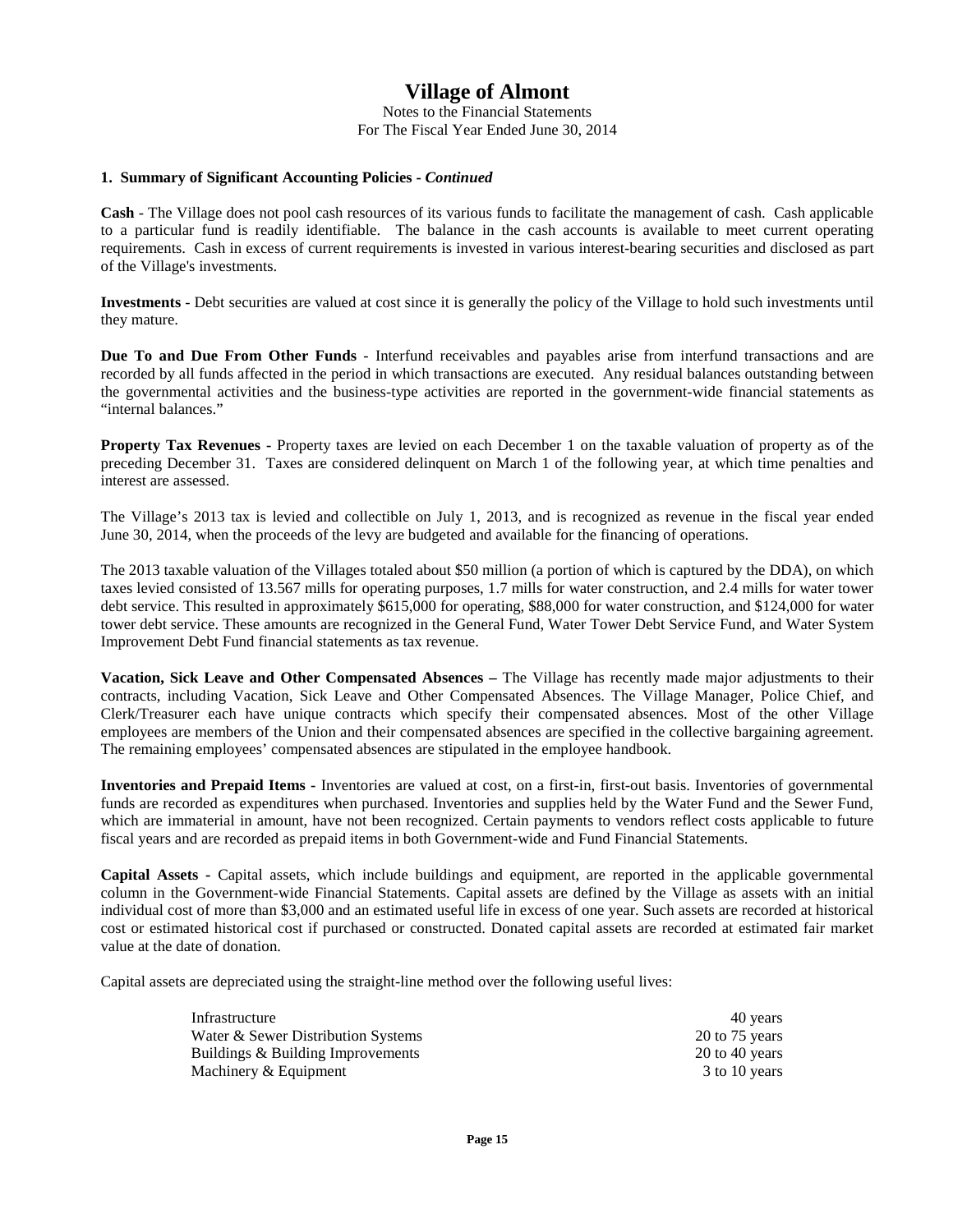Notes to the Financial Statements For The Fiscal Year Ended June 30, 2014

#### **1. Summary of Significant Accounting Policies –** *Continued*

**Long-Term Obligations -** In the Government-wide Financial Statements, long-term debt and other long-term obligations are reported as liabilities in the applicable governmental activities, business-type activities, or proprietary fund statement of net position. Bond premiums and discounts, issuance costs, and the deferred amount on refunding are deferred and amortized over the life of the bonds using the effective interest method. Bonds payable are reported net of the applicable bond premium or discount and deferred amount on refunding. Bond issuance costs are reported as deferred charges and amortized over the term of the related debt.

In the fund financial statements, governmental fund types recognize bond premiums and discounts, as well as bond issuance costs during the current period. The face amount of debt issued is reported as other financing sources. Premiums received on debt issuances are reported as other financing sources while discounts are reported as other financing uses. Issuance costs are reported as debt service expenditures.

**Fund Balance Classification** - In the fund financial statements, governmental funds report nonspendable fund balance for amounts of assets that will not be converted to cash soon enough to affect the current period; restrictions of fund balance for amounts that are legally restricted by outside parties or enabling legislation for use for a specific purpose; committed fund balance for constraints placed on resources by a formal action of the council; and assigned fund balance for constraints placed on resources by the Village's intent to be used for specific purposes.

- For *committed* fund balances, the Village's highest level of decision-making authority is the Council and it takes a Council's resolution to establish a fund balance commitment.
- For *assigned* fund balances, the Village Manager or Council can authorize to assign amounts to a specific purpose.
- The Village's policy is that the restricted amounts are considered to have been spent first when expenditure is incurred for purposes for which both restricted and unrestricted fund balance is available.
- The Village's policy is if it has *committed, assigned,* or *unassigned* fund balance available when it incurs expenditure it will use up the fund balance in the order of committed, assigned and then unassigned.
- The Village does not have a policy with respect to a fund balance.

**Use of Estimates -** The preparation of financial statements in conformity with accounting principles generally accepted in the United States of America requires management to make estimates and assumptions that affect the reported amounts of assets and liabilities and disclosure of contingent assets and liabilities at the date of the financial statements and the reported amounts of revenue and expenses during the period. Actual results could differ from those estimates.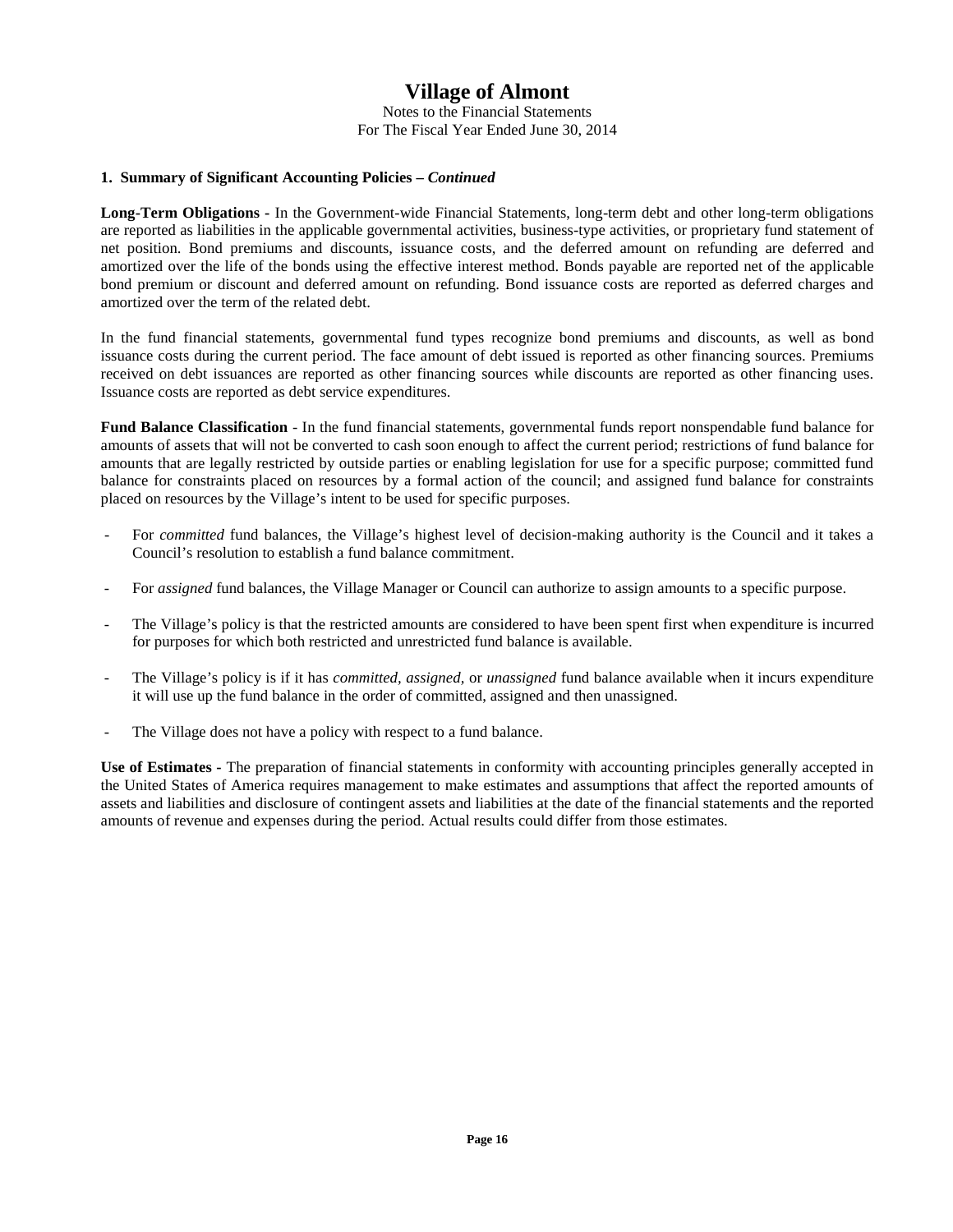Notes to the Financial Statements For The Fiscal Year Ended June 30, 2014

#### **2. Stewardship, Compliance and Accountability**

#### **Budgetary Information**

The Village is legally subject to the budgetary control requirements of State of Michigan P.A. 621 of 1978 (the Uniform Budgeting Act). The following statements represent a brief synopsis of the major provisions of this Act:

- 1. Budgets must be adopted for the General Fund, Special Revenue Funds, Debt Service Funds and Capital Project Funds.
- 2. The budgets must be balanced. The balanced budget may include a contribution to or appropriation from fund balance.
- 3. The budgets must be amended when necessary.
- 4. Debt cannot be entered into unless permitted by law.
- 5. Expenditures cannot exceed budget appropriations.
- 6. Expenditures cannot be made unless authorized in the budget.
- 7. Public hearings must be held before budget adoptions.

In the body of the financial statements, the Village's actual expenditures and budgeted expenditures for the budgetary funds have been shown on a functional basis. The budget is used by the Village Council as a management tool during the year for all budgetary funds. The budgets are adopted on an accrual basis, which is consistent with generally accepted accounting principles. Budgetary control is exercised at the departmental level. Budgets for the General Fund and the Major Special Revenue Funds, Debt Service Funds, and Capital Project Funds are presented in the required supplemental information. During the fiscal year ended June 30, 2014, the Village incurred expenditures in certain budgetary funds which were in excess of the amounts appropriated, as follows:

| Total                 | Amount of           | <b>Budget</b>   |
|-----------------------|---------------------|-----------------|
| <b>Appropriations</b> | <b>Expenditures</b> | <b>Variance</b> |

**NONE**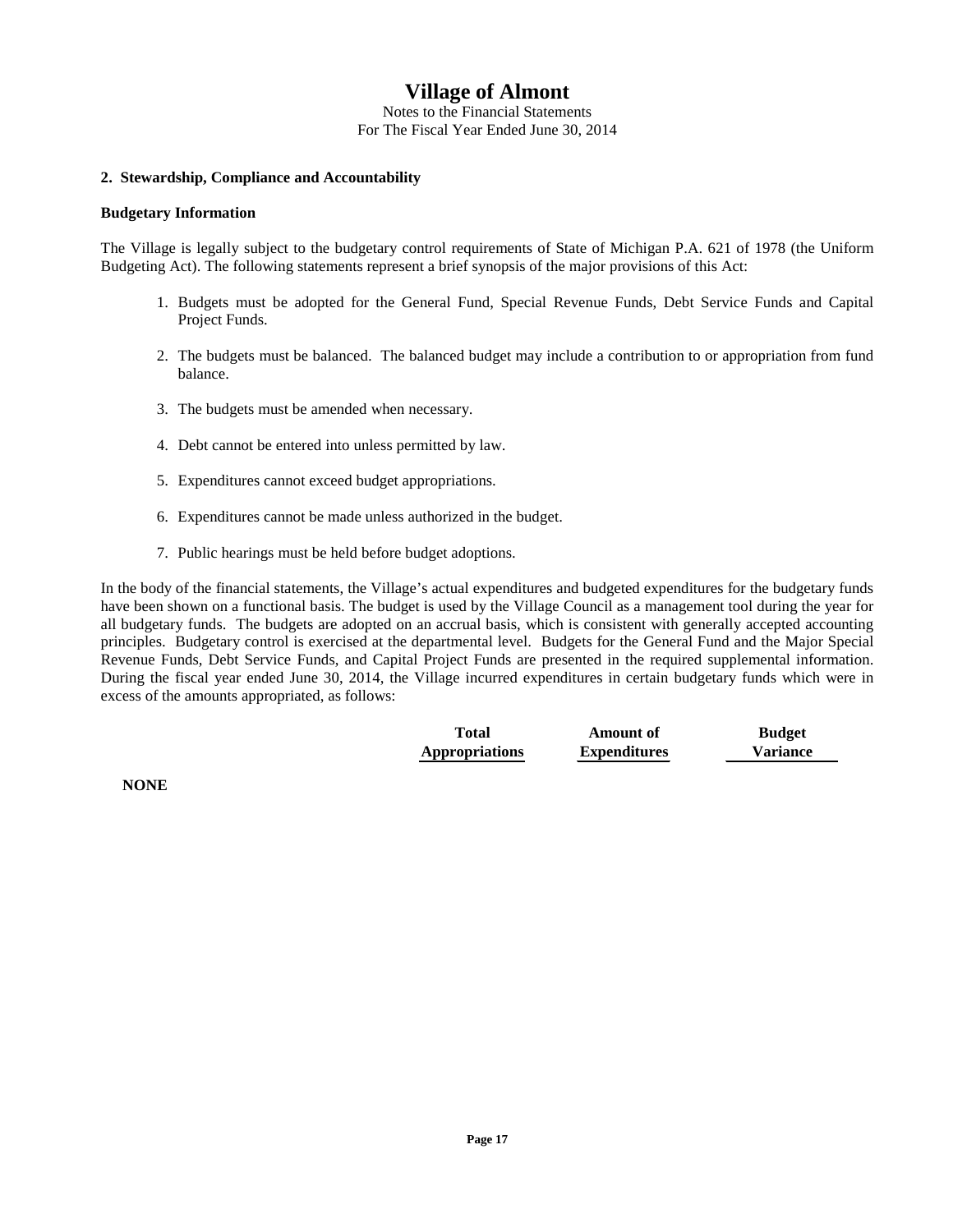Notes to the Financial Statements For The Fiscal Year Ended June 30, 2014

#### **3. Cash and Investments**

Michigan Compiled Laws, Section 129.91, authorizes the Local Unit to deposit and invest in the accounts of Federally insured banks, credit unions, and savings and loan associations; bonds, securities and other direct obligations of the United States, or any agency or instrumentality of the United States; United States government or Federal agency obligation repurchase agreements; bankers' acceptance of United States banks; commercial paper rated by two standard rating agencies within the two highest classifications, which mature not more than 270 days after the date of purchase; obligations of the State of Michigan or its political subdivisions which are rated investment grade; and mutual funds composed of investment vehicles which are legal for direct investment by local units of government in Michigan. Financial institutions eligible for deposit of public funds must maintain an office in Michigan.

The Village Council has designated two banks for the deposit of Village funds. The investment policy adopted by the council is in accordance with Public Act 196 of 1997. The Council has authorized investment in bank accounts and CDs, but not the remainder of State statutory authority as listed above. All cash deposits and investments of the Village are held by the Village in the Village's name.

At the fiscal year end, the deposits and investments were reported in the basic financial statements in the following categories:

|                         | Governmental<br><b>Activities</b> |  | <b>Business-type</b><br><b>Activities</b> |  | <b>Fiduciary</b> -<br>Trust $\&$<br><b>Agency Funds</b> |  | <b>Total</b><br><b>Primary</b><br>Government |  |
|-------------------------|-----------------------------------|--|-------------------------------------------|--|---------------------------------------------------------|--|----------------------------------------------|--|
| Cash & Cash Equivalents | 1.055.709                         |  | 398.142                                   |  | 26.545                                                  |  | 1,480,396                                    |  |

The breakdown between deposits and investments is as follows:

|                                                  | Primary    |  |
|--------------------------------------------------|------------|--|
|                                                  | Government |  |
| Bank Deposits (Checking & Savings Accounts, CDs) | 1.480.396  |  |

The bank balance of the primary government's deposits is \$1,480,396, of which \$500,000 is covered by federal depository insurance and \$-0- is collateralized with U.S. Treasury securities held by the pledging financial institution's trust department in the Village's name.

#### **Custodial Credit Risk of Bank Deposits**

Custodial credit risk is the risk that in the event of a bank failure, the Village's deposits may not be returned. The Village has a deposit policy for custodial credit risk. At the fiscal year end, the Village had approximately \$980,396 of bank deposits (certificates of deposit, checking, and savings accounts) that were uninsured and uncollateralized. The Village believes that due to the dollar amounts of cash deposits and the limits of FDIC insurance, it is impractical to insure all deposits. As a result, the Village evaluates each financial institution with which it deposits funds and assesses the level of risk of each institution; only those institutions with an acceptable estimated risk level are used as depositories.

#### **Credit Risk**

State law limits investments in commercial paper to the top two ratings issued by nationally recognized statistical rating organizations. The Village's investment policy does not further limit its investment choices.

At the fiscal year end, there were no deposits and investments reported in the basic financial statements with additional credit risk.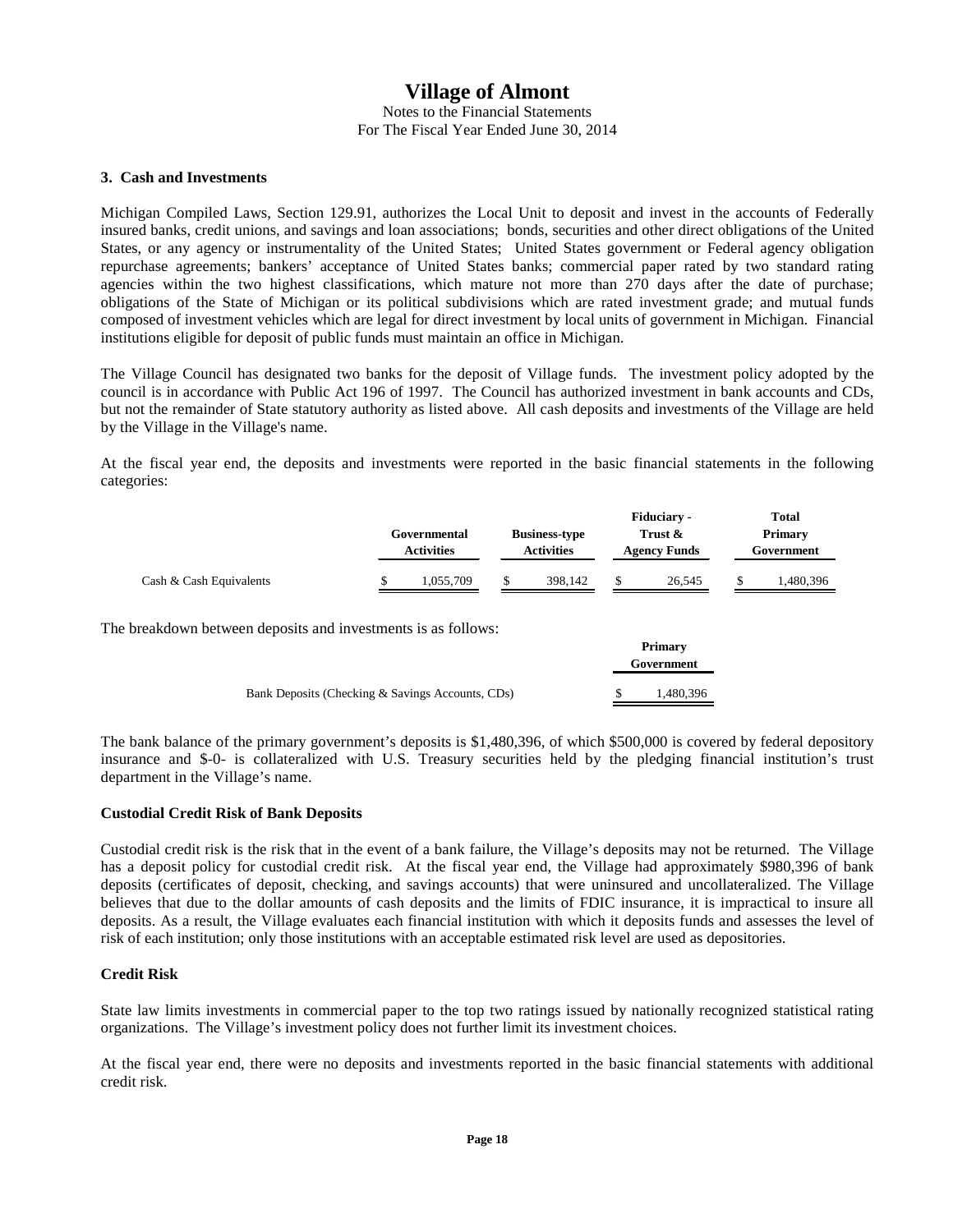Notes to the Financial Statements For The Fiscal Year Ended June 30, 2014

#### **4. Capital Assets**

Capital Assets activity of the Village's governmental activities (and business-type) was as follows:

|                                               |              | <b>Balance</b><br>July 1, 2013 | <b>Additions</b> | Disposals &<br><b>Adjustments</b> | <b>Balance</b><br>June 30, 2014 |            |
|-----------------------------------------------|--------------|--------------------------------|------------------|-----------------------------------|---------------------------------|------------|
| <b>Governmental Activities:</b>               |              |                                |                  |                                   |                                 |            |
| Capital Assets Not Being Depreciated - Land   | $\mathbb{S}$ | 27,000                         | \$               | \$                                | \$                              | 27.000     |
| Capital Assets Not Being Depreciated - DDA    |              | 330,000                        |                  |                                   |                                 | 330,000    |
| Total Capital Assets Not Being Deprec.        |              | 357,000                        |                  |                                   |                                 | 357,000    |
| Capital Assets Being Depreciated:             |              |                                |                  |                                   |                                 |            |
| Infrastructure                                |              | 920,805                        | 159,171          |                                   |                                 | 1,079,976  |
| Infrastructure - DDA                          |              | 1,130,925                      | 63,123           |                                   |                                 | 1,194,048  |
| Buildings & Building Improvements             |              | 423,427                        |                  |                                   |                                 | 423,427    |
| Machinery & Equipment                         |              | 129,517                        | 22,062           |                                   |                                 | 151,580    |
| Office Equipment                              |              | 49,609                         |                  |                                   |                                 | 49,609     |
| Equipment - Internal Service Fund             |              | 935,004                        | 32,296           |                                   |                                 | 967,300    |
| <b>Total Capital Assets Being Depreciated</b> |              | 3,589,287                      | 276,652          |                                   |                                 | 3,865,939  |
| Accumulated Depreciation:                     |              |                                |                  |                                   |                                 |            |
| Infastructure                                 |              | 327,540                        | 40,876           |                                   |                                 | 368,416    |
| Infrastructure - DDA                          |              | 274,534                        | 34,097           |                                   |                                 | 308,632    |
| Buildings & Building Improvements             |              | 199,048                        | 12,308           |                                   |                                 | 211,356    |
| Machinery & Equipment                         |              | 94,941                         | 7,179            |                                   |                                 | 102,120    |
| Office Equipment                              |              | 49,609                         |                  |                                   |                                 | 49,609     |
| Equipment - Internal Service Fund             |              | 589,687                        | 34,719           |                                   |                                 | 624,406    |
| <b>Total Accumulated Depreciation</b>         |              | 1,535,359                      | 129,180          |                                   |                                 | 1,664,539  |
| <b>Net Governmental Capital Assets</b>        |              | 2,410,927                      | \$<br>147,473    |                                   |                                 | 2,558,400  |
| <b>Business-type Activities:</b>              |              |                                |                  |                                   |                                 |            |
| Capital Assets Not Being Depreciated - Land   | $\mathbb{S}$ | 100                            | \$<br>12,749     | \$                                | \$                              | 12,849     |
| Capital Assets Being Depreciated:             |              |                                |                  |                                   |                                 |            |
| Sewage Treatment Plant                        |              | 8,436,391                      | 58,154           |                                   |                                 | 8,494,544  |
| <b>Water Distribution System</b>              |              | 4,504,192                      | 23,330           |                                   |                                 | 4,527,522  |
| <b>Total Capital Assets Being Depreciated</b> |              | 12,940,583                     | 81,484           |                                   |                                 | 13,022,067 |
| Accumulated Depreciation:                     |              |                                |                  |                                   |                                 |            |
| Sewage Treatment Plant                        |              | 3,099,002                      | 180,345          |                                   |                                 | 3,279,347  |
| Water Distribution System                     |              | 1,197,475                      | 91,096           |                                   |                                 | 1,288,571  |
| <b>Total Accumulated Depreciation</b>         |              | 4,296,477                      | 271,441          |                                   |                                 | 4,567,917  |
| <b>Net Business-type Capital Assets</b>       | \$           | 8,644,206                      | \$<br>(177, 208) | \$                                | \$                              | 8,466,998  |

Depreciation expense was charged to programs of the primary government as follows:

| <b>Governmental Activities:</b>       |               |  |
|---------------------------------------|---------------|--|
| General Government                    | \$<br>12,033  |  |
| Public Safety                         | 3,638         |  |
| Public Works                          | 112,909       |  |
| Recreation & Culture                  | 600           |  |
| <b>Total Governmental Activities</b>  | 129,180       |  |
| <b>Business-type Activities:</b>      |               |  |
| Sewer Fund                            | \$<br>180,345 |  |
| Water Fund                            | 91,096        |  |
| <b>Total Business-type Activities</b> | 271,441       |  |
|                                       |               |  |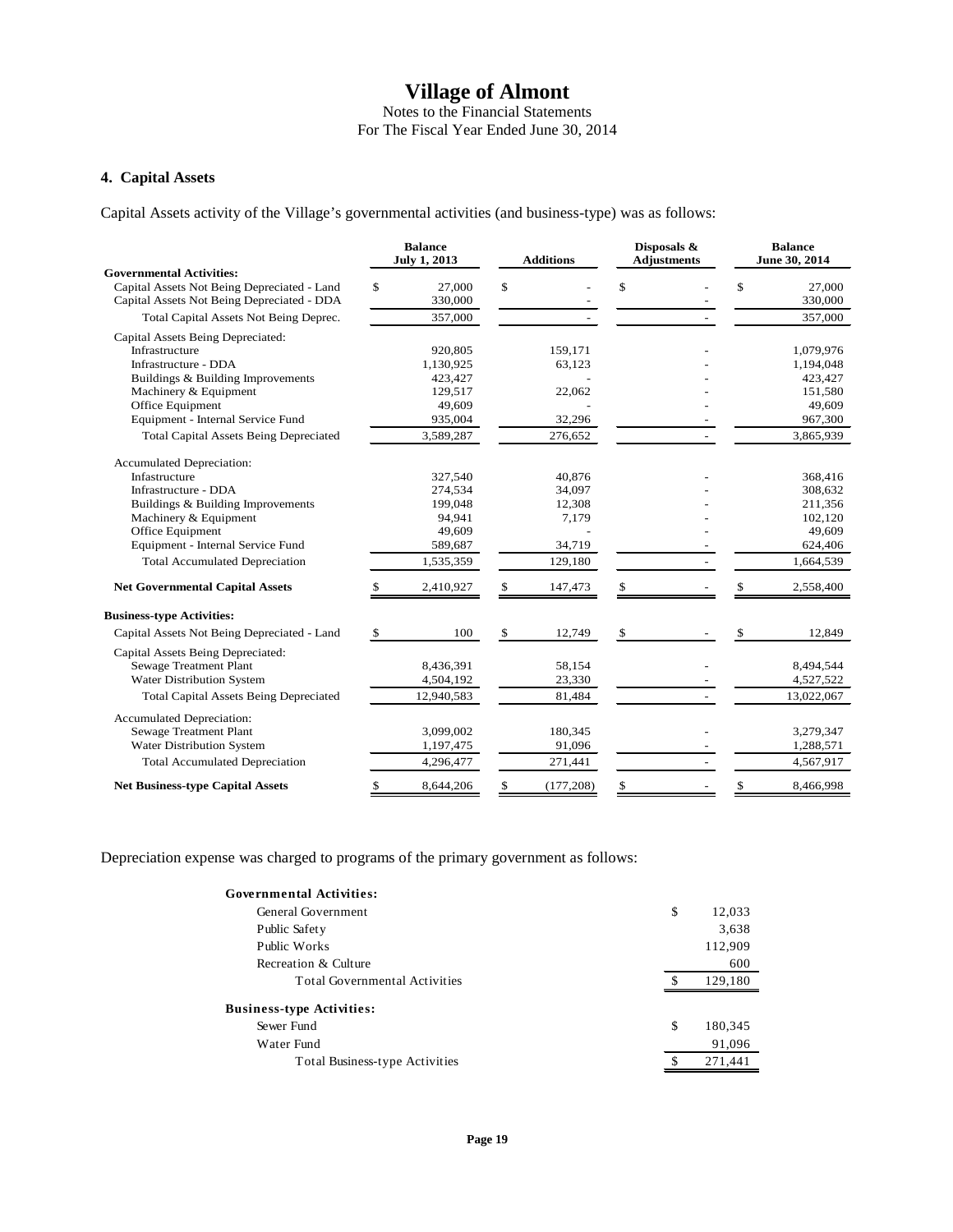Notes to the Financial Statements For The Fiscal Year Ended June 30, 2014

#### **5. Interfund Receivables, Payables and Transfers**

During the course of operations, numerous transactions occur between individual funds for goods provided or services rendered. These receivables and payables are classified as "Due From Other Funds" or "Due To Other Funds" on the balance sheet. The amounts of interfund receivables and payables are as follows:

|                    |   | Due From           |                           | Due To             |     |  |
|--------------------|---|--------------------|---------------------------|--------------------|-----|--|
|                    |   | <b>Other Funds</b> |                           | <b>Other Funds</b> |     |  |
| General Fund       | S | 1,822              | DDA Fund                  | \$<br>1,822        | (1) |  |
| Major Streets Fund |   | 433                | General Fund              | 433                | (2) |  |
| Major Streets Fund |   | 1,401              | <b>Local Streets Fund</b> | 1,401              | (2) |  |
| General Fund       |   | 9,181              | <b>Local Streets Fund</b> | 9,181              | (1) |  |
| General Fund       |   | 2,448              | <b>Inspection Fund</b>    | 2,448              | (1) |  |
| General Fund       |   | 6,955              | Sewer Fund                | 6.955              | (1) |  |
| General Fund       |   | 13,689             | Equipment Fund            | 13,689             | (1) |  |
| General Fund       |   | 5,824              | Water Fund                | 5,824              | (1) |  |
| Payroll Fund       |   | 148                | General Fund              | 148                | (3) |  |
| Total              |   | 41,902             |                           | 41,902             |     |  |

(1) Unreimbursed bills as of the fiscal year end

(2) Net amount of deposit errors which were not corrected by the fiscal year end

(3) Residual balance in Payroll Fund

Interfund Transfers reported in the Fund Statements are as follows:

|                                   | <b>Transferred</b> |                       | <b>Transferred</b> |         |     |  |  |
|-----------------------------------|--------------------|-----------------------|--------------------|---------|-----|--|--|
|                                   | From               |                       |                    | Tо      |     |  |  |
| General Fund                      | 36,049<br>S        | Sewer Fund            | S                  | 36,049  | (1) |  |  |
| W.W.T.P. Improvement Debt Service | 131,619            | Sewer Fund            |                    | 131,619 | (2) |  |  |
| General Fund                      | 14,885             | <b>Equipment Fund</b> |                    | 14,885  | (2) |  |  |
| Water Fund                        | 8,691              | <b>Equipment Fund</b> |                    | 8,691   | (2) |  |  |
| Sewer Fund                        | 7,500              | <b>Equipment Fund</b> |                    | 7,500   | (2) |  |  |
| Water Tower Debt Service Fund     | 125,013            | Water Fund            |                    | 125,013 | (2) |  |  |
| Total                             | 323,757            |                       |                    | 323,757 |     |  |  |

(1) To assist with operations

(2) To fund current debt payment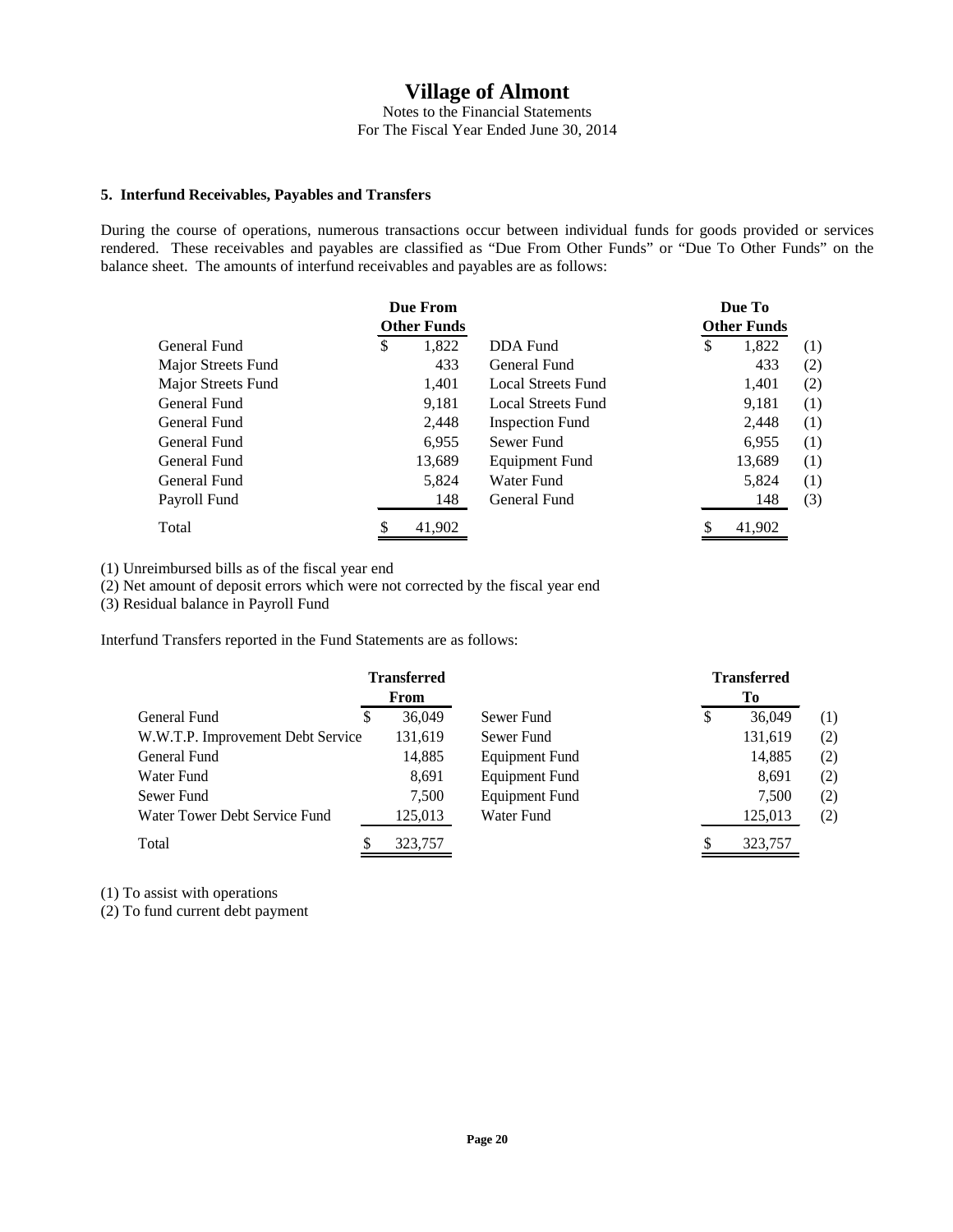Notes to the Financial Statements For The Fiscal Year Ended June 30, 2014

### **6. Long-Term Debt**

|                                                                                                                                                         | Principal<br>Maturity<br>Interest<br><b>Rate Ranges</b><br>Ranges |                          | Beginning<br>Balance |           | <b>Additions</b><br>(Reductions) |            | Ending<br>Balance |           | Due Within<br>One Year            |         |
|---------------------------------------------------------------------------------------------------------------------------------------------------------|-------------------------------------------------------------------|--------------------------|----------------------|-----------|----------------------------------|------------|-------------------|-----------|-----------------------------------|---------|
| <b>Governmental Activities</b><br>Police Vehicle: Dodge Charger                                                                                         |                                                                   |                          |                      |           |                                  |            |                   |           |                                   |         |
| Amount of Issue - \$29,000<br>Maturing Through May 2017                                                                                                 | 1.85%                                                             | $$7,036 -$<br>\$7,456    | \$                   | 29,000    | \$                               | (7,057)    | \$                | 21,943    | \$                                | 7,188   |
| Police Vehicle: Chevy Tahoe<br>Amount of Issue - \$33,000<br>Maturing Through May 2017                                                                  | 1.85%                                                             | $$8,025 -$<br>\$8,478    | S                    | 33,000    | S                                | (8,025)    | \$                | 24,975    | \$                                | 8,173   |
| 2000 Sterling Vactor Truck<br>Amount of Issue - \$137,500<br>Maturing Through May 2020                                                                  | 3.16%                                                             | $$18,064$ -<br>\$21,502  | $\mathbb{S}$         | 137,500   | $\mathbb S$                      | (18,064)   | \$                | 119,436   | \$                                | 18,377  |
| Cherry Street Bridge - Local Streets<br>Amount of Issue - \$162,227<br>Maturing Through October 2021                                                    | 2.75%                                                             | $$14,280$ -<br>\$18,305  | S                    | 147,934   | S                                | (14, 679)  | $\mathbb S$       | 133,255   | \$                                | 15,100  |
| Dump Truck - Equipment Fund<br>Amount of Issue - \$57,500<br>Maturing Through September 2014                                                            | 2.20%                                                             | $$18,751$ -<br>\$19,585  | $\mathbb{S}$         | 38,749    | \$                               | (25, 548)  | $\mathbb{S}$      | 13,201    | \$                                | 13,201  |
| Fiber Optic Equipment<br>Amount of Issue - \$22,540<br>Maturing Through December 2017                                                                   | 1.00%                                                             | $$4.418 -$<br>\$4,598    | \$                   | 22,540    | S                                | (4,507)    | \$                | 18,033    | \$                                | 4,463   |
| 2014 GMC 2500 Truck - Equipment Fund<br>Amount of Issue - \$29,366<br>Maturing Through September 2019                                                   | 2.85%                                                             | $$5,548 -$<br>\$6,208    | $\mathbb S$          |           | S                                | 29,366     | $\mathbb S$       | 29,366    | \$                                | 5,548   |
| Downtown Development Authority Obligations<br>DDA Infrastructure Removal - Old Fire Hall<br>Amount of Issue - \$50,000<br>Maturing Through October 2014 | 2.50%                                                             | $$8.986-$<br>\$41,014    | \$                   | 50,000    | $\mathbb{S}$                     | (8,986)    | \$                | 41,014    | \$                                | 41,014  |
| Pocket Park Construction Installment Contract<br>Amount of Issue - \$204,385<br>Maturing through November 22, 2014                                      | 3.75%                                                             | \$13,515                 | \$                   | 42,042    | \$                               | (23, 327)  | \$                | 18,715    | $\pmb{\mathbb{S}}$                | 18,715  |
| <b>Total Governmental Activities</b>                                                                                                                    |                                                                   |                          | S                    | 500,765   | \$                               | (80, 827)  | \$                | 419,938   | $\frac{\mathcal{S}}{\mathcal{S}}$ | 131,779 |
| <b>Business-type Activities</b><br>General Obligation Bonds & Contracts<br>1996 Water Supply System Improv Bond                                         |                                                                   |                          |                      |           |                                  |            |                   |           |                                   |         |
| Amount of Issue - \$995,000<br>Maturing through 2015                                                                                                    | $3.80%$ -<br>6.00%                                                | $$25,000 -$<br>\$85,000  | \$                   | 240,000   | \$                               | (75,000)   | \$                | 165,000   | \$                                | 80,000  |
| 2007 Revolving Drinking Water Bonds<br>Amount of Issue - \$2,090,000<br>Maturing through 2028                                                           | 2.13%                                                             | $$85,000 -$<br>\$115,000 | \$                   | 1,692,694 | \$                               | (90,000)   | \$                | 1,602,694 | \$                                | 90,000  |
| 2011 Lapeer Co. Refunding Bonds<br>Amount of Issue - \$1,180,000                                                                                        | 2.00%                                                             | $$90,000 -$              |                      |           |                                  |            |                   |           |                                   |         |
| Maturing through 2022                                                                                                                                   | 3.50%                                                             | \$130,000                | \$                   | 1,090,000 | \$                               | (95,000)   | \$                | 995,000   | \$                                | 95,000  |
| Lapeer Co. Lift Station Bonds<br>Amount of Issue - \$465,000<br>Maturing through 2024                                                                   | 3.50%<br>4.00%                                                    | $$25,000 -$<br>\$50,000  | \$                   | 465,000   | \$                               | (25,000)   | \$                | 440,000   | \$                                | 25,000  |
| <b>Total Business-type Activities</b>                                                                                                                   |                                                                   |                          | \$                   | 3,487,694 | \$                               | (285,000)  | \$                | 3,202,694 | \$                                | 290,000 |
| <b>Total</b>                                                                                                                                            |                                                                   |                          | $\mathbb{S}$         | 3,988,459 | \$                               | (365, 827) | \$                | 3,622,632 | \$                                | 421,779 |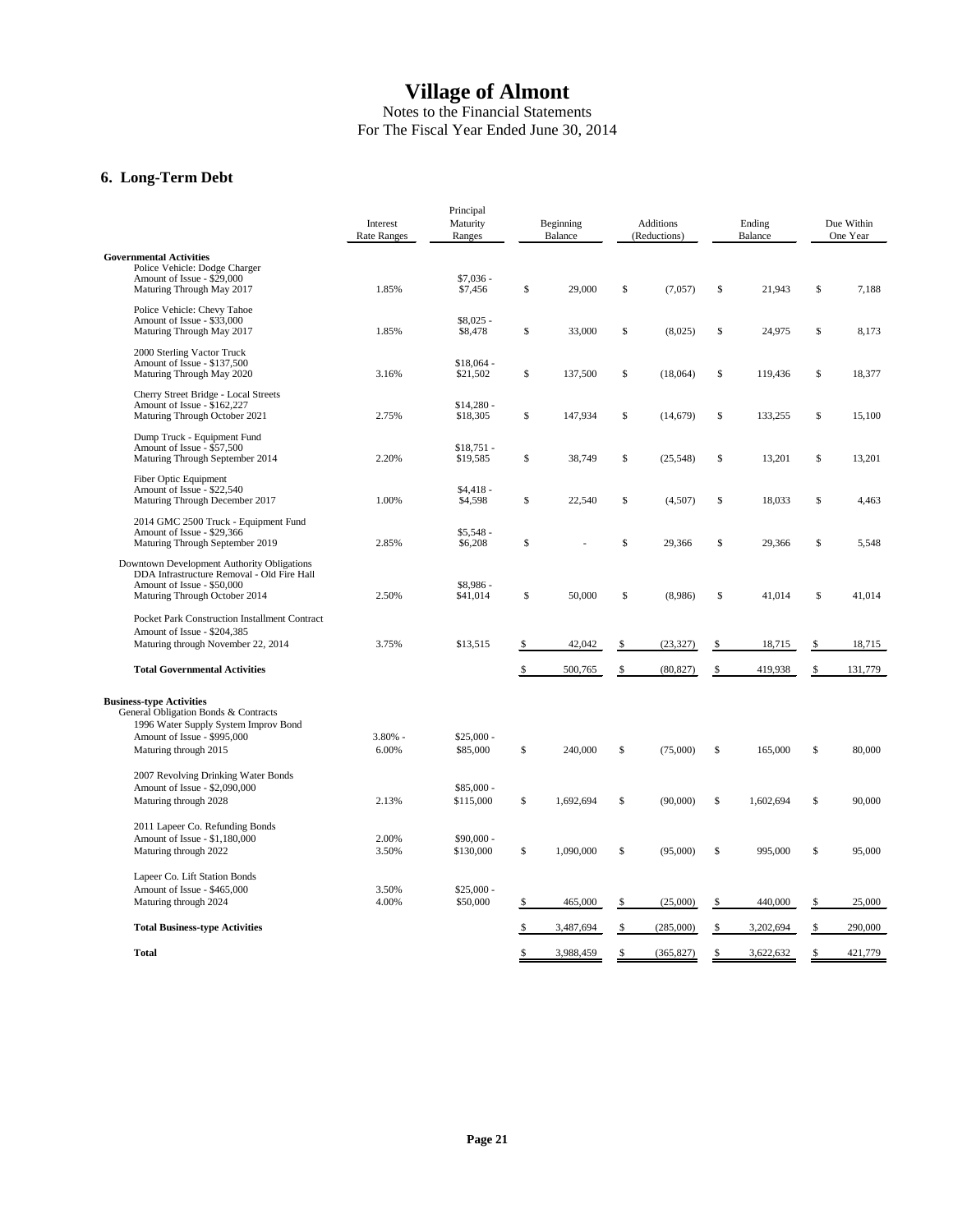Notes to the Financial Statements For The Fiscal Year Ended June 30, 2014

#### **6. Long-Term Debt -** *Continued*

Annual debt service requirements to maturity for the above governmental bond and contract obligations are as follows:

| Year(s) Ending |   |           | <b>Governmental Activities</b> |   |         | <b>Business-type Activities</b> |           |    |         |    |           |  |           |  |          |  |       |
|----------------|---|-----------|--------------------------------|---|---------|---------------------------------|-----------|----|---------|----|-----------|--|-----------|--|----------|--|-------|
| June 30        |   | Principal | Interest                       |   | Total   |                                 |           |    |         |    |           |  | Principal |  | Interest |  | Total |
| 2015           | D | 131,779   | \$<br>11,458                   | S | 143,237 | \$                              | 295,000   | \$ | 91,155  | \$ | 386,155   |  |           |  |          |  |       |
| 2016           |   | 60.334    | 7,931                          |   | 68,265  |                                 | 305,000   |    | 80,392  |    | 385,392   |  |           |  |          |  |       |
| 2017           |   | 61.849    | 6,394                          |   | 68,243  |                                 | 230,000   |    | 71.740  |    | 301,740   |  |           |  |          |  |       |
| 2018           |   | 47,137    | 4,809                          |   | 51,946  |                                 | 235,000   |    | 65.496  |    | 300,496   |  |           |  |          |  |       |
| 2019           |   | 43,902    | 3.489                          |   | 47,391  |                                 | 250,000   |    | 58,901  |    | 308,901   |  |           |  |          |  |       |
| 2020-2024      |   | 74,937    | 3,699                          |   | 78,636  |                                 | 1,235,000 |    | 170,738 |    | 1,405,738 |  |           |  |          |  |       |
| 2025-2029      |   |           |                                |   |         |                                 | 652,694   |    | 33,452  |    | 686,146   |  |           |  |          |  |       |
| <b>Total</b>   |   | 419,938   | \$<br>37,780                   |   | 457.718 | \$                              | 3.202.694 | \$ | 571.874 | \$ | 3,774,568 |  |           |  |          |  |       |

#### **7. Retirement System - MERS Operated**

**Plan Description –** The Village participates in the Michigan Municipal Employees' Retirement System (MERS), an agent multiple-employer defined benefit pension plan that covers eligible employees of the Village. The system provides retirement, disability and death benefits to plan members and their beneficiaries. MERS issues a publicly available financial report that includes financial statements and required supplementary information for the system.

**Funding Policy** – The obligation to contribute to and maintain the system for these employees was established by negotiation with the Village's competitive bargaining units and requires a contribution from the employees, depending on the department (Police Department, Waste Water Treatment Plant and DPW) of 6.98%, 9.57% and 16.11%, respectively.

**Annual Pension Cost -** For the fiscal year ended June 30, 2014, the Village's annual pension cost of \$61,981 for the plan was equal to the required and actual contribution. The annual required contribution was determined as part of an actuarial valuation at December 31, 2013, using the entry age normal cost method. Significant actuarial assumptions used include: (i) an 8 percent investment rate of return; (ii) projected salary increase of 4.5 percent per year; and (iii) 4.5 percent per year cost of living adjustments. Both determined using techniques that smooth the effects of short-term volatility over a fouryear period. The unfunded actuarial liability is being amortized as a level of percent of payroll on a closed basis. The remaining amortization period is 30 years.

Three-year trend information as of June 30, 2014, (date of most recent actuaries) follows:

|                                         | December 31 |           |    |           |      |           |  |  |  |
|-----------------------------------------|-------------|-----------|----|-----------|------|-----------|--|--|--|
|                                         |             | 2013      |    | 2012      | 2011 |           |  |  |  |
| <b>Annual Pension Cost</b>              | \$          | 68.952    | \$ | 66,588    | S    | 65,212    |  |  |  |
| Percentage of APC Contributed           |             | 100.0%    |    | 100.0%    |      | 100.0%    |  |  |  |
| Net Pension Obligation                  |             |           |    |           |      |           |  |  |  |
| <b>Actuarial Value of Assets</b>        |             | 1,920,905 |    | 1,828,722 |      | 1,750,540 |  |  |  |
| <b>Actuarial Accrued Liability</b>      |             | 2,533,119 |    | 2,354,351 |      | 2,261,901 |  |  |  |
| Unfunded Actuarial Accrued Liability    |             | 612,214   |    | 525,629   |      | 511,361   |  |  |  |
| <b>Funded Ratio</b>                     |             | 75.8%     |    | 77.7%     |      | 77.4%     |  |  |  |
| Covered Payroll                         |             | 594.290   |    | 651,777   |      | 621,157   |  |  |  |
| UAAL as a Percentage of Covered Payroll |             | 103.0%    |    | 80.6%     |      | 82.3%     |  |  |  |

#### **8. Deficit Fund Balance or Retained Earnings Balances of Individual Funds**

#### **NONE**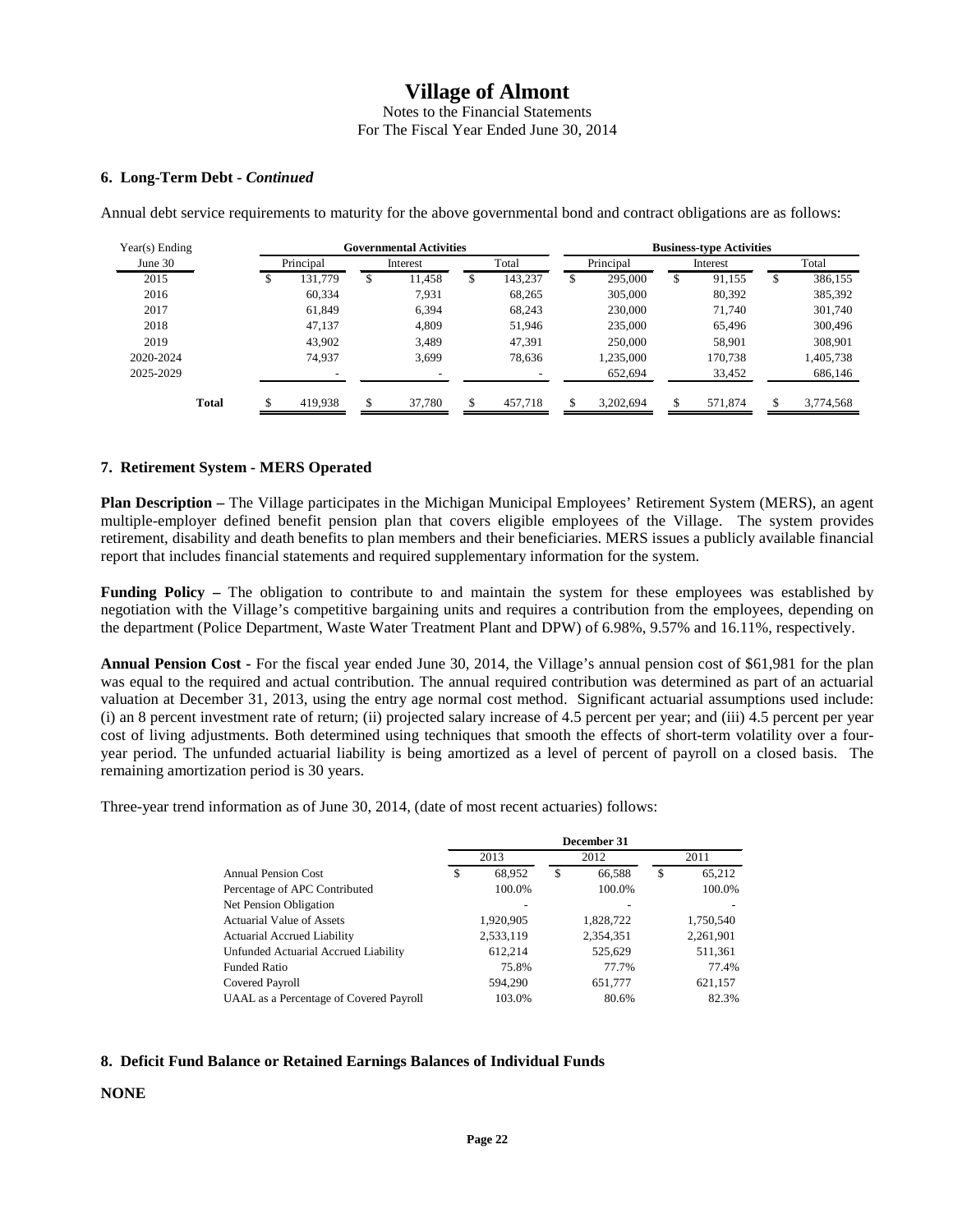Notes to the Financial Statements For The Fiscal Year Ended June 30, 2014

#### **9. Risk Management**

The Village is exposed to various risks of loss related to property loss, torts, errors and omissions, employee injuries, as well as medical and workman's compensation benefits provided to employees. The Village has purchased commercial insurance for the various risks of loss stated above. Settled claims for the commercial insurance have not exceeded the amount of coverage in any of the past three years. There was no reduction in coverage obtained through commercial insurance during the past year.

#### **10. Deferred Compensation Plan**

The Village offers its employees a deferred compensation plan created in accordance with IRC Section 457. The assets of the plan were held in trust, as described in IRC Section 457(g) for the exclusive benefit of the participants and their beneficiaries. The custodian thereof of the exclusive benefit of the participants holds the custodial account for the beneficiaries of this Section 457 plan, and the assets may not be diverted to any other use. The Administrators are agents of the employer for purposes of providing direction to the custodian of the custodial account from time to time for the investment of the funds held in the account, transfer of assets to or from the account and all other matters. In accordance with the provisions of GASB Statement 32, plan balances and activities are not reflected in the Village's financial statements.

The simplified employee plan (SEP-IRA) provides annual contributions to each employee SEP-IRA of five to ten percent of annual compensation. The SEP-IRA retirement contributions are 100% vested. Total SEP-IRA contributions for the fiscal year ending June 30, 2014, were \$14,089.

#### **11. Other Post-Employment Benefits**

**Plan Description –** The Village provides retiree healthcare benefits to eligible employees and their spouses. As of June 30, 2014, the plan has nine active and three retired members.

This is a single employer defined benefit plan administered by the Village. Benefits are provided under collective bargaining agreements. The plan does not issue a separate stand-alone financial statement. Administrative costs are paid by the Plan through employer contributions.

**Funding Policy –** The collective bargaining agreements currently do not require a contribution from employees. The Village has no obligation to make contributions in advance of when the insurance premiums are due for payment (in other words, this may be financed on a "pay-as-you-go" basis). The only current contributions being made are to pay the actual current premiums of the retirees. The amount of the annual required contribution is reflected in the schedule to follow.

**Funding Status and Fund Progress** – The Village estimated the cost of providing retiree healthcare benefits through Milliman utilizing actuarial valuations as of June 30, 2014. The valuation computes an annual required contribution, which represents a level of funding that, if paid on an ongoing basis, is projected to cover normal costs each year and amortize any unfunded actuarial liabilities over a period not to exceed 30 years. As of June 30, 2014, the value of assets contributed to the Plan was \$-0-.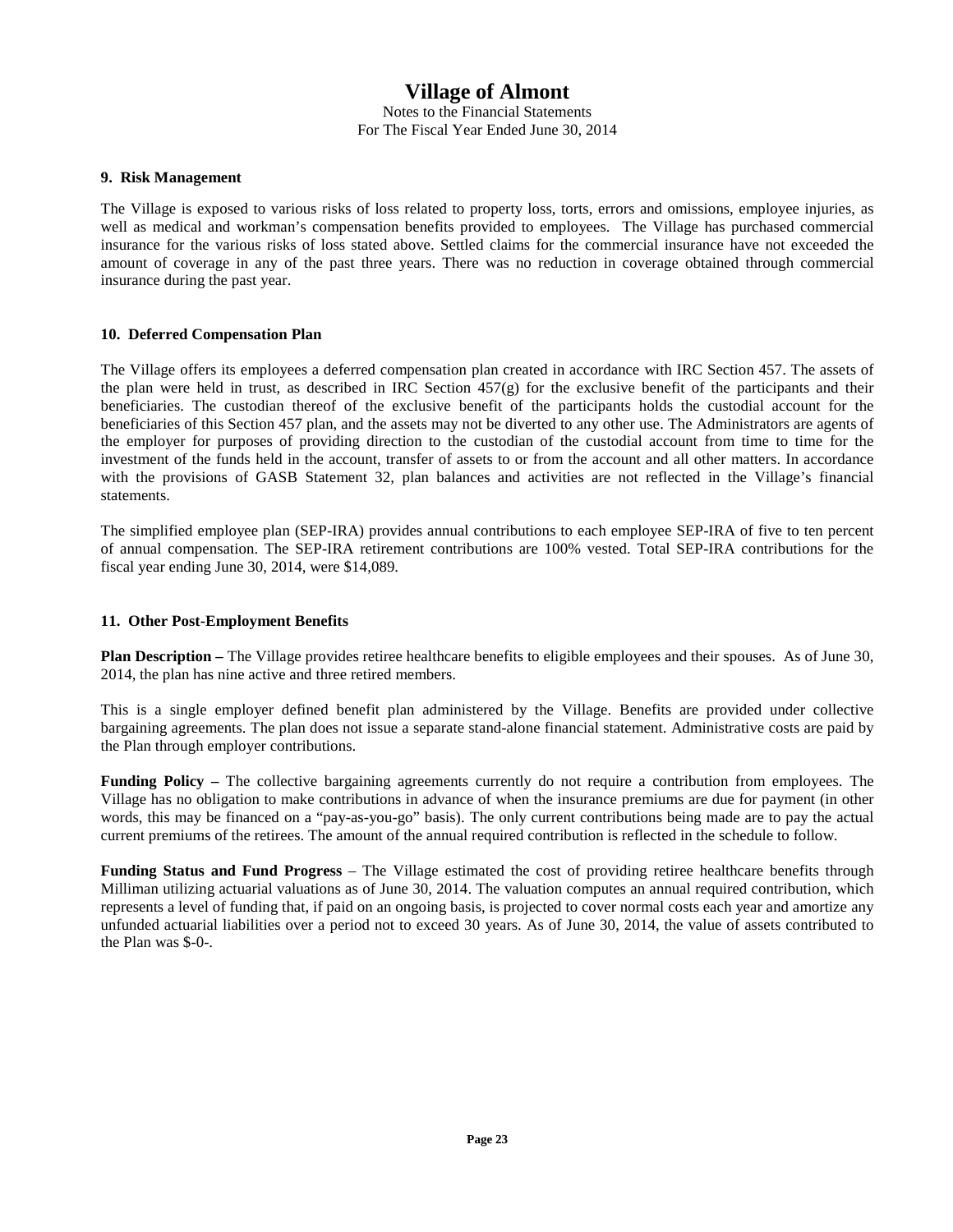Notes to the Financial Statements For The Fiscal Year Ended June 30, 2014

#### **11. Other Post-Employment Benefits -** *Continued*

This valuation's computed contribution and actual funding are summarized as follows:

|                                                                                                                                                     | <b>Post-Retirement</b><br><b>Healthcare</b><br>Plan |         |  |  |  |
|-----------------------------------------------------------------------------------------------------------------------------------------------------|-----------------------------------------------------|---------|--|--|--|
| Annual Required Contribution (ARC)<br>Interest on the Prior Year's net OPEB Obligation<br>Less Adjustment to the Annual Required Contribution (ARC) | \$                                                  | 148.390 |  |  |  |
| <b>Annual OPEB Cost</b>                                                                                                                             |                                                     | 148,390 |  |  |  |
| Amounts Contributed - Current Premiums and Advance Funding                                                                                          |                                                     | 27,474  |  |  |  |
| Increase in net OPEB Obligation                                                                                                                     |                                                     | 120,916 |  |  |  |
| <b>OPEB</b> Obligation - Beginning of Year                                                                                                          |                                                     | 266,657 |  |  |  |
| <b>OPEB</b> Obligation - End of Year                                                                                                                |                                                     | 387,573 |  |  |  |

The annual OPEB cost, the percentage contributed to the plan, and the net OPEB asset for the plan for the current year and previous year are as follows:

|                                    | Percentage                  |                                         |                                      |  |  |  |  |  |  |  |
|------------------------------------|-----------------------------|-----------------------------------------|--------------------------------------|--|--|--|--|--|--|--|
| <b>Fiscal Year</b><br><b>Ended</b> | <b>Annual OPEB</b><br>Costs | <b>OPEB</b> Costs<br><b>Contributed</b> | <b>Net OPEB</b><br><b>Obligation</b> |  |  |  |  |  |  |  |
| 6/30/2012                          | 170.583                     | $0.00\%$                                | 170,583                              |  |  |  |  |  |  |  |
| 6/30/2013                          | 101.574                     | 5.41%                                   | 266,657                              |  |  |  |  |  |  |  |
| 6/30/2014                          | 148.390                     | 18.51%                                  | 387,573                              |  |  |  |  |  |  |  |

The fund progress of the plan is as follows:

|                       | Actuarial |                          | Actuarial       |            |                     |               | UAAL as a     |
|-----------------------|-----------|--------------------------|-----------------|------------|---------------------|---------------|---------------|
|                       | Value of  |                          | Accrued         | Unfunded   | <b>Funded Ratio</b> | Covered       | Percentage of |
| Actuarial             | Assets    |                          | Liability (AAL) | AAL (UAAL) | (Percent)           | Payroll       | Covered       |
| <b>Valuation Date</b> | (a)       |                          | (b)             | $(b-a)$    | (a/b)               | (c)           | Payroll       |
|                       |           |                          |                 |            |                     |               |               |
| 6/30/2012             | \$        | -                        | 1.698.988       | 1.698.988  | $0.00\%$            | \$<br>525,955 | 323.03%       |
| 6/30/2013             | \$        | $\overline{\phantom{a}}$ | 1.085.786       | 1,085,786  | 0.00%               | \$<br>632,016 | 171.80%       |
| 6/30/2014             | \$        | -                        | 1.459.747       | 1,459,747  | 0.00%               | \$<br>642,422 | 227.23%       |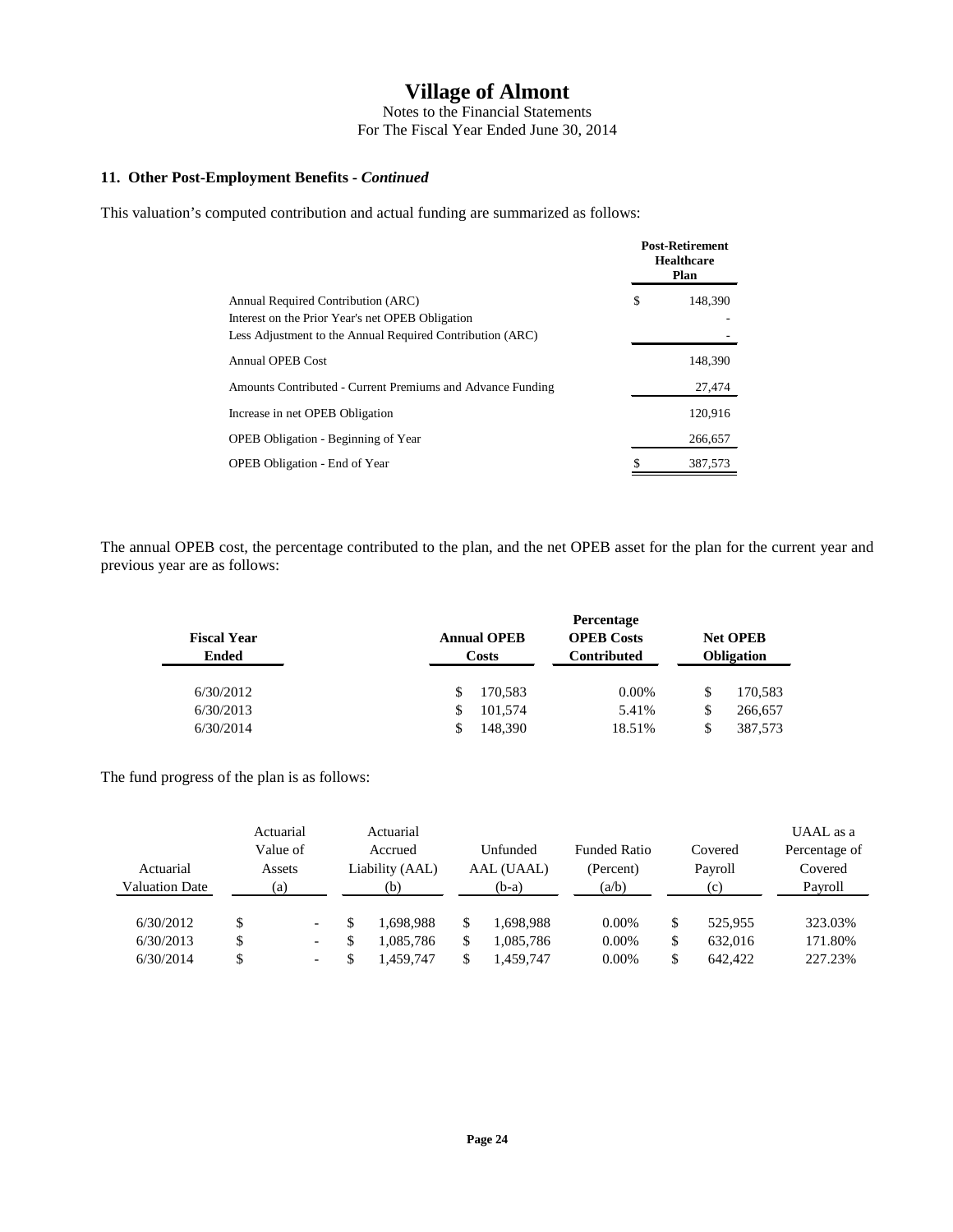Notes to the Financial Statements For The Fiscal Year Ended June 30, 2014

#### **11. Other Post-Employment Benefits –** *Continued*

**Actuarial Methods and Assumptions** – Actuarial valuations of an ongoing plan involve estimates of the value of reported amounts and assumptions about the probability of occurrence of events far into the future. Examples include assumptions about future employment, mortality and the healthcare cost trend. Amounts determined regarding the funded status of the plan and the annual required contributions of the employer are subject to continual revision as actual results are compared with past expectations and new estimates are made about the future.

Projections of benefits for financial reporting purposes are based on the substantive plan (the plan as understood by the employer and the plan members) and include the types of benefits provided at the time of each valuation and the historical pattern of sharing of benefit costs between the employer and plan members to that point. The actuarial methods and assumptions used include techniques that are designed to reduce the effects of short-term volatility in actuarial accrued liabilities and the actuarial value of assets, consistent with the long-term perspective of the calculations.

The Village qualified to use the Alternative Measurement Method (AMM), the calculation of the actuarial accrued liability and annual required contribution has been completed without a traditional actuarial valuation. The AMM calculation process is similar to an actuarial valuation, but with simplifications of several assumptions permitted per GASB guidelines. In the June 30, 2014 actuarial valuation, the entry age actuarial cost method was used. The actuarial assumptions included a zero percent investment rate of return (net of administrative expenses), which is a blended rate of the expected long-term investment returns on plan assets and on the employer's own investments calculated based on the funded level of the plan at the valuation date, and an annual healthcare cost trend rate of eight percent initially, grading down to four and seven tenths of a percent over the next ten years. The UAAL is being amortized as a level percentage of projected payrolls on an open basis. The remaining amortization period at June 30, 2014, was 30 years.

#### **12. New Accounting Standards**

For the fiscal year ended June 30, 2014, the Village implemented the following new pronouncements:

GASB Statement 63 – *Financial Reporting of Deferred Outflows of Resources, Deferred Inflows of Resources and Net Position* and GASB 65 – *Items previously reported as Assets and Liabilities.*

#### *Summary:*

These statements provide financial reporting guidance for deferred outflows of resources and deferred inflows of resources. Concepts Statement No. 4, *Elements of Financial Statements,* introduced and defined those elements as a consumption of net assets by the government that is applicable to a future reporting period, and an acquisition of net assets by the government that is applicable to a future reporting period, respectively. Previous financial reporting standards do not include guidance for reporting those financial statement elements, which are distinct from assets and liabilities.

Concepts Statement No. 4 also identifies net position as the residual of all other elements presented in a statement of financial position. This Statement amends the net asset reporting requirements in Statement No. 34, *Basic Financial Statements – and Management's Discussion and Analysis – for State and Local Governments*, and other pronouncements by incorporating deferred outflows of resources and deferred inflows of resources into the definitions of the required components of the residual measure and by renaming that measure as net position, rather than net assets.

The implementation of these standards did not require a restatement of the Village's beginning year net position.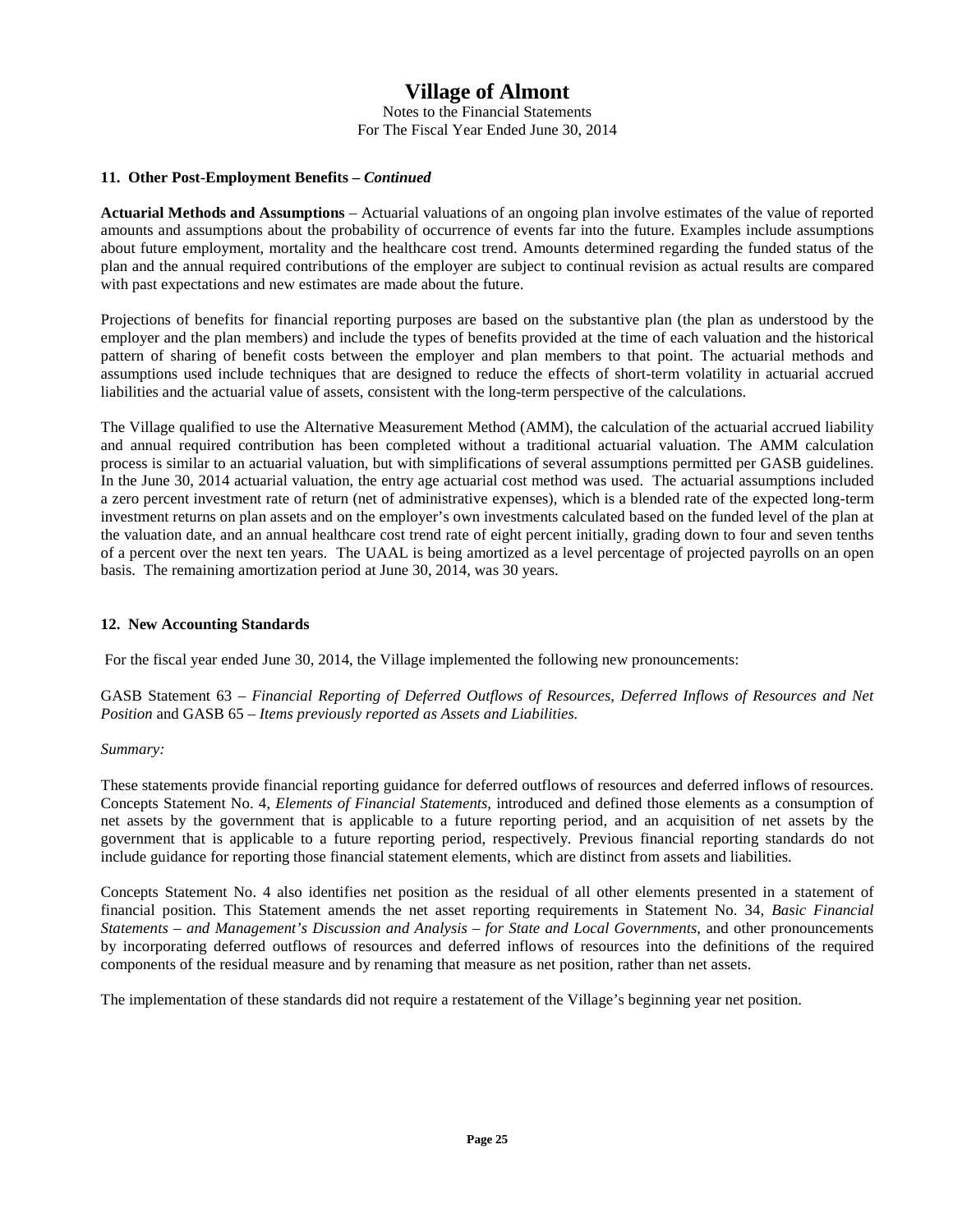**Required Supplemental Information**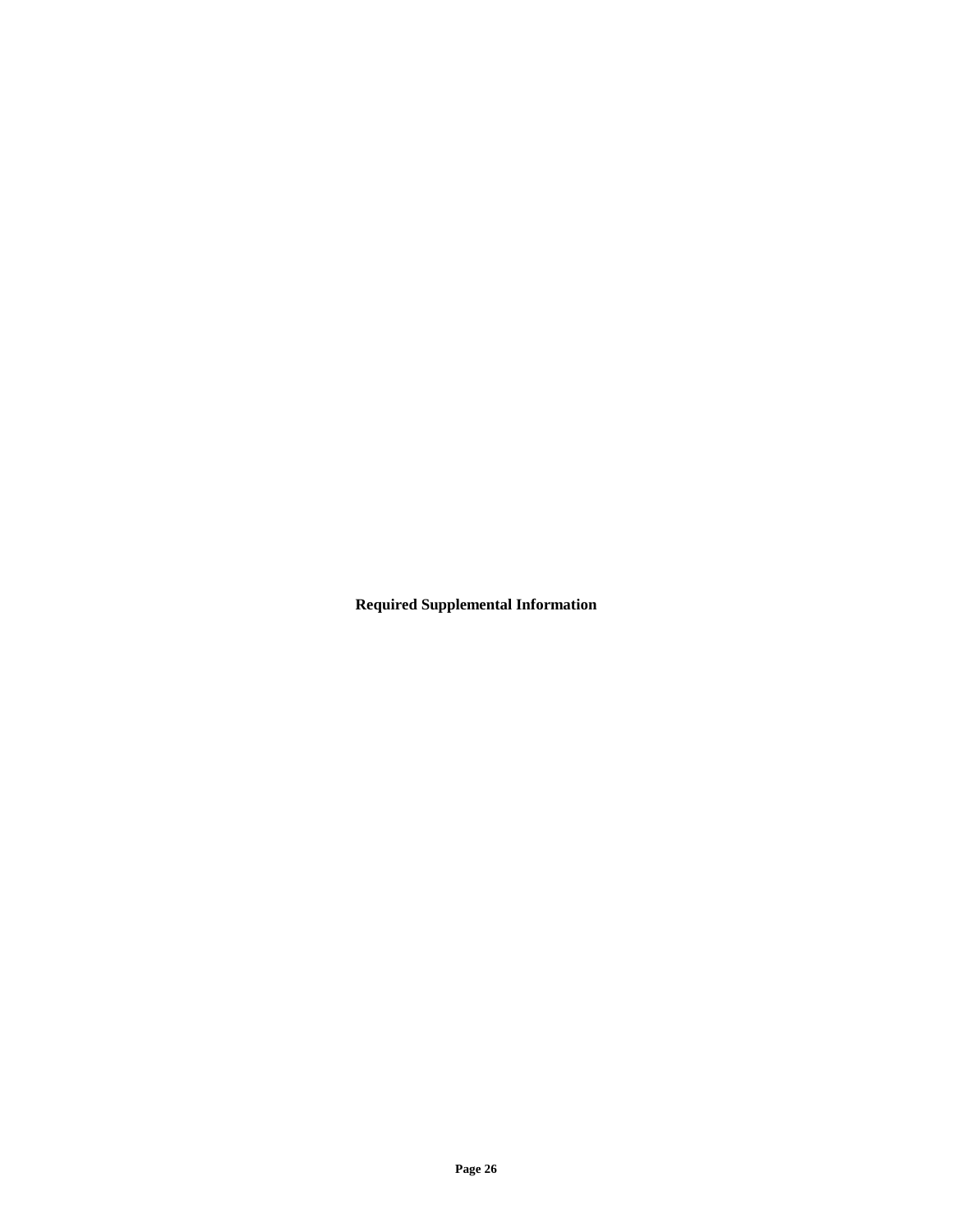General Fund For The FiscalYear Ended June 30, 2014 Required Supplemental Information Budgetary Comparison Schedule

|                                     | Original<br><b>Budget</b> | <b>Amended</b><br><b>Budget</b> |                           | <b>Actual</b> |        | <b>Variance</b><br>with<br><b>Amended</b><br><b>Budget</b> |
|-------------------------------------|---------------------------|---------------------------------|---------------------------|---------------|--------|------------------------------------------------------------|
| <b>Revenues</b>                     |                           |                                 |                           |               |        |                                                            |
| Taxes                               |                           |                                 |                           |               |        |                                                            |
| <b>Current Property Tax</b>         | \$<br>703,050.00          | \$<br>712,540.00                | $\boldsymbol{\mathsf{S}}$ | 616,380.83    | $\$\,$ | (96, 159.17)                                               |
| <b>State Shared Revenue</b>         | 240,450.00                | 242,250.00                      |                           | 242,685.00    |        | 435.00                                                     |
| Licenses, Permits & Fees            |                           |                                 |                           |               |        |                                                            |
| Tax Fees, Penalties & Interest      | 12,025.00                 | 16,470.00                       |                           | 13,261.82     |        | (3,208.18)                                                 |
| <b>Liquor Licenses</b>              | 2,200.00                  | 2,260.00                        |                           | 2,261.00      |        | 1.00                                                       |
| Zoning Permits & Site Plan Review   | 1,800.00                  | 2,500.00                        |                           | 8,647.08      |        | 6,147.08                                                   |
| Police Fines & District Court Fees  | 5,200.00                  | 22,650.00                       |                           | 20,841.62     |        | (1,808.38)                                                 |
| <b>Franchise Fees</b>               | 29,810.00                 | 31,960.00                       |                           | 32,879.03     |        | 919.03                                                     |
| Total Licenses, Permits & Fees      | 51,035.00                 | 75,840.00                       |                           | 77,890.55     |        | 2,050.55                                                   |
| <b>Charges for Services</b>         |                           |                                 |                           |               |        |                                                            |
| <b>Trash Collection</b>             | 101,300.00                | 102,300.00                      |                           | 103,279.49    |        | 979.49                                                     |
| Live Scan                           | 1,700.00                  | 1,700.00                        |                           | 1,224.50      |        | (475.50)                                                   |
| <b>Police Contract</b>              | 291,500.00                | 293,500.00                      |                           | 293,500.08    |        | 0.08                                                       |
| <b>Total Charges for Services</b>   | 394,500.00                | 397,500.00                      |                           | 398,004.07    |        | 504.07                                                     |
| Miscellaneous Revenue               |                           |                                 |                           |               |        |                                                            |
| Refunds & Reimbursements            | 39,000.00                 | 45,650.00                       |                           | 44,694.42     |        | (955.58)                                                   |
| Miscellaneous                       | 7,000.00                  | 7,000.00                        |                           | 3,277.43      |        | (3,722.57)                                                 |
| Donations/Homecoming                | 3,000.00                  | 3,000.00                        |                           | 1,751.00      |        | (1,249.00)                                                 |
| Park-Township/Grant                 | 12,200.00                 | 12,950.00                       |                           | 15,801.31     |        | 2,851.31                                                   |
| <b>Cellular Land Lease</b>          | 23,235.00                 | 23,235.00                       |                           | 18,135.32     |        | (5,099.68)                                                 |
| <b>Total Miscellaneous Revenues</b> | 84,435.00                 | 91,835.00                       |                           | 83,659.48     |        | (8, 175.52)                                                |
| <b>Interest Earnings</b>            | 500.00                    | 750.00                          |                           | 938.85        |        | 188.85                                                     |
| <b>Total Revenues</b>               | \$<br>1,473,970.00        | \$<br>1,520,715.00              | \$                        | 1,419,558.78  | \$     | (101, 156.22)                                              |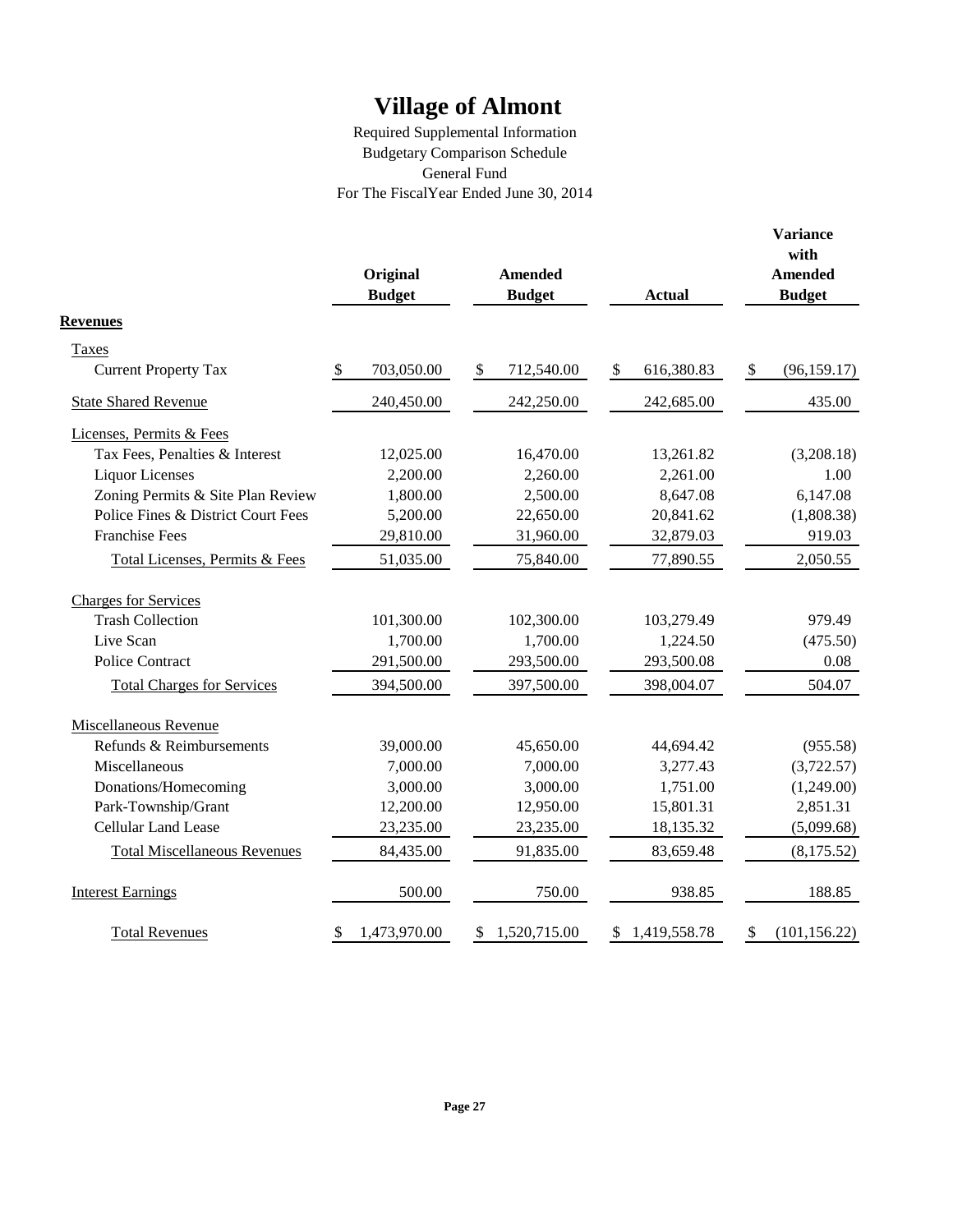Required Supplemental Information Budgetary Comparison Schedule General Fund For The Fiscal Year Ended June 30, 2014

|                                                            | Original<br><b>Budget</b> | <b>Amended</b><br><b>Budget</b> | <b>Actual</b>    | Variance<br>with<br><b>Amended</b><br><b>Budget</b> |
|------------------------------------------------------------|---------------------------|---------------------------------|------------------|-----------------------------------------------------|
| <b>Expenditures</b>                                        |                           |                                 |                  |                                                     |
| <b>General Government</b>                                  |                           |                                 |                  |                                                     |
| \$<br>Legislative                                          | 8,055.00                  | \$<br>10,865.00                 | \$<br>10,134.67  | \$<br>730.33                                        |
| Executive                                                  | 119,350.00                | 117,615.00                      | 115,186.89       | 2,428.11                                            |
| General Administration                                     | 117,210.00                | 127,555.00                      | 121,861.02       | 5,693.98                                            |
| Central Municipal Activities                               | 147,830.00                | 160,595.00                      | 70,992.37        | 89,602.63                                           |
| <b>Total General Government</b>                            | 392,445.00                | 416,630.00                      | 318,174.95       | 98,455.05                                           |
| <b>Public Safety</b>                                       |                           |                                 |                  |                                                     |
| Police Department                                          | 671,600.00                | 666,485.00                      | 660,951.46       | 5,533.54                                            |
| Planning & Zoning                                          | 15,175.00                 | 19,675.00                       | 19,327.08        | 347.92                                              |
| <b>Total Public Safety</b>                                 | 686,775.00                | 686,160.00                      | 680,278.54       | 5,881.46                                            |
| Public Works                                               |                           |                                 |                  |                                                     |
| Department of Public Works                                 | 139,325.00                | 128,390.00                      | 123,948.51       | 4,441.49                                            |
| <b>Street Lighting</b>                                     | 46,250.00                 | 45,500.00                       | 45,444.80        | 55.20                                               |
| Sanitation                                                 | 103,000.00                | 101,250.00                      | 100,534.03       | 715.97                                              |
| Sanitary Sewer Collection Exp.                             | 39,850.00                 |                                 |                  |                                                     |
| <b>Total Public Works</b>                                  | 328,425.00                | 275,140.00                      | 269,927.34       | 5,212.66                                            |
| Recreation & Culture                                       | 24,875.00                 | 22,665.00                       | 19,472.78        | 3,192.22                                            |
|                                                            |                           |                                 |                  | 937.71                                              |
| Capital Outlay                                             | 23,000.00                 | 23,000.00                       | 22,062.29        |                                                     |
| Debt Service-Principal                                     | 4,550.00                  | 4,510.00                        | 4,508.14         | 1.86                                                |
| Debt Service-Interest                                      |                           |                                 |                  |                                                     |
| <b>Total Expenditures</b>                                  | 1,460,070.00              | 1,428,105.00                    | 1,314,424.04     | 113,680.96                                          |
| <b>Excess of Revenues Over (Under) Expenditure</b>         | 13,900.00                 | 92,610.00                       | 105,134.74       | 12,524.74                                           |
| <b>Other Financing Sources (Uses)</b>                      |                           |                                 |                  |                                                     |
| Loan Proceeds                                              |                           |                                 |                  |                                                     |
| Transfers In (Out)                                         | (8,500.00)                | (57, 800.00)                    | (50, 933.73)     | 6,866.27                                            |
| <b>Excess of Revenues &amp; Other Sources Over (Under)</b> |                           |                                 |                  |                                                     |
| <b>Expenditures &amp; Other Uses</b>                       | 5,400.00                  | 34,810.00                       | 54,201.01        | 19,391.01                                           |
| <b>Fund Balance - Beginning of Year</b>                    | 230,000.00                | 240,000.00                      | 429,157.63       | 189, 157.63                                         |
| <b>Fund Balance - End of Year</b><br>\$                    | 235,400.00                | \$<br>274,810.00                | \$<br>483,358.64 | $\mathbb S$<br>208,548.64                           |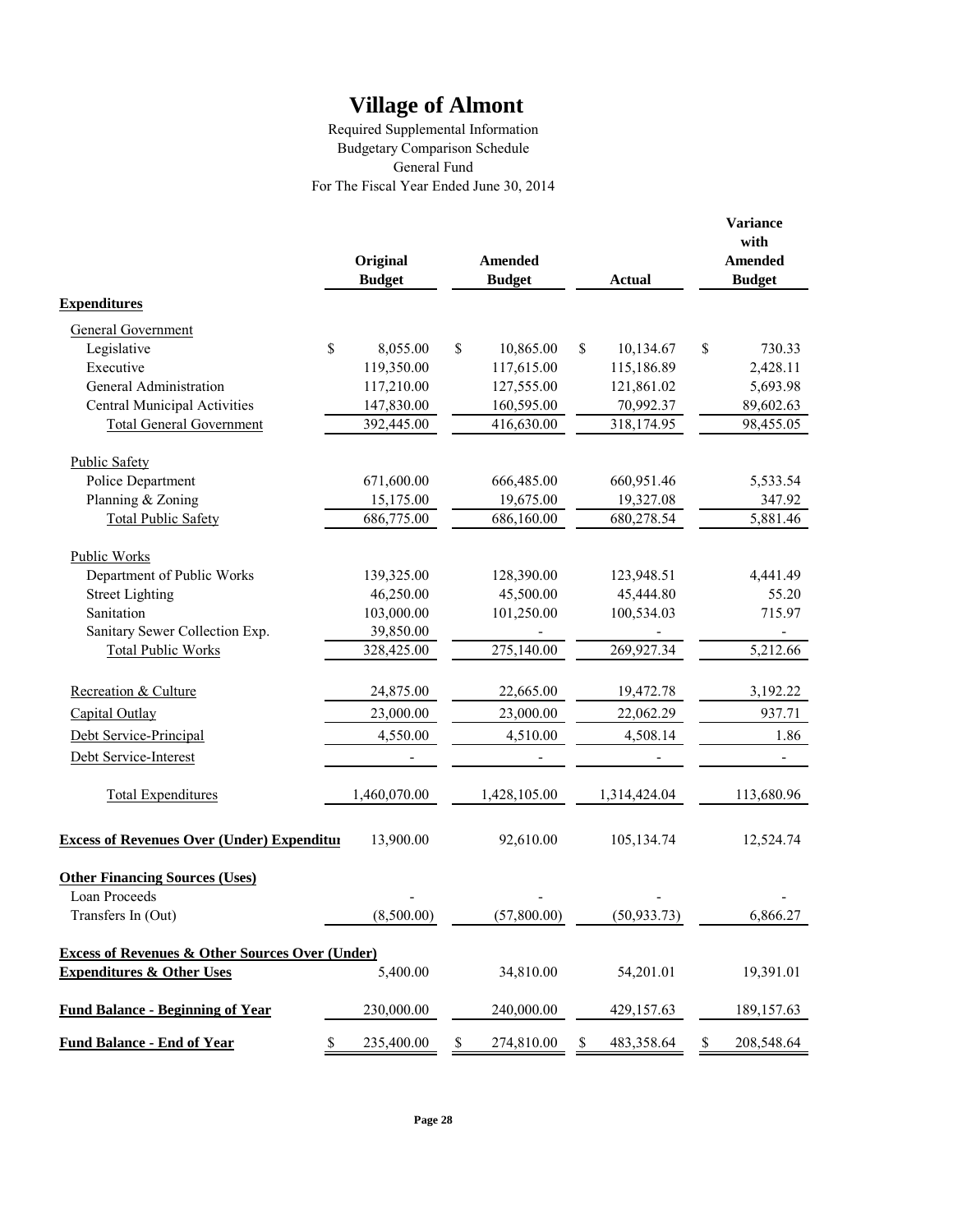Budgetary Comparison Schedule Major Special Revenue Funds - Major Streets For The Fiscal Year Ended June 30, 2014 Required Supplemental Information

|                                                   | Original<br><b>Budget</b> | <b>Amended</b><br><b>Budget</b> | <b>Actual</b>    | <b>Variance</b><br>with<br><b>Amended</b><br><b>Budget</b> |
|---------------------------------------------------|---------------------------|---------------------------------|------------------|------------------------------------------------------------|
| <b>Revenues</b>                                   |                           |                                 |                  |                                                            |
| State Shared Rev. - Gas & Wt. Tax                 | 105,000.00<br>\$          | 110,000.00<br>\$                | 116,259.73<br>\$ | \$<br>6,259.73                                             |
| <b>State Trunk Line Maintenance</b>               | 9,000.00                  | 18,995.00                       | 18,997.67        | 2.67                                                       |
| <b>Interest Income</b>                            | 100.00                    | 60.00                           | 47.84            | (12.16)                                                    |
| Other Revenues                                    | 20.00                     | 8,100.00                        | 112.66           | (7,987.34)                                                 |
| <b>Total Revenues</b>                             | 114,120.00                | 137,155.00                      | 135,417.90       | 6,250.24                                                   |
| <b>Expenditures</b>                               |                           |                                 |                  |                                                            |
| Salaries, Wages & Fringes                         | 29,340.00                 | 38,350.00                       | 37,197.19        | 1,152.81                                                   |
| Professional Fees                                 | 500.00                    | 460.00                          | 457.50           | 2.50                                                       |
| <b>Equipment Rental</b>                           | 29,000.00                 | 33,500.00                       | 30,711.79        | 2,788.21                                                   |
| Insurance                                         | 2,000.00                  | 2,000.00                        | 2,000.00         |                                                            |
| Sidewalks & Curbs                                 |                           |                                 |                  |                                                            |
| Contingency                                       | 500.00                    | 500.00                          |                  | 500.00                                                     |
| Winter Maintenance - Salt                         | 4,000.00                  | 2,000.00                        | 1,932.88         | 67.12                                                      |
| Other Expenditures                                | 3,700.00                  | 6,065.00                        | 5,974.26         | 90.74                                                      |
| Capital Outlay                                    | 8,500.00                  | 77,800.00                       | 77,409.86        | 390.14                                                     |
| <b>Total Expenditures</b>                         | 77,540.00                 | 160,675.00                      | 155,683.48       | 4,991.52                                                   |
| <b>Excess of Revenues Over (Under) Expenditur</b> | 36,580.00                 | (23,520.00)                     | (20, 265.58)     | 11,241.76                                                  |
| <b>Other Financing Sources (Uses)</b>             |                           |                                 |                  |                                                            |
| Transfers In (Out)                                | (35,000.00)               |                                 |                  |                                                            |
| <b>Net Change in Fund Balance</b>                 | 1,580.00                  | (23,520.00)                     | (20, 265.58)     | 11,241.76                                                  |
| <b>Fund Balance - Beginning of Year</b>           | 78,000.00                 | 85,000.00                       | 103,102.69       | 18,102.69                                                  |
| <b>Fund Balance - End of Year</b>                 | \$<br>79,580.00           | 61,480.00<br>\$                 | 82,837.11<br>\$  | \$<br>29,344.45                                            |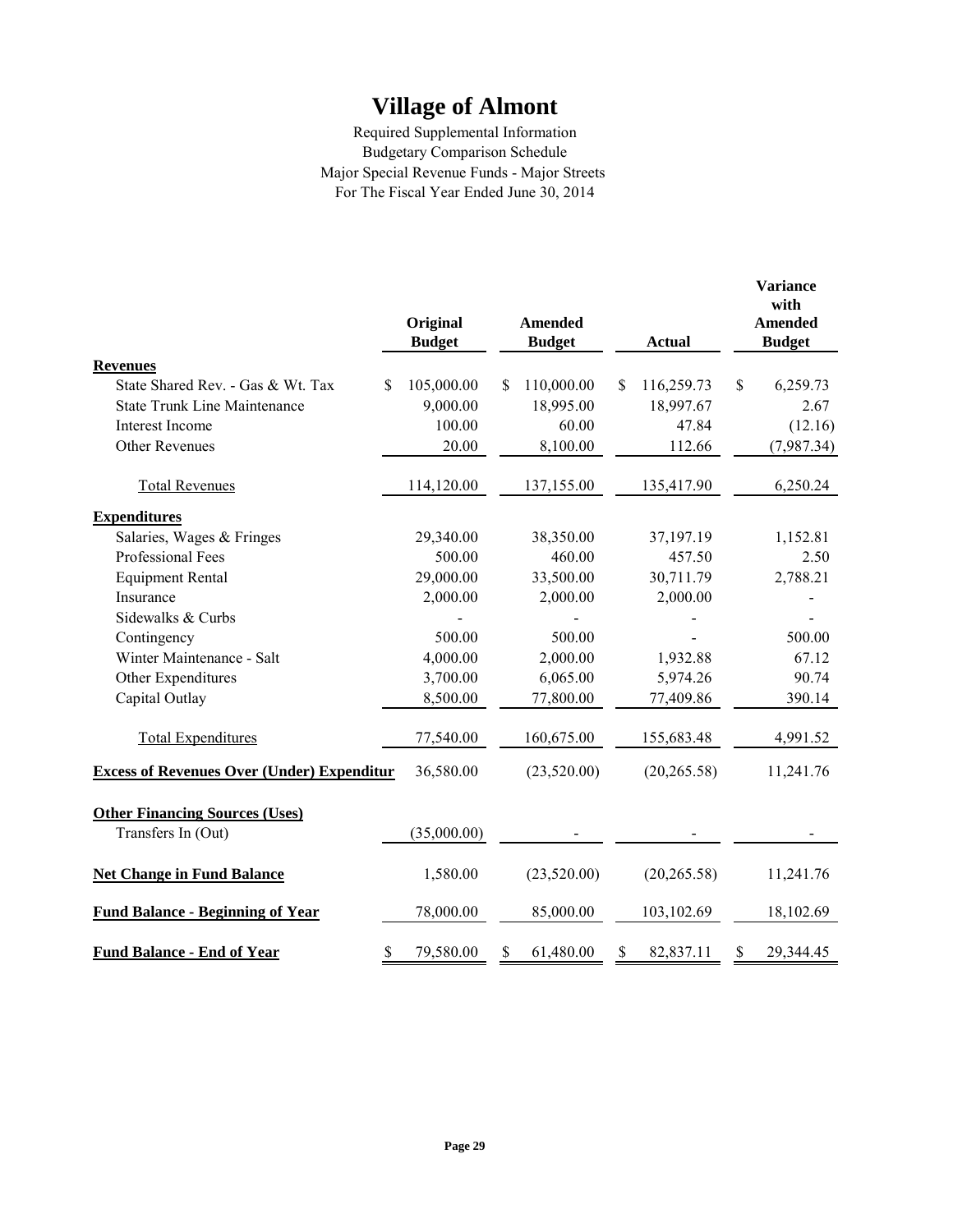Budgetary Comparison Schedule Major Special Revenue Funds - Downtown Development Authority For The Fiscal Year Ended June 30, 2014 Required Supplemental Information

|                                                                | Original<br><b>Budget</b> | <b>Amended</b><br><b>Budget</b> | <b>Actual</b>    | <b>Variance</b><br>with<br><b>Amended</b><br><b>Budget</b> |
|----------------------------------------------------------------|---------------------------|---------------------------------|------------------|------------------------------------------------------------|
| <b>Revenues</b>                                                |                           |                                 |                  |                                                            |
| <b>Property Taxes</b>                                          | \$<br>134,000.00          | \$<br>134,000.00                | \$<br>139,059.43 | \$<br>5,059.43                                             |
| Contributions & Donations                                      | 5,000.00                  | 5,000.00                        | 3,670.00         | (1,330.00)                                                 |
| <b>Interest Earnings</b>                                       | 200.00                    | 205.00                          | 103.64           | (101.36)                                                   |
| Other Revenues                                                 |                           | 20,000.00                       | 2,483.20         | (17,516.80)                                                |
| <b>Total Revenues</b>                                          | 139,200.00                | 159,205.00                      | 145,316.27       | (13,888.73)                                                |
| <b>Expenditures</b>                                            |                           |                                 |                  |                                                            |
| Administration                                                 | 37,110.00                 | 41,610.00                       | 41,373.21        | 236.79                                                     |
| Promotion - Business                                           | 7,500.00                  | 7,500.00                        | 6,824.82         | 675.18                                                     |
| Downtown Maintenance                                           | 44,600.00                 | 64,600.00                       | 60,889.66        | 3,710.34                                                   |
| Professional Fees                                              | 6,500.00                  | 6,500.00                        | 4,726.73         | 1,773.27                                                   |
| <b>MSHDA</b> Grant Project                                     | 345,500.00                | 307,000.00                      | 268,899.14       | 38,100.86                                                  |
| Capital Outlay                                                 | 49,000.00                 | 79,000.00                       | 63,123.35        | 15,876.65                                                  |
| Debt Service - Principal                                       | 32,327.15                 | 32,327.15                       | 32,313.26        | 13.89                                                      |
| Debt Service - Interest                                        | 2,559.04                  | 2,859.04                        | 2,826.40         | 32.64                                                      |
| <b>Total Expenditures</b>                                      | 525,096.19                | 541,396.19                      | 480,976.57       | 60,419.62                                                  |
| <b>Excess of Revenues Over (Under) Expenditures</b>            | (385, 896.19)             | (382, 191.19)                   | (335,660.30)     | 46,530.89                                                  |
| <b>Other Financing Sources (Uses)</b><br><b>Grant Proceeds</b> | 342,500.00                | 335,000.00                      | 293,671.38       | (41,328.62)                                                |
| Transfers In (Out)                                             |                           |                                 |                  |                                                            |
| <b>Net Change in Fund Balances</b>                             | (43,396.19)               | (47, 191.19)                    | (41,988.92)      | 5,202.27                                                   |
| <b>Fund Balance - Beginning of Year</b>                        | 166,590.00                | 166,590.00                      | 194,685.12       | 28,095.12                                                  |
| <b>Fund Balance - End of Year</b>                              | \$<br>123,193.81          | \$<br>119,398.81                | \$<br>152,696.20 | \$<br>33,297.39                                            |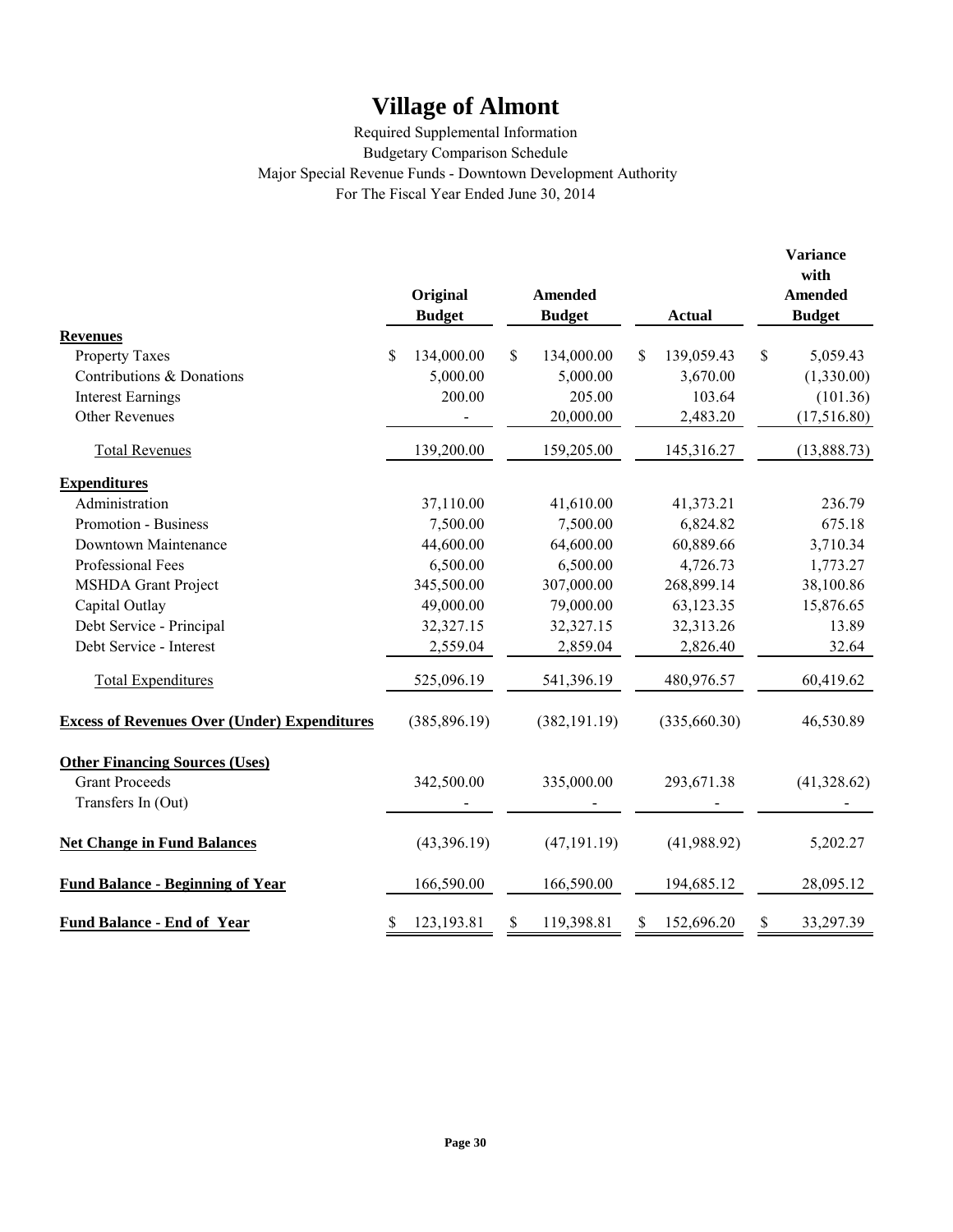Budgetary Comparison Schedule Major Debt Service Funds - Water Tower For The Fiscal Year Ended June 30, 2014 Required Supplemental Information

|                                                     |    | Original<br><b>Budget</b> |     | <b>Amended</b><br><b>Budget</b> | <b>Actual</b>    |     | <b>Variance</b><br>with<br><b>Amended</b><br><b>Budget</b> |
|-----------------------------------------------------|----|---------------------------|-----|---------------------------------|------------------|-----|------------------------------------------------------------|
| <b>Revenues</b>                                     |    |                           |     |                                 |                  |     |                                                            |
| <b>Property Taxes</b>                               | \$ | 122,769.00                | \$. | 123,250.00                      | \$<br>124,266.86 | \$. | 1,016.86                                                   |
| <b>Interest Earnings</b>                            |    |                           |     |                                 | 20.31            |     | 20.31                                                      |
| <b>Total Revenues</b>                               |    | 122,769.00                |     | 123,250.00                      | 124,287.17       |     | 1,037.17                                                   |
| <b>Expenditures</b>                                 |    |                           |     |                                 |                  |     |                                                            |
| Public Works                                        |    | 800.00                    |     | 800.00                          |                  |     | 800.00                                                     |
| <b>Total Expenditures</b>                           |    | 800.00                    |     | 800.00                          |                  |     | 800.00                                                     |
| <b>Excess of Revenues Over (Under) Expenditures</b> |    | 121,969.00                |     | 122,450.00                      | 124,287.17       |     | 1,837.17                                                   |
| <b>Other Financing Sources (Uses)</b>               |    |                           |     |                                 |                  |     |                                                            |
| Transfers In (Out)                                  |    | (90,000.00)               |     | (125, 014.00)                   | (125, 013.49)    |     | 0.51                                                       |
| <b>Net Change in Fund Balance</b>                   |    | 31,969.00                 |     | (2,564.00)                      | (726.32)         |     | 1,837.68                                                   |
| <b>Fund Balance - Beginning of Year</b>             |    | 41,507.00                 |     | 41,507.00                       | 46,673.95        |     | 5,166.95                                                   |
| <b>Fund Balance - End of Year</b>                   | S  | 73,476.00                 | \$  | 38,943.00                       | \$<br>45,947.63  |     | 7,004.63                                                   |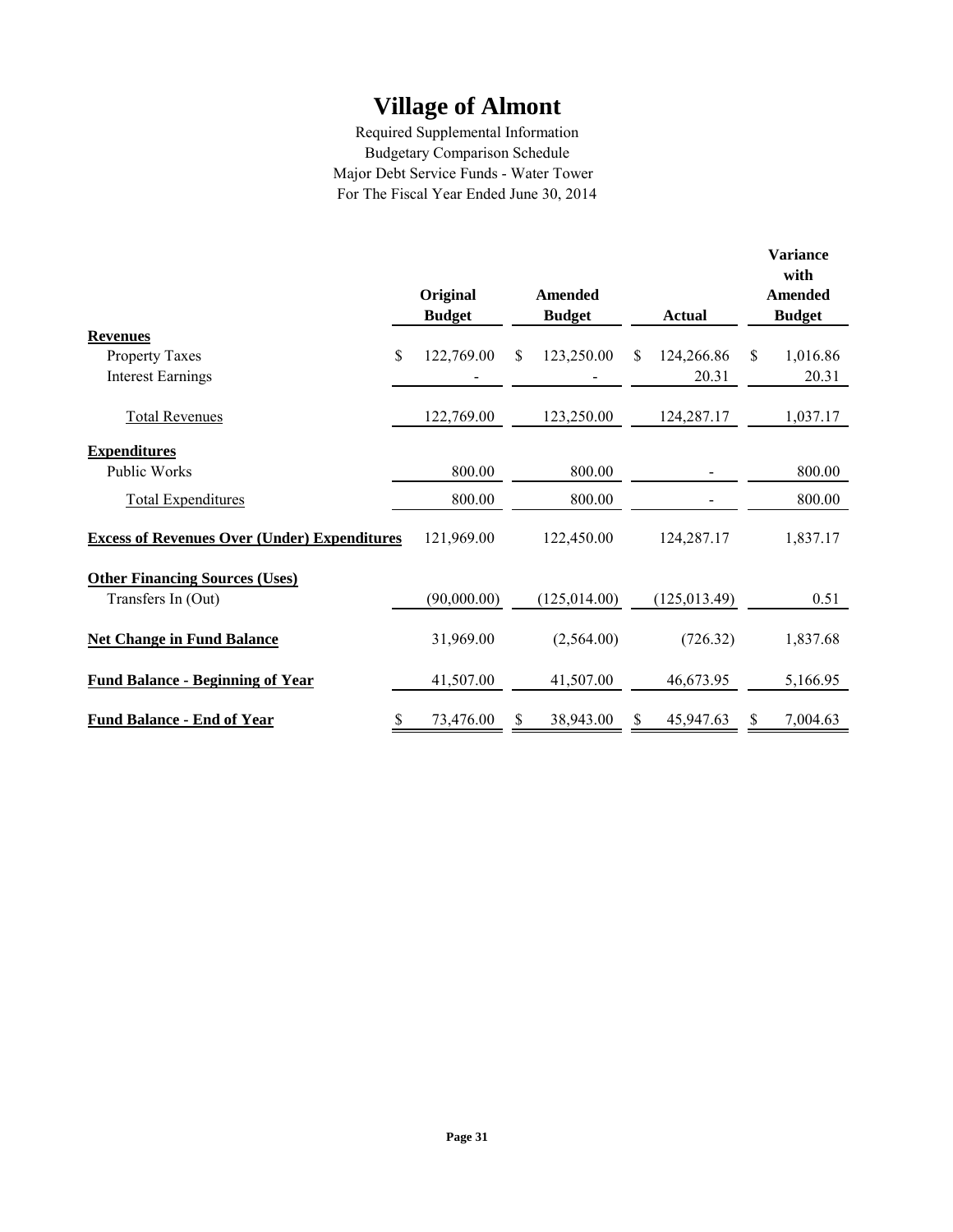Budgetary Comparison Schedule Major Debt Service Funds - Water System Improvement For The Fiscal Year Ended June 30, 2014 Required Supplemental Information

|                                                             | Original<br><b>Budget</b> |                    | Amended<br><b>Budget</b> | <b>Actual</b>   | <b>Variance</b><br>with<br><b>Amended</b><br><b>Budget</b> |
|-------------------------------------------------------------|---------------------------|--------------------|--------------------------|-----------------|------------------------------------------------------------|
| <b>Revenues</b>                                             |                           |                    |                          |                 |                                                            |
| Property Taxes                                              | \$<br>86,961.00           | $\mathbf{\hat{S}}$ | 87,715.00                | \$<br>87,561.36 | \$<br>(153.64)                                             |
| <b>Interest Earnings</b>                                    |                           |                    | 20.00                    | 74.61           | 54.61                                                      |
| <b>Total Revenues</b>                                       | 86,961.00                 |                    | 87,735.00                | 87,635.97       | (99.03)                                                    |
| <b>Expenditures</b>                                         |                           |                    |                          |                 |                                                            |
|                                                             | 800.00                    |                    | 800.00                   |                 | 800.00                                                     |
| Debt Service - Principal                                    | 75,000.00                 |                    | 75,000.00                | 75,000.00       |                                                            |
| Debt Service - Interest                                     | 12,150.00                 |                    | 12,150.00                | 12,150.00       |                                                            |
| <b>Total Expenditures</b>                                   | 87,950.00                 |                    | 87,950.00                | 87,150.00       | 800.00                                                     |
| <b>Excess of Revenues Over (Under) Expenditures</b>         | (989.00)                  |                    | (215.00)                 | 485.97          | 700.97                                                     |
| <b>Other Financing Sources (Uses)</b><br>Transfers In (Out) |                           |                    |                          |                 |                                                            |
| <b>Net Change in Fund Balance</b>                           | (989.00)                  |                    | (215.00)                 | 485.97          | 700.97                                                     |
| <b>Fund Balance - Beginning of Year</b>                     | 30,509.00                 |                    | 30,509.00                | 30,558.89       | 49.89                                                      |
| <b>Fund Balance - End of Year</b>                           | \$<br>29,520.00           | \$                 | 30,294.00                | \$<br>31,044.86 | \$<br>750.86                                               |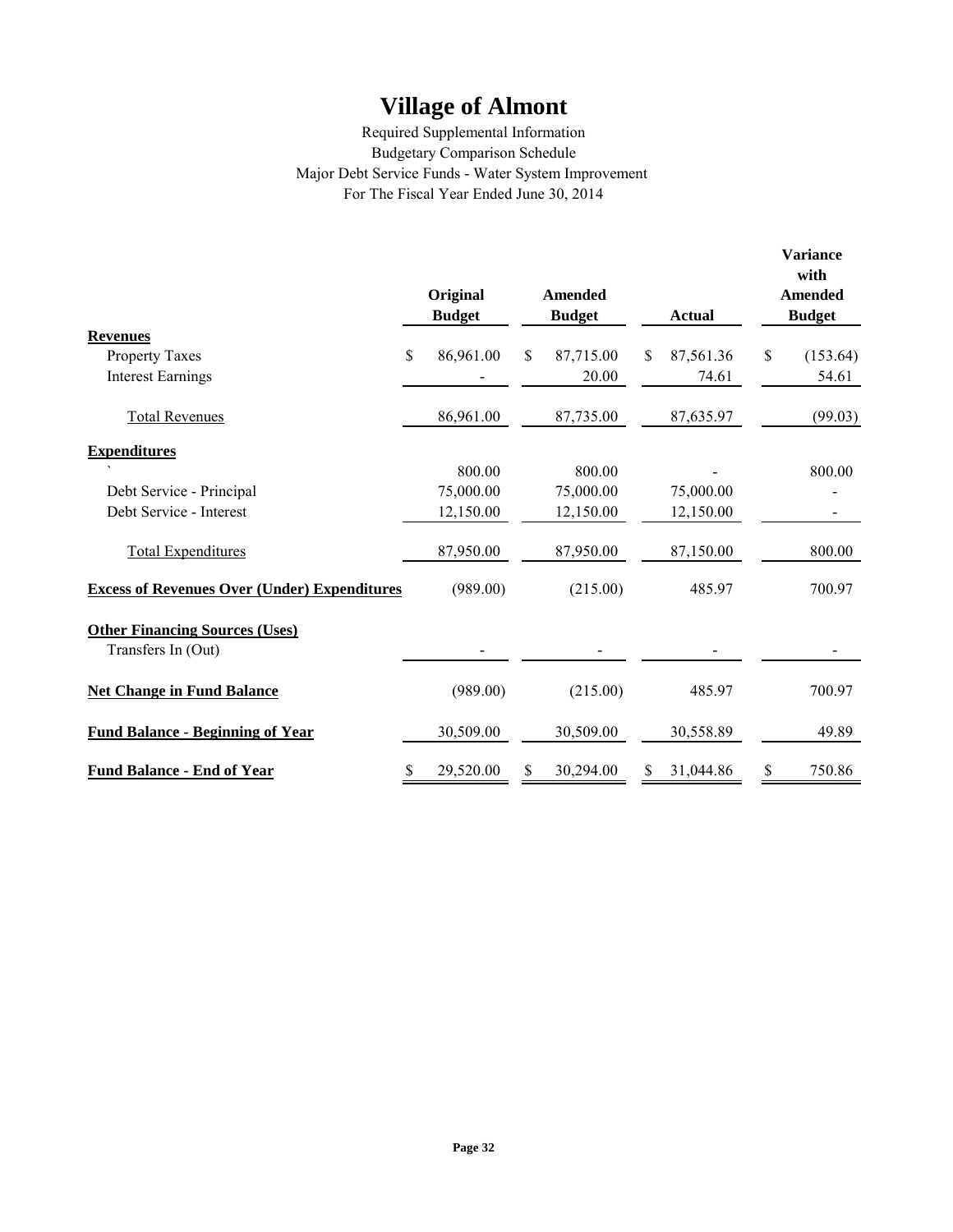### Budgetary Comparison Schedule Major Debt Service Funds - W.W.T.P. Improvement Project For The Fiscal Year Ended June 30, 2014 Required Supplemental Information

|                                                     | Original<br><b>Budget</b> | <b>Amended</b><br><b>Budget</b> | <b>Actual</b>     | <b>Variance</b><br>with<br><b>Amended</b><br><b>Budget</b> |
|-----------------------------------------------------|---------------------------|---------------------------------|-------------------|------------------------------------------------------------|
| <b>Revenues</b>                                     |                           |                                 |                   |                                                            |
| <b>User Fees</b>                                    | \$<br>93,870.00           | $\mathbf S$<br>94,000.00        | \$.<br>100,410.30 | \$<br>6,410.30                                             |
| Penalties                                           | 1,700.00                  | 1,800.00                        | 1,980.99          | 180.99                                                     |
| <b>Bond Proceeds</b>                                |                           |                                 |                   |                                                            |
| <b>Interest Earnings</b>                            | 200.00                    | 60.00                           | 813.74            | 753.74                                                     |
| <b>Total Revenues</b>                               | 95,770.00                 | 95,860.00                       | 103,205.03        | 7,345.03                                                   |
| <b>Expenditures</b>                                 |                           |                                 |                   |                                                            |
| Paying Agent Fees & Other                           |                           |                                 |                   |                                                            |
| <b>Total Expenditures</b>                           |                           |                                 |                   |                                                            |
| <b>Excess of Revenues Over (Under) Expenditures</b> | 95,770.00                 | 95,860.00                       | 103,205.03        | 7,345.03                                                   |
| <b>Other Financing Sources (Uses)</b>               |                           |                                 |                   |                                                            |
| Transfers In (Out)                                  | (131, 120.00)             | (131,620.00)                    | (131, 618.76)     | 1.24                                                       |
| <b>Net Change in Fund Balance</b>                   | (35,350.00)               | (35,760.00)                     | (28, 413.73)      | 7,346.27                                                   |
| <b>Fund Balance - Beginning of Year</b>             | 102,447.00                | 102,447.00                      | 139,569.25        | 37,122.25                                                  |
| <b>Fund Balance - End of Year</b>                   | 67,097.00                 | 66,687.00<br>S                  | 111,155.52<br>S   | 44,468.52<br>S                                             |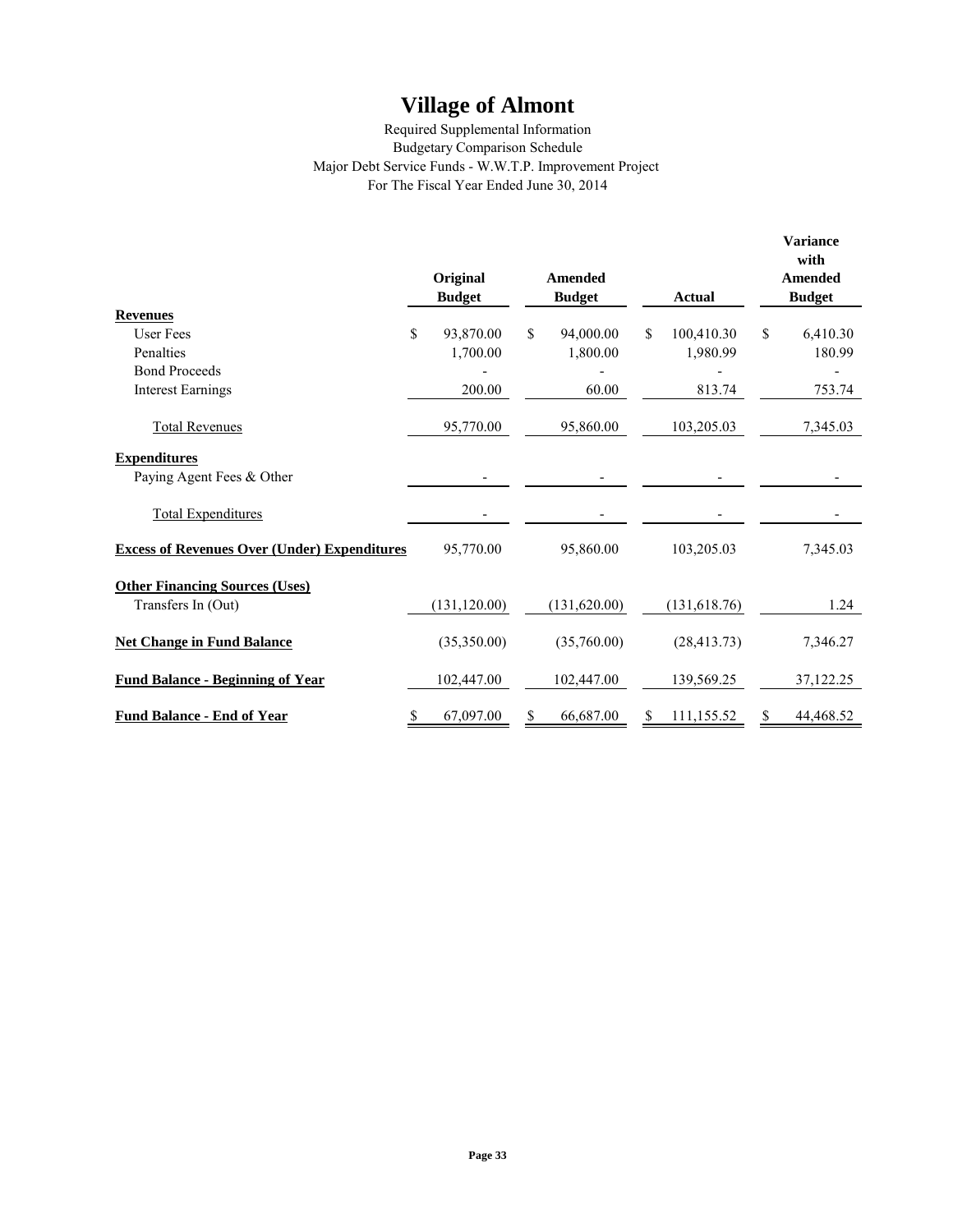**Other Supplemental Information**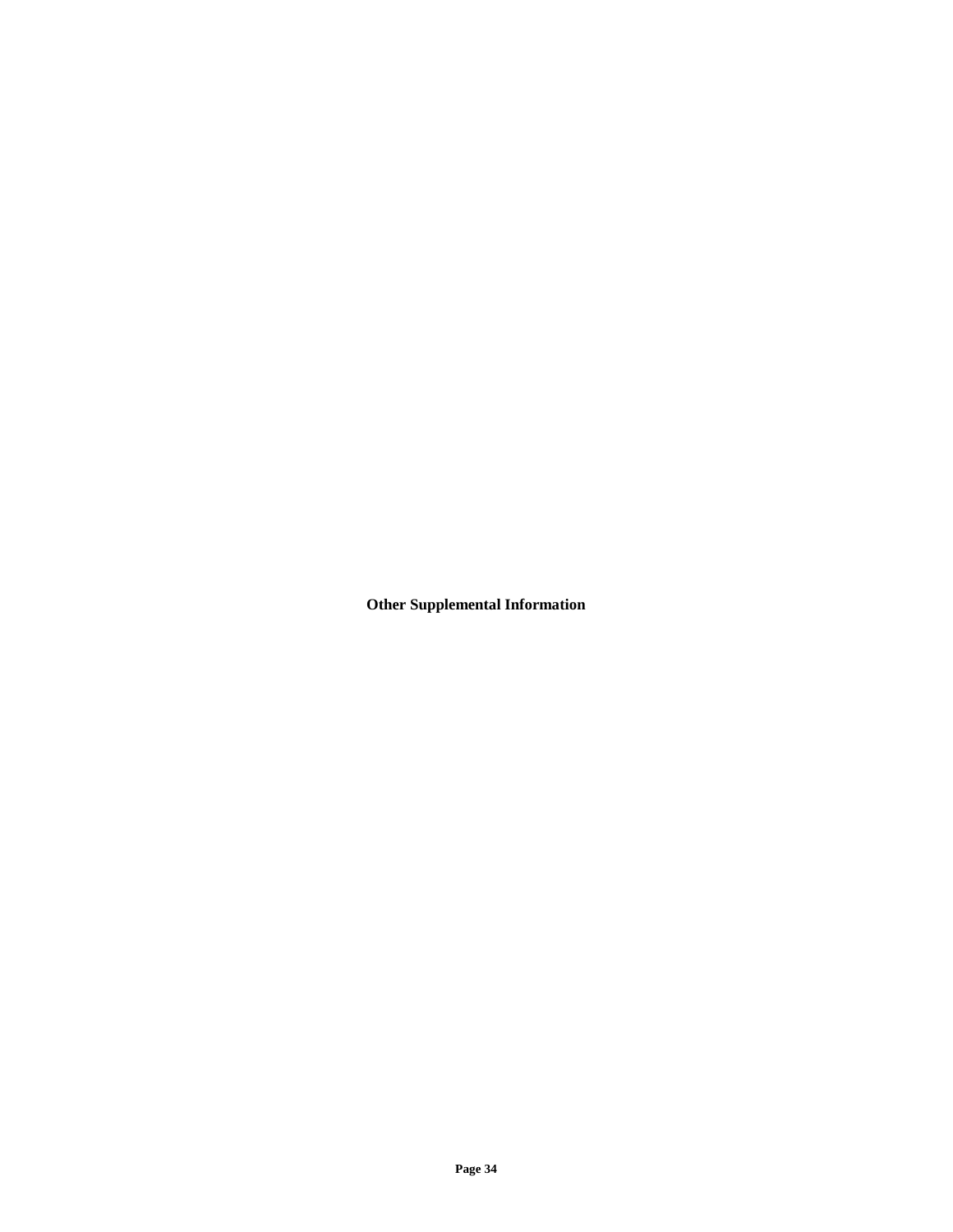### Other Supplemental Information Combining Balance Sheet Nonmajor Governmental Funds June 30, 2014

|                             | <b>Special Revenue Funds</b>    |                           |                                                          |
|-----------------------------|---------------------------------|---------------------------|----------------------------------------------------------|
|                             | Local<br><b>Streets</b><br>Fund | <b>Inspection</b><br>Fund | <b>Total</b><br>Nonmajor<br>Governmental<br><b>Funds</b> |
| <b>Assets</b>               |                                 |                           |                                                          |
| Cash & Cash Equivalents     | \$<br>73,077.90                 | \$<br>41,098.56           | \$<br>114,176.46                                         |
| <b>Accounts Receivable</b>  | 8,143.15                        | 81.41                     | 8,224.56                                                 |
| Due From Other Funds        | 7,170.92                        | $\overline{\phantom{0}}$  | 7,170.92                                                 |
| <b>Total Assets</b>         | 88,391.97                       | 41,179.97                 | 129,571.94                                               |
| <b>Liabilities</b>          |                                 |                           |                                                          |
| <b>Accounts Payable</b>     | \$<br>1,831.37                  | \$<br>11,101.77           | \$<br>12,933.14                                          |
| Due To Other Funds          | 17,753.14                       | 2,447.98                  | 20,201.12                                                |
| <b>Total Liabilities</b>    | 19,584.51                       | 13,549.75                 | 33,134.26                                                |
| <b>Fund Balances</b>        |                                 |                           |                                                          |
| <b>Restricted For:</b>      |                                 |                           |                                                          |
| Highways                    | 68,807.46                       |                           | 68,807.46                                                |
| <b>Building Inspections</b> |                                 | 27,630.22                 | 27,630.22                                                |
| Total Liab. & Fund Balances | 88,391.97                       | 41,179.97                 | 129,571.94                                               |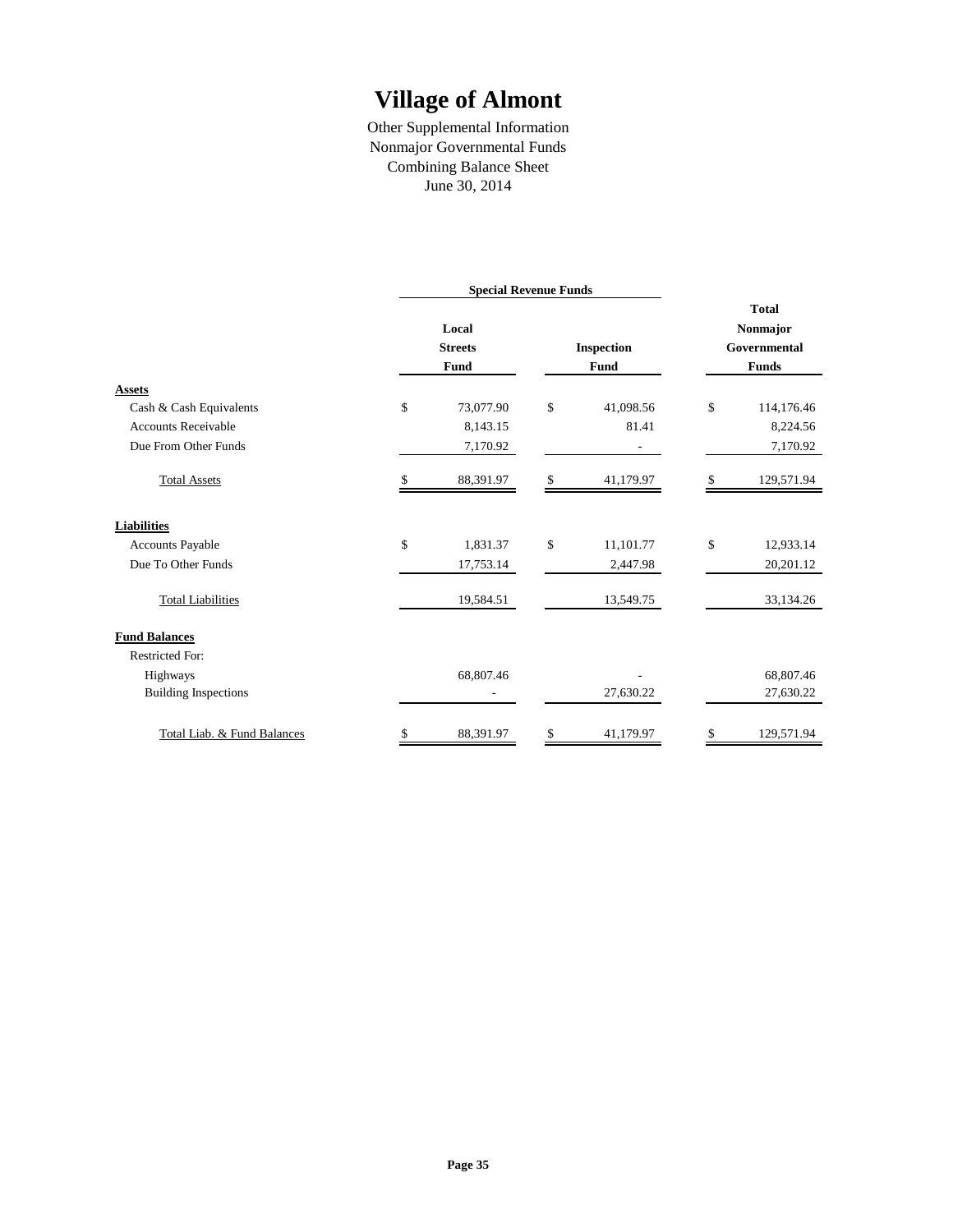Other Supplemental Information Combining Statement of Revenues, Expenditures and Changes in Fund Balances Nonmajor Governmental Funds For The Fiscal Year Ended June 30, 2014

|                                                            | <b>Special Revenue Funds</b>    |                           |                                                          |
|------------------------------------------------------------|---------------------------------|---------------------------|----------------------------------------------------------|
|                                                            | Local<br><b>Streets</b><br>Fund | <b>Inspection</b><br>Fund | <b>Total</b><br>Nonmajor<br>Governmental<br><b>Funds</b> |
| <b>Revenues</b>                                            |                                 |                           |                                                          |
| <b>Property Taxes</b><br>State Shared Rev. - Gas & Wt. Tax | \$                              | \$                        | \$                                                       |
| Licenses, Fees & Permits                                   | 54,398.18                       |                           | 54,398.18                                                |
|                                                            | 69.62                           | 94,243.34<br>18.17        | 94,243.34<br>87.79                                       |
| <b>Interest Earnings</b><br><b>Other Revenues</b>          |                                 |                           |                                                          |
| <b>Total Revenues</b>                                      | 7,247.91<br>61,715.71           | 812.16<br>95,073.67       | 8,060.07<br>156,789.38                                   |
|                                                            |                                 |                           |                                                          |
| <b>Expenditures</b>                                        |                                 |                           |                                                          |
| <b>Public Safety</b>                                       |                                 | 83,585.29                 | 83,585.29                                                |
| <b>Public Works</b>                                        | 64,369.51                       |                           | 64,369.51                                                |
| Capital Outlay                                             | 81,760.97                       |                           | 81,760.97                                                |
| Debt Service - Principal                                   | 14,679.31                       |                           | 14,679.31                                                |
| Debt Service - Interest                                    | 4,136.00                        |                           | 4,136.00                                                 |
| <b>Total Expenditures</b>                                  | 164,945.79                      | 83,585.29                 | 248,531.08                                               |
| <b>Excess of Revenues Over (Under)</b>                     |                                 |                           |                                                          |
| <b>Expenditures</b>                                        | (103, 230.08)                   | 11,488.38                 | (91, 741.70)                                             |
| <b>Other Financing Sources (Uses)</b>                      |                                 |                           |                                                          |
| Transfers In (Out)                                         |                                 |                           |                                                          |
| <b>Net Change in Fund Balances</b>                         | (103, 230.08)                   | 11,488.38                 | (91, 741.70)                                             |
| <b>Fund Balances - Beginning of Year</b>                   | 172,037.54                      | 16,141.84                 | 188,179.38                                               |
| <b>Fund Balances - End of Year</b>                         | \$<br>68,807.46                 | \$<br>27,630.22           | 96,437.68<br>\$                                          |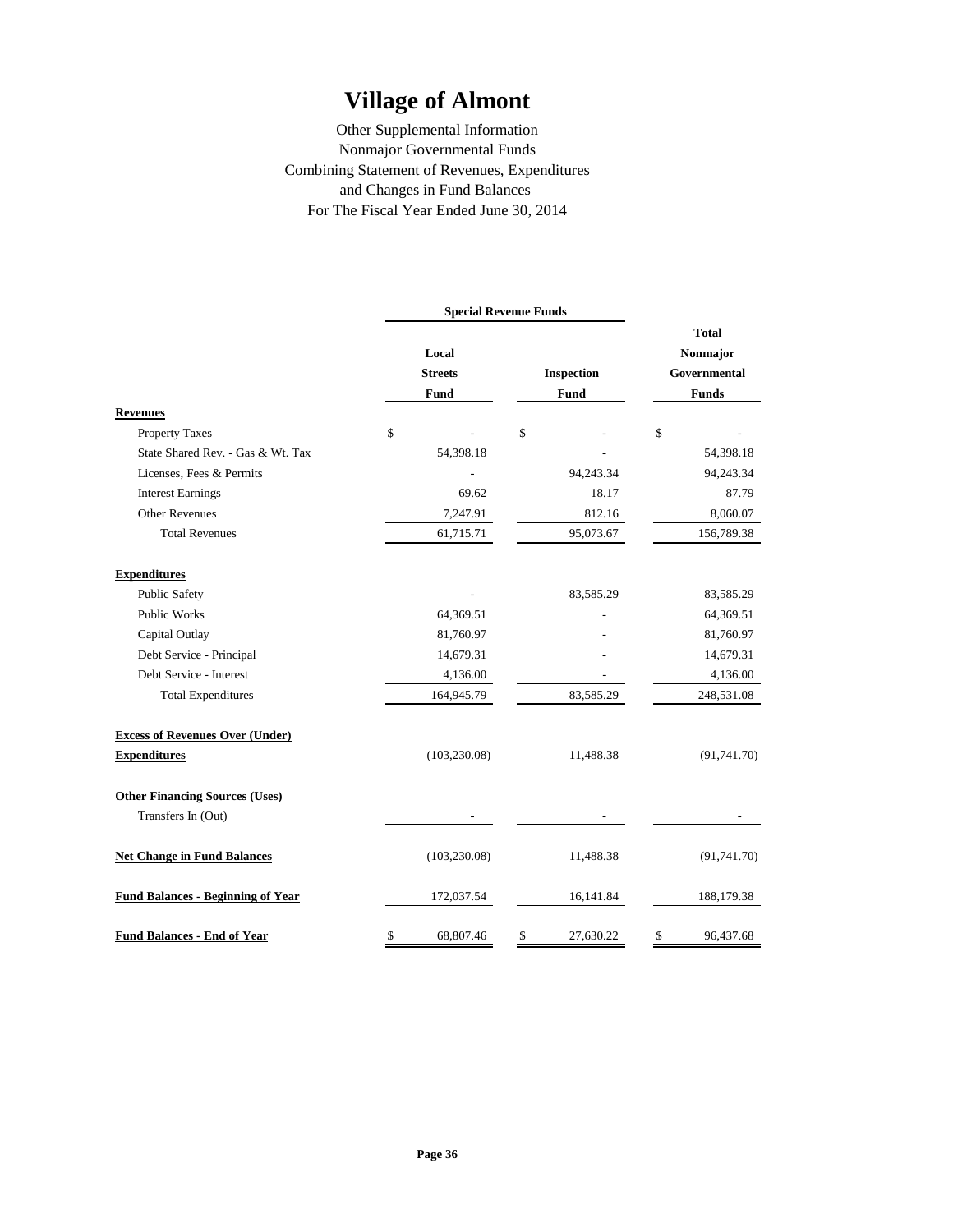Other Supplemental Information Schedule of Indebtedness June 30, 2014

#### **Business-type Activities General Obligation Bonds & Contracts**

### **Village of Almont Water Supply System** Dated: May 1, 1996 **Improvement Bond, Series 1996** Original Issue: \$995,000

| Date<br>of<br><b>Interest</b>                  |                 |      | <b>Principal Outstanding</b><br><b>June 30,</b> |      |         |                | <b>Remaining</b><br><b>Annual Interest</b> |  |  |
|------------------------------------------------|-----------------|------|-------------------------------------------------|------|---------|----------------|--------------------------------------------|--|--|
| Rate                                           | <b>Maturity</b> | 2014 |                                                 | 2013 |         | <b>Pavable</b> |                                            |  |  |
| $6.0\%$                                        | 10/1/2013       | \$   | $\overline{\phantom{a}}$                        | \$   | 75,000  | \$             |                                            |  |  |
| $6.0\%$                                        | 10/1/2014       |      | 80,000                                          |      | 80,000  |                | 7,500                                      |  |  |
| $6.0\%$                                        | 10/1/2015       |      | 85,000                                          |      | 85,000  |                | 2,550                                      |  |  |
| <b>Total Water Supply System Improv. Bonds</b> |                 |      | 165,000                                         |      | 240,000 | \$             | 10,050                                     |  |  |

### **Lapeer County Revolving Drinking Water Bonds** Dated: September 20, 2007 **Water Tower Project** Original Issue: \$2,090,000

| <b>Interest</b>                             | Date<br>of      | <b>Principal Outstanding</b><br><b>June 30,</b> | <b>Remaining</b><br><b>Annual Interest</b> |               |  |
|---------------------------------------------|-----------------|-------------------------------------------------|--------------------------------------------|---------------|--|
| Rate                                        | <b>Maturity</b> | 2014                                            | 2013                                       | Payable       |  |
| 4.500%                                      | 10/1/2013       | \$                                              | \$<br>90,000                               | \$            |  |
| 4.500%                                      | 10/1/2014       | 90,000                                          | 90,000                                     | 33,101        |  |
| 4.500%                                      | 10/1/2015       | 90,000                                          | 90,000                                     | 31,188        |  |
| 4.600%                                      | 10/1/2016       | 95,000                                          | 95,000                                     | 29,223        |  |
| 4.750%                                      | 10/1/2017       | 95,000                                          | 95,000                                     | 27,204        |  |
| 4.750%                                      | 10/1/2018       | 100,000                                         | 100,000                                    | 25,132        |  |
| 4.750%                                      | 10/1/2019       | 100,000                                         | 100,000                                    | 23,007        |  |
| 4.800%                                      | 10/1/2020       | 100,000                                         | 100,000                                    | 20,882        |  |
| 4.850%                                      | 10/1/2021       | 105,000                                         | 105,000                                    | 18,704        |  |
| 4.900%                                      | 10/1/2022       | 110,000                                         | 110,000                                    | 16,419        |  |
| 4.900%                                      | 10/1/2023       | 115,000                                         | 115,000                                    | 14,029        |  |
| 4.900%                                      | 10/1/2024       | 115,000                                         | 115,000                                    | 11,586        |  |
| 4.900%                                      | 10/1/2025       | 120,000                                         | 120,000                                    | 9,089         |  |
| 4.900%                                      | 10/1/2026       | 120,000                                         | 120,000                                    | 6,539         |  |
| 4.900%                                      | 10/1/2027       | 125,000                                         | 125,000                                    | 3,936         |  |
| 4.900%                                      | 10/1/2028       | 122,694                                         | 122,694                                    | 1,304         |  |
| <b>Total Revolving Drinking Water Bonds</b> |                 | 1,602,694<br>\$                                 | 1,692,694<br>\$                            | \$<br>271,343 |  |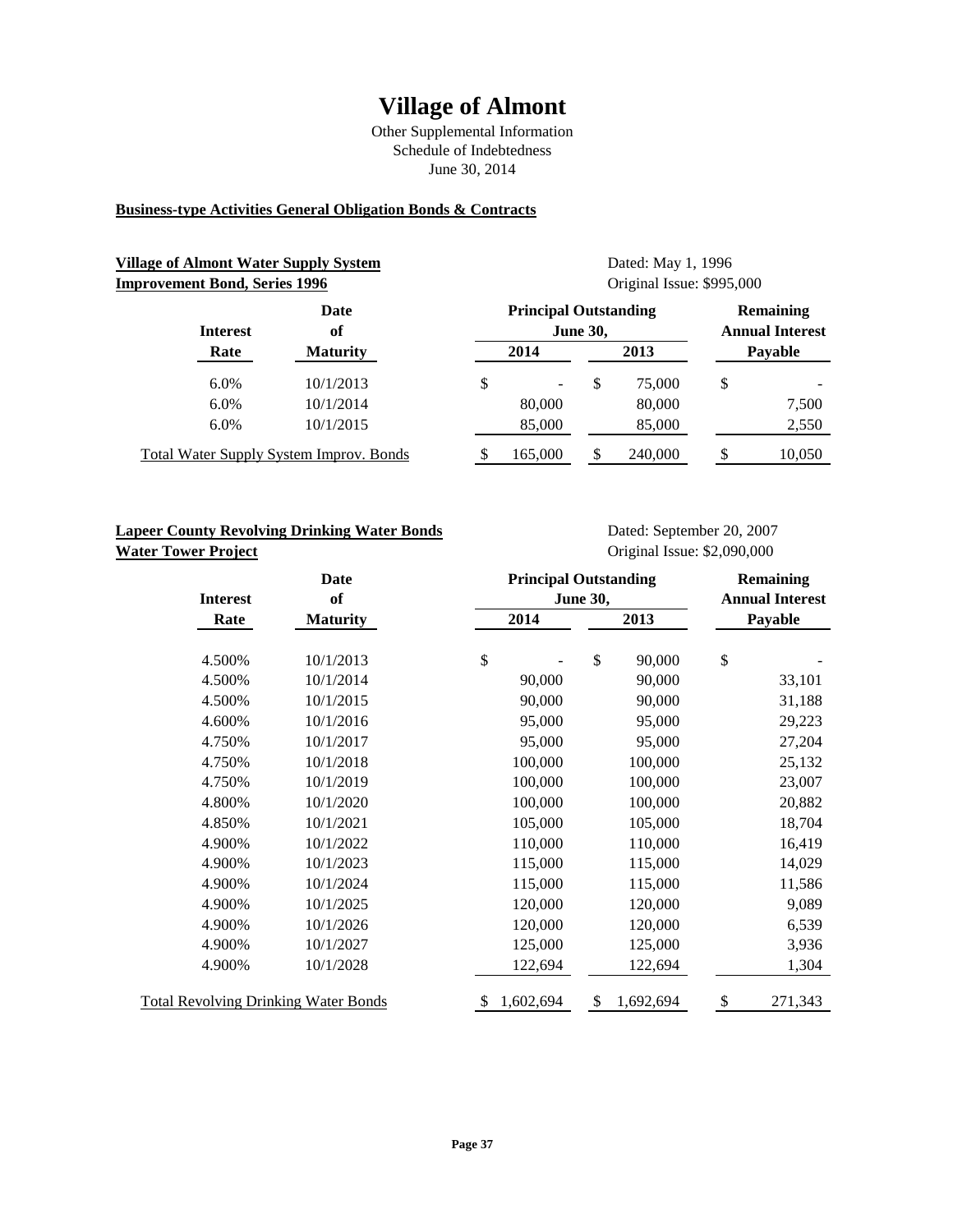Other Supplemental Information Schedule of Indebtedness June 30, 2014

### **Lapeer County 2011 Refunding Bonds** Dated: October 5, 2011 W.W.T.P. Improvement Project **Conservation** Original Issue: \$1,180,000

| Date<br>of<br><b>Interest</b> |                 |      | <b>Principal Outstanding</b><br><b>June 30,</b> |      |           |         | <b>Remaining</b><br><b>Annual Interest</b> |  |
|-------------------------------|-----------------|------|-------------------------------------------------|------|-----------|---------|--------------------------------------------|--|
| Rate                          | <b>Maturity</b> | 2014 |                                                 | 2013 |           | Payable |                                            |  |
| 2.000%                        | 12/1/2013       | \$   |                                                 | \$   | 95,000    | \$      |                                            |  |
| 3.000%                        | 12/1/2014       |      | 95,000                                          |      | 95,000    |         | 34,369                                     |  |
| 3.000%                        | 12/1/2015       |      | 100,000                                         |      | 100,000   |         | 31,519                                     |  |
| 3.000%                        | 12/1/2016       |      | 100,000                                         |      | 100,000   |         | 28,519                                     |  |
| 3.000%                        | 12/1/2017       |      | 105,000                                         |      | 105,000   |         | 25,519                                     |  |
| 4.000%                        | 12/1/2018       |      | 110,000                                         |      | 110,000   |         | 22,369                                     |  |
| 4.000%                        | 12/1/2019       |      | 110,000                                         |      | 110,000   |         | 17,969                                     |  |
| 4.000%                        | 12/1/2020       |      | 120,000                                         |      | 120,000   |         | 13,569                                     |  |
| 3.375%                        | 12/1/2021       |      | 125,000                                         |      | 125,000   |         | 8,769                                      |  |
| 3.500%                        | 12/1/2022       |      | 130,000                                         |      | 130,000   |         | 4,550                                      |  |
| <b>Total Refunding Bonds</b>  |                 |      | 995,000                                         |      | 1,090,000 |         | 187,150                                    |  |

### **Lapeer County Lift Station Bonds** Dated: March 29, 2012 **E. St. Clair Lift Station** Original Issue: \$465,000

| <b>Interest</b>                                      | Date<br>of                          | <b>Principal Outstanding</b><br><b>June 30,</b> |    |                            | <b>Remaining</b><br><b>Annual Interest</b> |                          |
|------------------------------------------------------|-------------------------------------|-------------------------------------------------|----|----------------------------|--------------------------------------------|--------------------------|
| Rate                                                 | <b>Maturity</b>                     | 2014                                            |    | 2013                       |                                            | Payable                  |
| 3.500%<br>3.500%<br>3.500%                           | 10/1/2013<br>10/1/2014<br>10/1/2015 | \$<br>30,000<br>30,000                          | \$ | 25,000<br>30,000<br>30,000 | \$                                         | 16,185<br>15,135         |
| 3.500%<br>3.500%                                     | 10/1/2016<br>10/1/2017              | 35,000<br>35,000                                |    | 35,000<br>35,000           |                                            | 13,998<br>12,773         |
| 3.800%<br>3.800%<br>3.800%                           | 10/1/2018<br>10/1/2019<br>10/1/2020 | 40,000<br>40,000<br>40,000                      |    | 40,000<br>40,000<br>40,000 |                                            | 11,400<br>9,880<br>8,360 |
| 4.000%<br>4.000%                                     | 10/1/2021<br>10/1/2022              | 45,000<br>45,000                                |    | 45,000<br>45,000           |                                            | 6,700<br>4,900           |
| 4.000%<br>4.000%                                     | 10/1/2023<br>10/1/2024              | 50,000<br>50,000                                |    | 50,000<br>50,000           |                                            | 3,000<br>1,000           |
| <b>Total Lift Station Bonds</b>                      |                                     | \$<br>440,000                                   | \$ | 465,000                    | \$                                         | 103,331                  |
| <b>Total Business-type Activities Long-Term Debt</b> |                                     | \$<br>3,202,694                                 |    | 3,487,694                  | \$                                         | 571,874                  |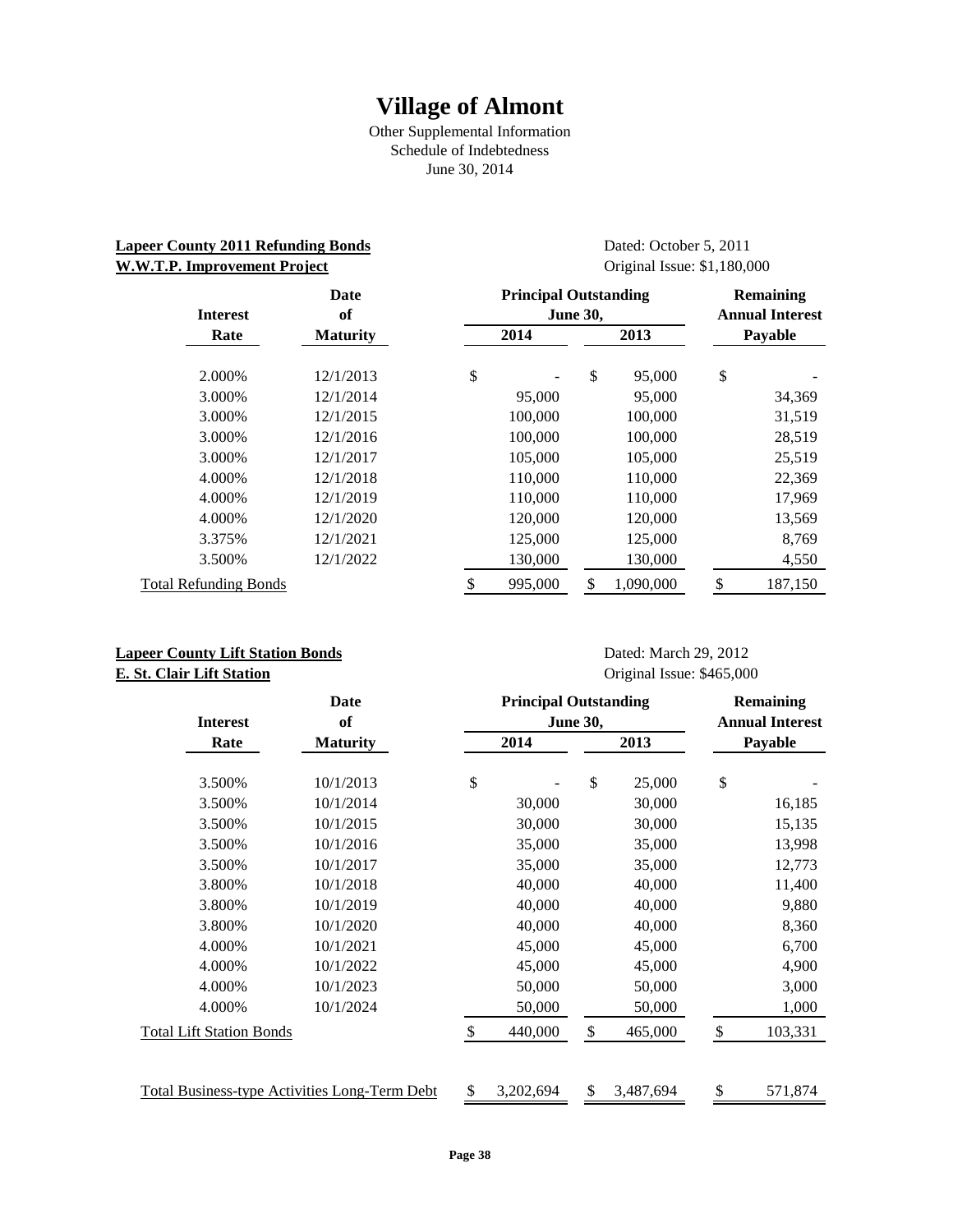Other Supplemental Information Schedule of Indebtedness June 30, 2014

#### **Governmental Activities General Obligation Bonds & Contracts**

| <b>Installment Purchase Contract Pavable</b> | Dated: May 2, 2013       |
|----------------------------------------------|--------------------------|
| <b>Police Vehicle: Dodge Charger</b>         | Original Issue: \$29,000 |

| <b>Interest</b> | Date<br>of                          |
|-----------------|-------------------------------------|
| Rate            | <b>Maturity</b>                     |
| 1.85%           | 5/2/2014                            |
| 1.85%           | 5/2/2015                            |
| 1.85%           | 5/2/2016                            |
| 1.85%           | 5/2/2017                            |
|                 | Total Installment Purchase Contract |

#### **Installment Purchase Contract Payable** Dated: May 31, 2013 **Police Vehicle: Chevy Tahoe** Original Issue: \$33,000

|                 | Date            |
|-----------------|-----------------|
| <b>Interest</b> | of              |
| Rate            | <b>Maturity</b> |
| 1.85%           | 5/31/2014       |
| 1.85%           | 5/31/2015       |
| 1.85%           | 5/31/2016       |
| 1.85%           | 5/31/2017       |
|                 |                 |

#### Total Installment Purchase Contract

#### **Installment Purchase Contract Payable** Dated: May 2, 2013 **Equipment: 2000 Sterling Vactor Truck** Original Issue: \$137,500

|                                            | Date            |
|--------------------------------------------|-----------------|
| <b>Interest</b>                            | of              |
| Rate                                       | <b>Maturity</b> |
| 3.16%                                      | 5/2/2014        |
| 3.16%                                      | 5/2/2015        |
| 3.16%                                      | 5/2/2016        |
| 3.16%                                      | 5/2/2017        |
| 3.16%                                      | 5/2/2018        |
| 3.16%                                      | 5/2/2019        |
| 3.16%                                      | 5/2/2020        |
| <b>Total Installment Purchase Contract</b> |                 |

#### **Installment Purchase Contract Payable** Dated: October 16, 2012 **DDA: Infrastructure Removal - Old Fire Hall** Original Issue: \$50,000

|                                     | Date            |
|-------------------------------------|-----------------|
| <b>Interest</b>                     | of              |
| Rate                                | <b>Maturity</b> |
| 2.50%                               | 10/16/2013      |
| 2.50%                               | 10/16/2014      |
| Total Installment Purchase Contract |                 |

| Dated: May 2, 2013      |
|-------------------------|
| Original Issue: \$29,00 |

| Date<br>of<br><b>Interest</b> |                                            | <b>Principal Outstanding</b><br><b>June 30,</b> |      |        |         | Remaining<br><b>Annual Interest</b> |  |  |
|-------------------------------|--------------------------------------------|-------------------------------------------------|------|--------|---------|-------------------------------------|--|--|
| Rate                          | <b>Maturity</b>                            | 2014                                            | 2013 |        | Pavable |                                     |  |  |
| 1.85%                         | 5/2/2014                                   | \$<br>$\overline{\phantom{0}}$                  | \$   | 7.057  |         |                                     |  |  |
| 1.85%                         | 5/2/2015                                   | 7,188                                           |      | 7,188  |         | 406                                 |  |  |
| 1.85%                         | 5/2/2016                                   | 7,320                                           |      | 7,320  |         | 274                                 |  |  |
| 1.85%                         | 5/2/2017                                   | 7,435                                           |      | 7.435  |         | 138                                 |  |  |
|                               | <b>Total Installment Purchase Contract</b> | 21.943                                          |      | 29,000 |         | 818                                 |  |  |

| nterest | Date<br>оf                | <b>Principal Outstanding</b><br><b>June 30,</b> |                          |      |        | <b>Remaining</b><br><b>Annual Interest</b> |     |  |
|---------|---------------------------|-------------------------------------------------|--------------------------|------|--------|--------------------------------------------|-----|--|
| Rate    | <b>Maturity</b>           | 2014                                            |                          | 2013 |        | Payable                                    |     |  |
| 1.85%   | 5/31/2014                 | \$                                              | $\overline{\phantom{a}}$ | S    | 8.025  | S                                          |     |  |
| 1.85%   | 5/31/2015                 |                                                 | 8,173                    |      | 8,173  |                                            | 462 |  |
| 1.85%   | 5/31/2016                 |                                                 | 8,324                    |      | 8,324  |                                            | 311 |  |
| 1.85%   | 5/31/2017                 |                                                 | 8,478                    |      | 8,478  |                                            | 156 |  |
|         | allment Purchase Contract | S                                               | 24,975                   | S    | 33,000 |                                            | 929 |  |
|         |                           |                                                 |                          |      |        |                                            |     |  |

|         | Date                      | <b>Principal Outstanding</b>   | Remaining     |                        |         |  |
|---------|---------------------------|--------------------------------|---------------|------------------------|---------|--|
| nterest | оf                        | <b>June 30,</b>                |               | <b>Annual Interest</b> |         |  |
| Rate    | <b>Maturity</b>           | 2014                           | 2013          |                        | Pavable |  |
| 3.16%   | 5/2/2014                  | \$<br>$\overline{\phantom{a}}$ | \$<br>18,064  | \$                     |         |  |
| 3.16%   | 5/2/2015                  | 18,377                         | 18,377        |                        | 3,815   |  |
| 3.16%   | 5/2/2016                  | 18,955                         | 18,955        |                        | 3,236   |  |
| 3.16%   | 5/2/2017                  | 19,569                         | 19,569        |                        | 2,622   |  |
| 3.16%   | 5/2/2018                  | 20,194                         | 20,194        |                        | 1,997   |  |
| 3.16%   | 5/2/2019                  | 20,839                         | 20,839        |                        | 1,352   |  |
| 3.16%   | 5/2/2020                  | 21,502                         | 21,502        |                        | 689     |  |
|         | allment Purchase Contract | \$<br>119,436                  | \$<br>137,500 | \$                     | 13,711  |  |

| <b>Interest</b>                            | Date<br>of      | <b>Principal Outstanding</b><br><b>June 30,</b> |                          |   |        | <b>Remaining</b><br><b>Annual Interest</b> |                |  |
|--------------------------------------------|-----------------|-------------------------------------------------|--------------------------|---|--------|--------------------------------------------|----------------|--|
| Rate                                       | <b>Maturity</b> |                                                 | 2014                     |   | 2013   |                                            | <b>Pavable</b> |  |
| 2.50%                                      | 10/16/2013      | S                                               | $\overline{\phantom{a}}$ |   | 8.986  |                                            |                |  |
| 2.50%                                      | 10/16/2014      |                                                 | 41,014                   |   | 41.014 |                                            | 1,040          |  |
| <b>Total Installment Purchase Contract</b> |                 | \$                                              | 41,014                   | S | 50,000 |                                            | 1.040          |  |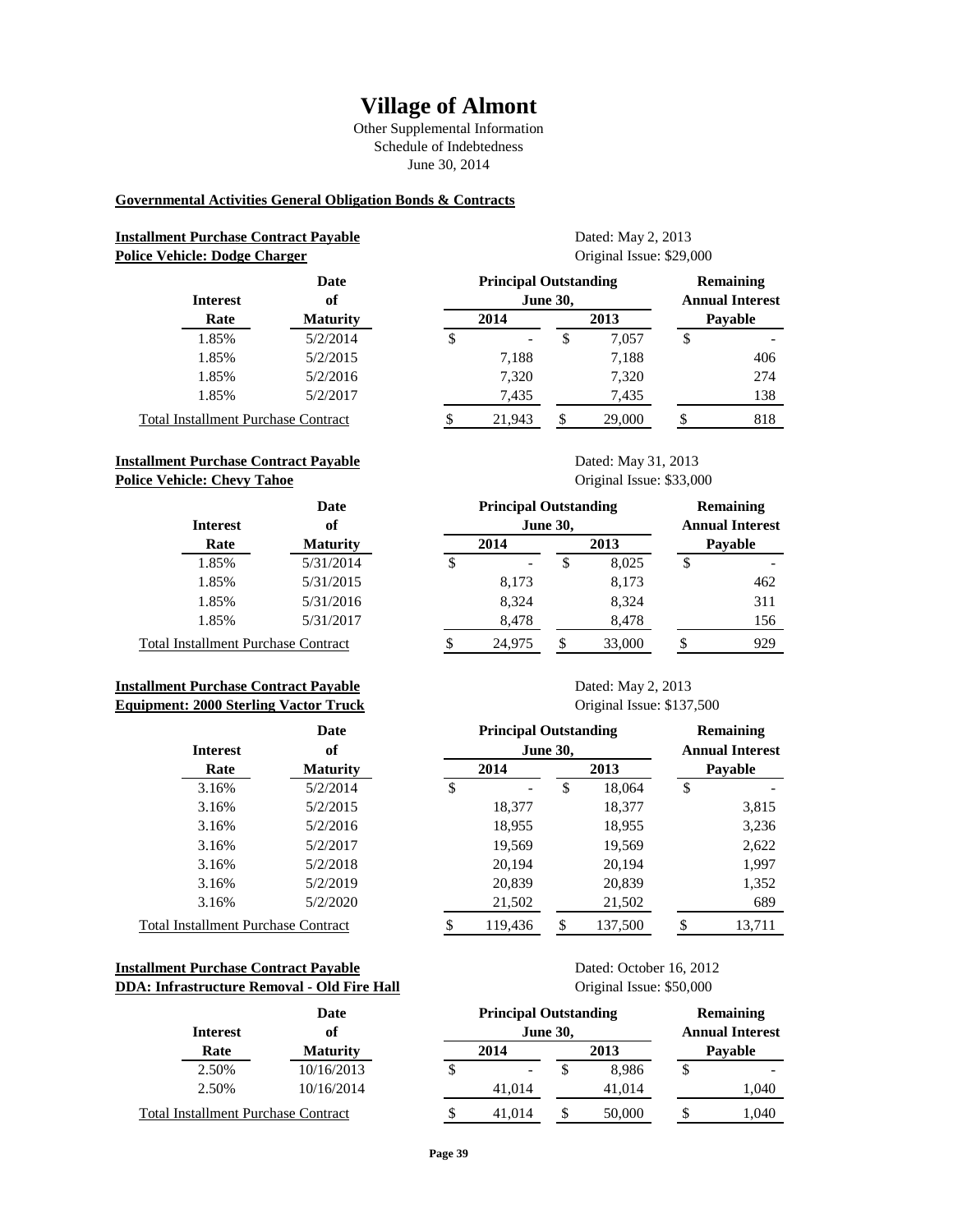Schedule of Indebtedness Other Supplemental Information June 30, 2014

#### **Tri County Bank** Dated: October 5, 2011<br> **Cherry Street Bridge** Original Issue: \$162,22 Original Issue: \$162,227

| <b>Interest</b>                   |                         | <b>Principal Outstanding</b><br><b>June 30,</b> | <b>Remaining</b><br><b>Annual Interest</b> |               |    |        |
|-----------------------------------|-------------------------|-------------------------------------------------|--------------------------------------------|---------------|----|--------|
| Rate                              | 2014<br><b>Maturity</b> |                                                 | 2013                                       | Payable       |    |        |
| 2.750%                            | 10/5/2013               | \$                                              |                                            | \$<br>14.679  | \$ |        |
| 2.750%                            | 10/5/2014               |                                                 | 15,100                                     | 15.100        |    | 3,715  |
| 2.750%                            | 10/5/2015               |                                                 | 15.521                                     | 15,521        |    | 3,294  |
| 2.750%                            | 10/5/2016               |                                                 | 15,946                                     | 15,946        |    | 2,870  |
| 2.750%                            | 10/5/2017               |                                                 | 16,398                                     | 16,398        |    | 2,417  |
| 2.750%                            | 10/5/2018               |                                                 | 16,855                                     | 16,855        |    | 1,960  |
| 2.750%                            | 10/5/2019               |                                                 | 17,325                                     | 17,325        |    | 1,490  |
| 2.750%                            | 10/5/2020               |                                                 | 17,806                                     | 17.806        |    | 1,010  |
| 2.750%                            | 10/5/2021               |                                                 | 18,304                                     | 18,304        |    | 510    |
| <b>Total Cherry Street Bridge</b> |                         | S                                               | 133,255                                    | \$<br>147,934 | \$ | 17,266 |

#### **Tri County Bank** Dated: September 7, 2011 **Equipment - Dump Truck** Original Issue: \$57,500

| <b>Interest</b>         | Date<br>of      | <b>Principal Outstanding</b><br><b>June 30,</b> | <b>Remaining</b><br><b>Annual Interest</b> |        |    |         |
|-------------------------|-----------------|-------------------------------------------------|--------------------------------------------|--------|----|---------|
| Rate                    | <b>Maturity</b> | 2014                                            |                                            | 2013   |    | Pavable |
| 2.200%                  | 9/7/2013        | \$<br>$\overline{\phantom{a}}$                  | <sup>\$</sup>                              | 25.548 | \$ |         |
| 2.200%                  | 9/7/2014        | 13,201                                          |                                            | 13,201 |    | 290     |
| <b>Total Dump Truck</b> |                 | 13.201                                          | S                                          | 38,749 |    | 290     |

# **Fiber Optic Equipment** Original Issue: \$22,540

|                 | Date            |
|-----------------|-----------------|
| <b>Interest</b> | of              |
| Rate            | <b>Maturity</b> |
| 1.000%          | 12/10/2013      |
| 1.000%          | 12/10/2014      |
| 1.000%          | 12/10/2015      |
| 1.000%          | 12/10/2016      |
| 1.000%          | 12/10/2017      |
|                 |                 |

Total Fiber Optic Equipment

#### **Installment Contract** Dated: November 3, 2004 **DDA: Pocket Park Construction** Original Issue: \$204,385

|                                       | Date            |
|---------------------------------------|-----------------|
| <b>Interest</b>                       | of              |
| Rate                                  | <b>Maturity</b> |
| 3.75%                                 | 11/22/2013      |
| 3.75%                                 | 11/22/2014      |
| <b>Total Pocket Park Construction</b> |                 |

# **Tri County Bank** Dated: December 10, 2012

| Interest           | Date<br>of      |      | <b>Principal Outstanding</b><br><b>June 30,</b> | Remaining<br><b>Annual Interest</b> |         |     |
|--------------------|-----------------|------|-------------------------------------------------|-------------------------------------|---------|-----|
| Rate               | <b>Maturity</b> | 2014 |                                                 | 2013                                | Payable |     |
| 1.000%             | 12/10/2013      | S    |                                                 | \$<br>4,507                         | \$      |     |
| 1.000%             | 12/10/2014      |      | 4,463                                           | 4,463                               |         | 181 |
| 1.000%             | 12/10/2015      |      | 4,508                                           | 4,508                               |         | 137 |
| 1.000%             | 12/10/2016      |      | 4,553                                           | 4,553                               |         | 92  |
| 1.000%             | 12/10/2017      |      | 4,509                                           | 4,509                               |         | 46  |
| er Optic Equipment |                 |      | 18,033                                          | 22,540                              | \$      | 456 |

| nterest               | Date<br>of      |   | <b>Principal Outstanding</b><br><b>June 30,</b> | <b>Remaining</b><br><b>Annual Interest</b> |        |                |     |  |
|-----------------------|-----------------|---|-------------------------------------------------|--------------------------------------------|--------|----------------|-----|--|
| Rate                  | <b>Maturity</b> |   | 2014<br>2013                                    |                                            |        | <b>Pavable</b> |     |  |
| 3.75%                 | 11/22/2013      | S | -                                               |                                            | 23.327 | \$             |     |  |
| 3.75%                 | 11/22/2014      |   | 18.715                                          |                                            | 18.715 |                | 712 |  |
| ket Park Construction |                 | S | 18.715                                          |                                            | 42,042 | S              | 712 |  |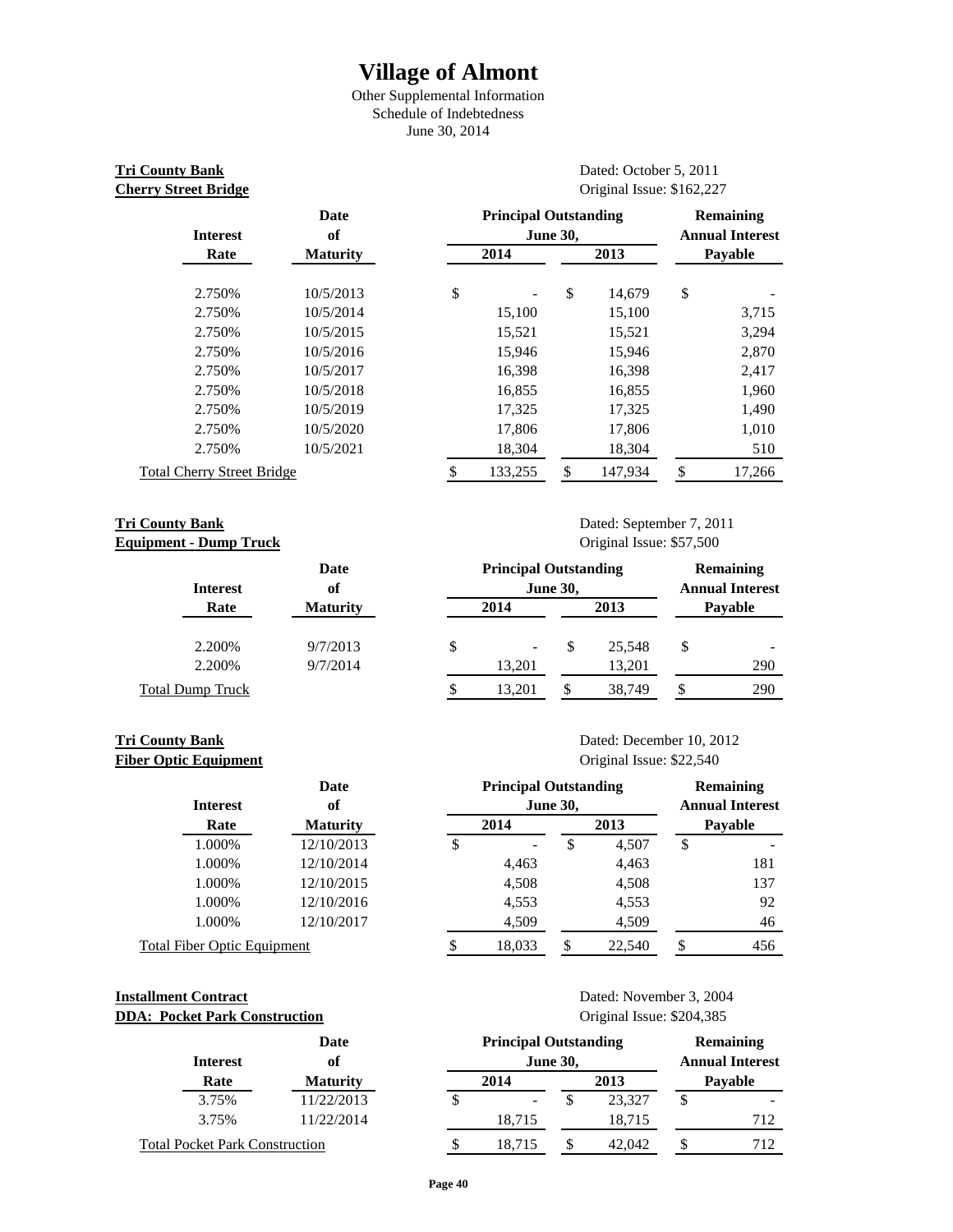Other Supplemental Information Schedule of Indebtedness June 30, 2014

| <b>Tri County Bank</b>        | Equipment - 2014 GMC 2500 HD Truck | Dated: February 13, 2014<br>Original Issue: \$29,366 |    |                                                 |    |                                            |         |        |
|-------------------------------|------------------------------------|------------------------------------------------------|----|-------------------------------------------------|----|--------------------------------------------|---------|--------|
| Date<br>of<br><b>Interest</b> |                                    |                                                      |    | <b>Principal Outstanding</b><br><b>June 30,</b> |    | <b>Remaining</b><br><b>Annual Interest</b> |         |        |
|                               | Rate                               | <b>Maturity</b>                                      |    | 2014                                            |    | 2013                                       | Pavable |        |
|                               | 2.85%                              | 2/13/2015                                            | \$ | 5,548                                           | \$ |                                            | \$      | 837    |
|                               | 2.85%                              | 2/13/2016                                            |    | 5,706                                           |    |                                            |         | 679    |
|                               | 2.85%                              | 2/13/2017                                            |    | 5,868                                           |    |                                            |         | 516    |
|                               | 2.85%                              | 2/13/2018                                            |    | 6,036                                           |    |                                            |         | 349    |
|                               | 2.85%                              | 2/13/2019                                            |    | 6,208                                           |    |                                            |         | 177    |
|                               | <b>Total Installment Purchase</b>  |                                                      | \$ | 29,366                                          | \$ |                                            | S       | 2,558  |
|                               |                                    | <b>Total Governmental Activities Long-Term Debt</b>  | \$ | 419,938                                         | \$ | 500,765                                    | \$      | 37,780 |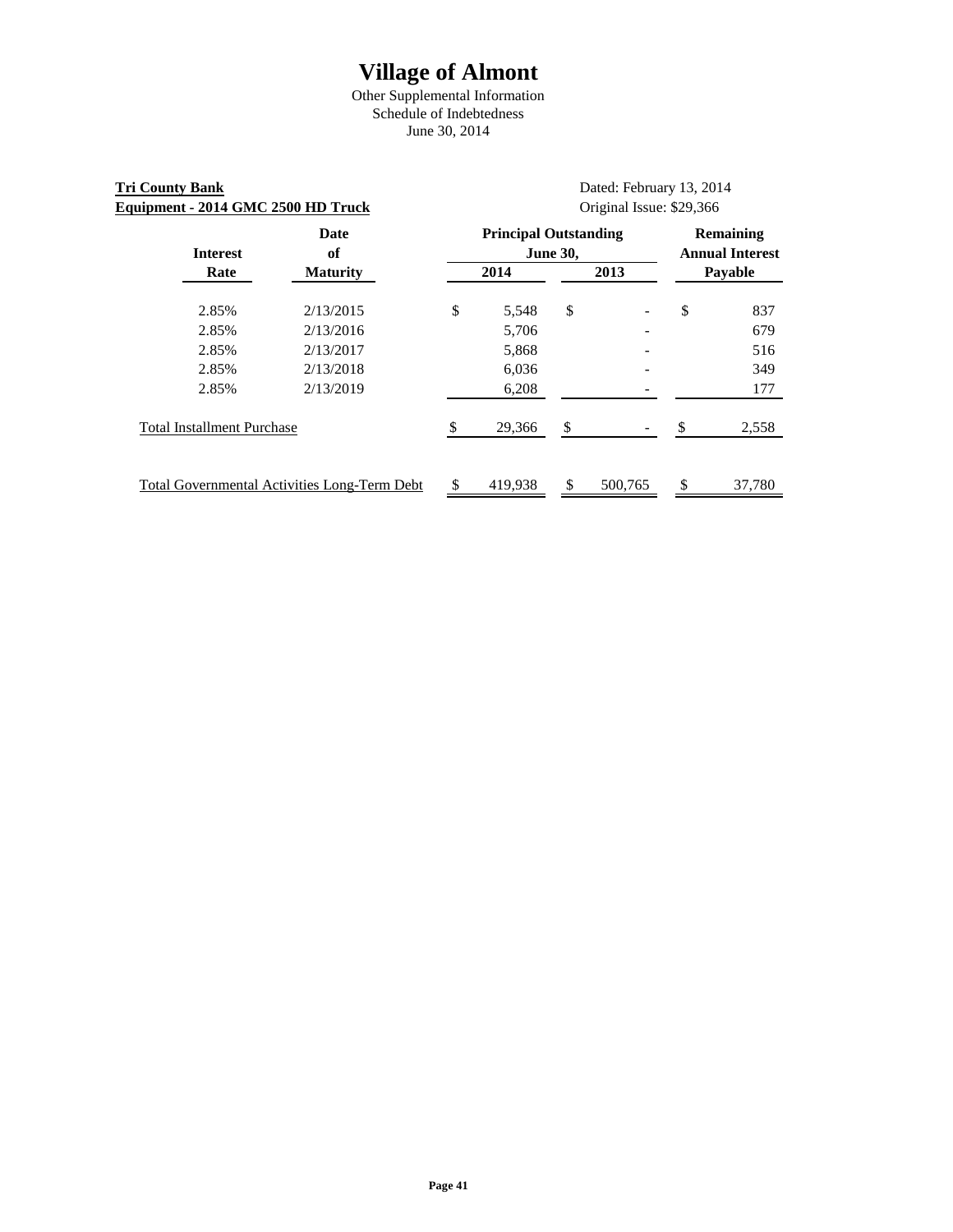Lehn L. King, C.P.A. Ryan L. King, C.P.A.

Fax 989-635-5580

3531 MAIN STREET 1814 S. CEDAR STREET www.kingandkingcpas.com IMLAY CITY, MI 48444<br>Phone 810-724-1120 Phone 989-635-3113<br>
Fax 989-635-5580<br>
Fax 810-519-1332

August 1, 2014

**Village of Almont** 817 North Main Street Almont, MI 48003

To the Members of the Council:

In planning and performing our audit of the financial statements, as of and for the fiscal year ended June 30, 2014, in accordance with auditing standards generally accepted in the United States of America, we considered the **Village of Almont's** internal control over financial reporting (internal control) as a basis for designing our auditing procedures for the purpose of expressing our opinion on the financial statements, but not for the purpose of expressing an opinion on the effectiveness of the governmental unit's internal control. Accordingly, we do not express an opinion on the effectiveness of the governmental unit's internal control.

Our consideration of internal control was for the limited purpose described in the preceding paragraph and was not designed to identify all deficiencies in internal control that might be significant deficiencies or material weaknesses and therefore, there can be no assurance that all deficiencies or material weaknesses have been identified.

A deficiency in internal control exists when the design or operation does not allow management or employees, in the normal course of performing their assigned functions, to prevent or detect and correct misstatements on a timely basis. A material weakness is a deficiency, or a combination of deficiencies, in internal control such that there is a reasonable possibility that a material misstatement of the entity's financial statements will not be prevented or detected and corrected on a timely basis. We did not identify any deficiencies in internal control that we consider to be material weaknesses; however, material weaknesses may exist that we have not identified.

A significant deficiency is a deficiency, or a combination of deficiencies, in internal control that is less severe than a material weakness, yet important enough to merit attention by those charged with governance. We consider the following deficiency in the **Village of Almont's** internal control to be a significant deficiency:

**Segregation of Duties –** Due to the limited number of people, many critical duties are combined and given to the available employees/council members. To the extent possible, duties should be segregated to serve as a check and balance to maintain the best control possible. We recommend the Village segregate duties whenever possible.

This information is intended solely for the information and use of management, **Village of Almont**, and others within the organization, and is not intended to be and should not be used by anyone other than these specified parties.

Sincerely,

*Lehn King*

Lehn L. King, C.P.A. **KING & KING CPAS LLC**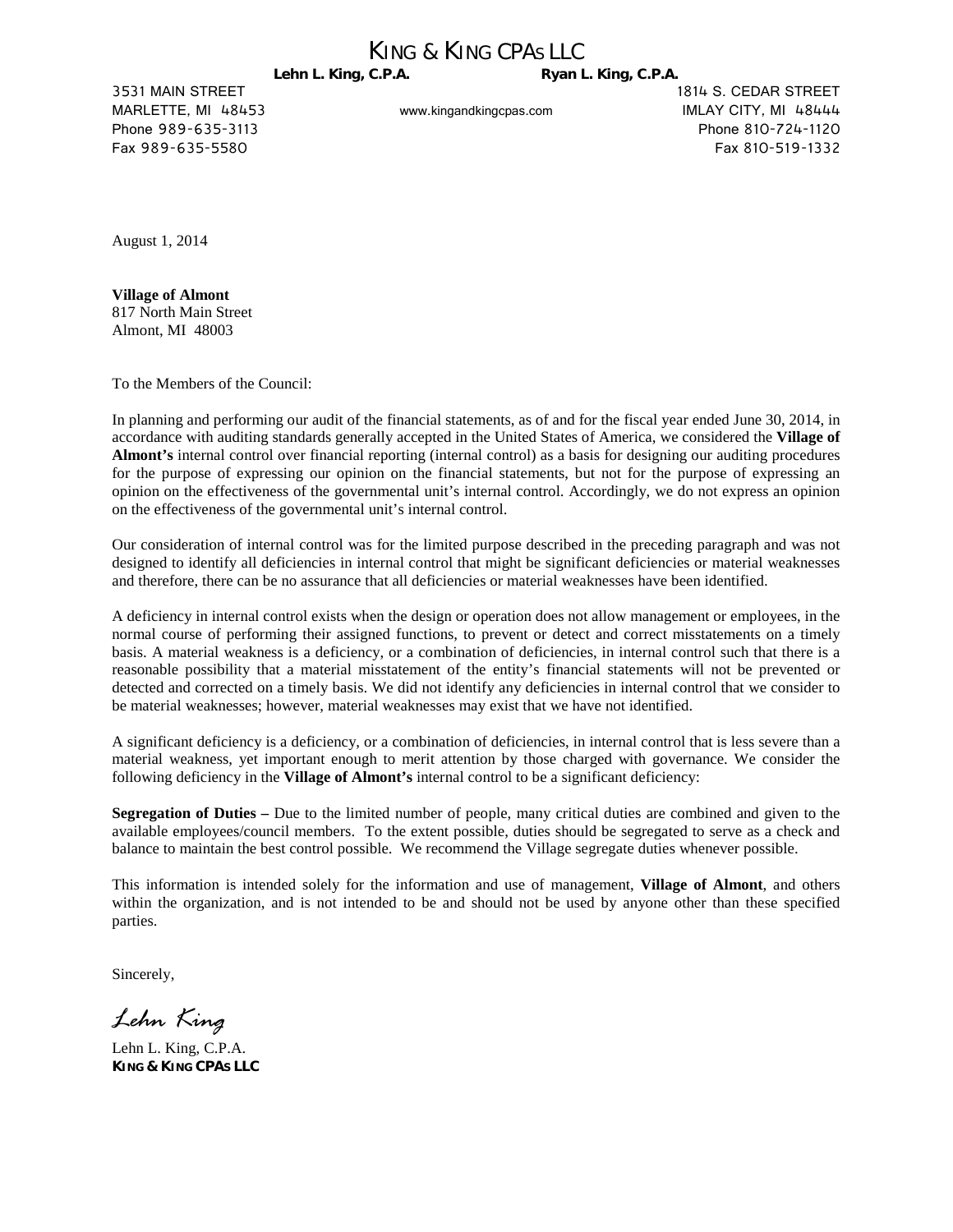Lehn L. King, C.P.A. Ryan L. King, C.P.A.

Fax 989-635-5580

3531 MAIN STREET 1814 S. CEDAR STREET www.kingandkingcpas.com IMLAY CITY, MI 48444<br>Phone 810-724-1120 Phone 989-635-3113<br>
Fax 989-635-5580<br>
Fax 810-519-1332

August 1, 2014

#### **Village of Almont**

817 North Main Street Almont, MI 48003

To the Members of the Council:

We have audited the financial statements of the governmental activities, business-type activities, each major fund, and the aggregate remaining fund information of the **Village of Almont** for the fiscal year ended June 30, 2014, and have issued our report thereon dated August 1, 2014. Professional standards require that we provide you with the following information related to our audit.

#### **Our Responsibility under U.S. Generally Accepted Auditing Standards**

As stated in our engagement letter dated October 1, 2013, our responsibility, as described by professional standards, is to express opinions about whether the financial statements prepared by management with your oversight are fairly presented, in all material respects, in conformity with U.S. generally accepted accounting principles. Our audit of the financial statements does not relieve you or management of your responsibilities.

#### **Planned Scope and Timing of the Audit**

We performed the audit according to the planned scope and timing previously communicated to you.

#### **Significant Audit Findings**

#### *Qualitative Aspects of Accounting Practices*

Management is responsible for the selection and use of appropriate accounting policies. In accordance with the terms of our engagement letter, we will advise management about the appropriateness of accounting policies and their application. The significant accounting policies used by the **Village of Almont** are described in Note 1 to the financial statements. No new accounting policies were adopted and the application of existing policies was not changed during the fiscal year ended June 30, 2014. We noted no transactions entered into by the governmental unit during the year for which there is a lack of authoritative guidance or consensus. There are no significant transactions that have been recognized in the financial statements in a different period than when the transaction occurred.

Accounting estimates are an integral part of the financial statements prepared by management and are based on management's knowledge and experience about past and current events and assumptions about future events. Certain accounting estimates are particularly sensitive because of their significance to the financial statements and because of the possibility that future events affecting them may differ significantly from those expected.

#### *Difficulties Encountered in Performing the Audit*

We encountered no significant difficulties in dealing with management in performing and completing our audit.